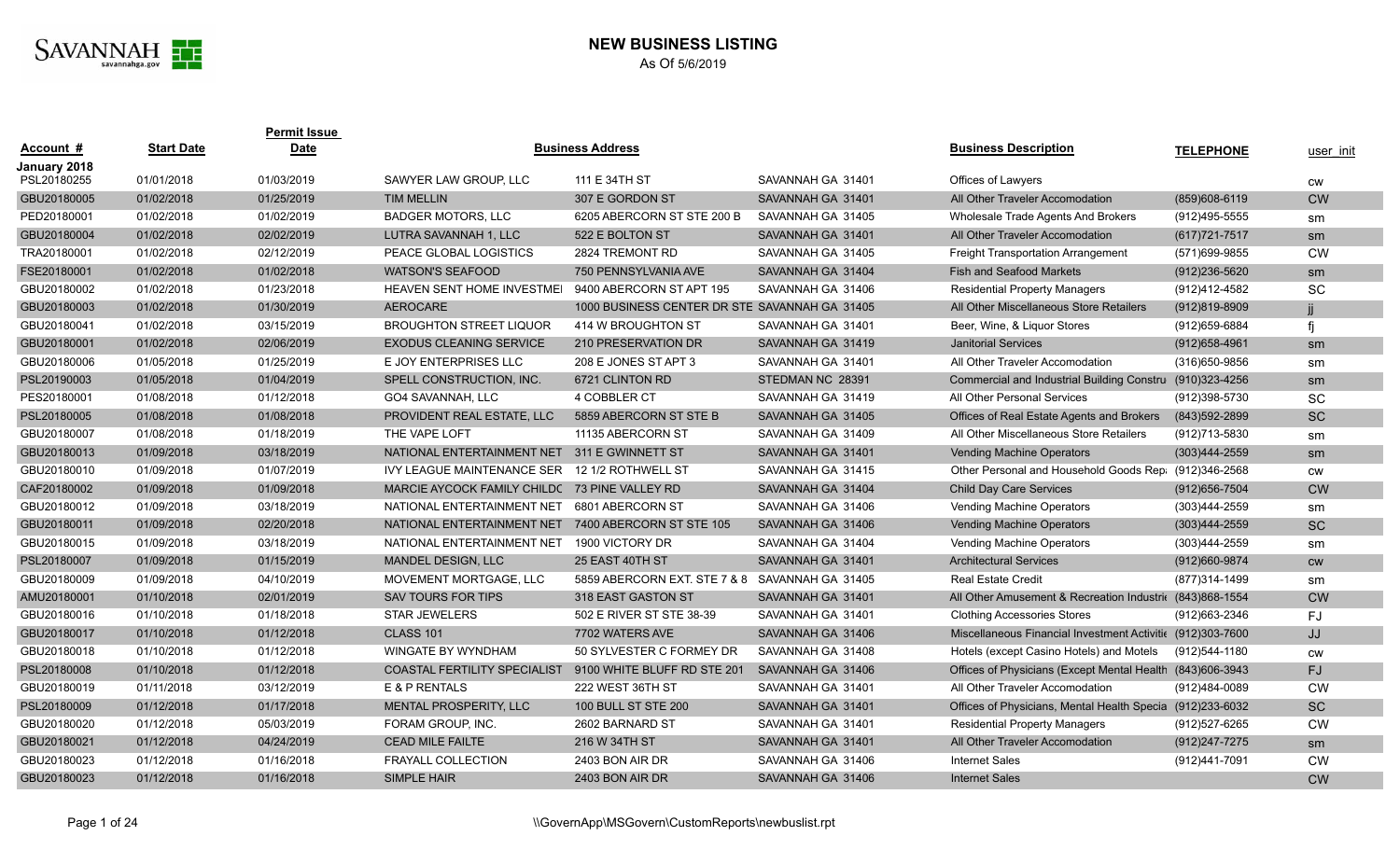| <b>Permit Issue</b> |                   |             |                                                |                                               |                            |                                                           |                   |           |
|---------------------|-------------------|-------------|------------------------------------------------|-----------------------------------------------|----------------------------|-----------------------------------------------------------|-------------------|-----------|
| Account #           | <b>Start Date</b> | <b>Date</b> |                                                | <b>Business Address</b>                       |                            | <b>Business Description</b>                               | <b>TELEPHONE</b>  | user init |
| PED20180003         | 01/15/2018        | 02/22/2019  | ROSE GOLD AUTO SALES, INC.                     | 4012 MONTFOMERY ST STE B                      | SAVANNAH GA 31405          | Wholesale Trade Agents And Brokers                        | (912) 238-1439    | <b>CW</b> |
| FSE20180002         | 01/16/2018        | 02/27/2019  | <b>MOFO'S BBQ</b>                              | 11 BIRD ST                                    | SAVANNAH GA 31415          | <b>Limited-Service Restaurants</b>                        | $(912)596-6687$   | FJ.       |
| GBU20180024         | 01/16/2018        | 01/16/2018  | <b>LOTTERY STORE</b>                           | 11812 MIDDLEGROUND RD STE 2 SAVANNAH GA 31419 |                            | <b>Grocery Stores</b>                                     | (912) 224-4606    | FJ        |
| GBU20180029         | 01/17/2018        | 01/25/2019  | US&S, INC.                                     | 50 GRAND AVE                                  | <b>GREENVILLE SC 29607</b> | <b>Facilities Support Services</b>                        | $(864)$ 233-8035  | fi        |
| GBU20180028         | 01/17/2018        | 02/27/2019  | <b>GOLD COAST DYNAMICS INC</b>                 | 409 EAST YORK ST                              | SAVANNAH GA 31401          | <b>Furniture Stores</b>                                   | (912)417-4142     | FJ        |
| GBU20180027         | 01/17/2018        | 05/03/2019  | <b>BB&amp;T SCOTT &amp; STRINGFELLOW</b>       | 314 STEPHENSON AVE                            | SAVANNAH GA 31405          | Securities Brokerage                                      | $(912)999-3360$   | sm        |
| PSL20180010         | 01/17/2018        | 04/09/2019  | SALON 16                                       | 1100 EISENHOWER DR STE 15                     | SAVANNAH GA 31406          | <b>Beauty Salons</b>                                      | (912)507-0744     | sm        |
| GBU20180025         | 01/17/2018        | 04/18/2019  | 12409 LARGO, LLC                               | <b>12409 LARGO DR</b>                         | SAVANNAH GA 31419          | Nonresidential Property Managers                          | $(912)349-1371$   | fi        |
| GBU20180026         | 01/17/2018        | 03/04/2019  | HIBBETT SPORTS #1423                           | 1900 E VICTORY DR STE G-H                     | SAVANNAH GA 31404          | <b>Sporting Goods Stores</b>                              | (912) 352-7433    | <b>CW</b> |
| PSL20190002         | 01/17/2018        | 03/18/2019  | APPLECARE/MEMORIAL IMMEDIA                     | 14089 ABERCORN ST                             | SAVANNAH GA 31419          | Offices of Physicians (Except Mental Health               |                   | FJ.       |
| GBU20180030         | 01/18/2018        | 01/22/2018  | DOCA LLC                                       | 202 W DUFFY ST                                | SAVANNAH GA 31401          | All Other Traveler Accomodation                           | $(912)596 - 5059$ | FJ        |
| TRA20180002         | 01/18/2018        | 03/04/2019  | <b>CENTRAL EMS</b>                             | 7701 WATERS AVE                               | SAVANNAH GA 31406          | <b>Ambulance Services</b>                                 | $(404)851 - 9911$ | sm        |
| GBU20180032         | 01/18/2018        | 01/29/2019  | ALFRED'S FURNITURE DEPOT #2                    | 502 WEST 31ST ST                              | SAVANNAH GA 31401          | <b>Furniture Stores</b>                                   | (904)415-2634     |           |
| GBU20180035         | 01/18/2018        | 02/12/2019  | AEROPOSTALE #569                               | 7804 ABERCORN ST STE 32                       | SAVANNAH GA 31406          | <b>Family Clothing Stores</b>                             | $(912)354 - 6408$ | sm        |
| GBU20180031         | 01/18/2018        | 01/10/2019  | <b>SDT RENTAL AGENCY</b>                       | 2011 NEW YORK AVE                             | SAVANNAH GA 31404          | <b>Residential Property Managers</b>                      | (678) 334-1271    | <b>CW</b> |
| GBU20180036         | 01/19/2018        | 02/01/2019  | T & B LOYALTY CLEANING SERVI                   | 3 COCKLE SHELL RD                             | SAVANNAH GA 31419          | <b>Janitorial Services</b>                                | (954) 644-3400    | fi        |
| PSL20180011         | 01/19/2018        | 01/22/2019  | THRIVE EXPRESS SAVANNAH                        | 5203 FREDERICK ST STE 107                     | SAVANNAH GA 31405          | Offices of Physicians (Except Mental Health (912)999-7993 |                   | sm        |
| GBU20180037         | 01/19/2018        | 01/19/2018  | ALL IN ONE SERVICES                            | 1829 PENDLETON ST                             | SAVANNAH GA 31405          | <b>Lawncare Services</b>                                  | (912) 220-8592    | <b>CW</b> |
| PSL20180012         | 01/19/2018        | 01/30/2019  | SHERWOOD FENCE, LLC                            | 25 CHATHAM CENTER SOUTH ST SAVANNAH GA 31405  |                            | All Other Specialty Trade Contractors                     | $(912)354 - 6096$ |           |
| PED20180004         | 01/19/2018        | 04/23/2019  | DYNACRAFT BSC, INC.                            | 6001 CHATHAM CENTER DR STE SAVANNAH GA 31405  |                            | Sporting Goods and Supplies Wholesalers                   | (707) 603-1503    | <b>CW</b> |
| GBU20180039         | 01/22/2018        | 03/06/2019  | 2800 CAPITAL SQUARE                            | 2800 CAPITAL ST                               | SAVANNAH GA 31404          | Lessors of Residential Bldgs & Dwellings                  | (931) 683-5076    | sm        |
| PSL20180013         | 01/22/2018        | 01/22/2019  | <b>BRANDON EAREHART</b>                        | 9100 WHITEBLUFF RD STE 403                    | SAVANNAH GA 31406          | Offices of Physicians (Except Mental Health               | $(912)800 - 1017$ | <b>CW</b> |
| TRA20180004         | 01/22/2018        | 03/01/2019  | SAVANNAH TASTE EXPERIENCE                      | 426 BARNARD ST                                | SAVANNAH GA 31401          | <b>Tour Operators</b>                                     | (912) 221-4439    | fi        |
| GBU20180042         | 01/22/2018        | 03/15/2019  | SOUTHERN SUN GRAFIX                            | 706 CHRISTOPHER DR                            | SAVANNAH GA 31416          | <b>Quick Printing</b>                                     | (912) 224-5487    | sm        |
| CAF20180003         | 01/23/2018        | 01/25/2018  | ANGELS HELPING ANGELS                          | 8505 WATERS AVE APT 204                       | SAVANNAH GA 31406          | Home Health Care Services                                 | (513) 692-3432    | <b>CW</b> |
| GBU20180043         | 01/24/2018        | 01/26/2018  | <b>JUICE GUYS VAPOR LOUNGE</b>                 | 5509 MONTGOMERY ST                            | SAVANNAH GA 31405          | All Other Miscellaneous Store Retailers                   | $(918)815 - 0889$ | <b>SC</b> |
| FSE20180004         | 01/24/2018        | 01/15/2019  | AL MADINNEH HALAL MEAT                         | 7064 HODGSON MEMORIAL DR                      | SAVANNAH GA 31406          | Supermarkets and Other Grocery Stores (e: (210)721-1365   |                   | <b>CW</b> |
| GBU20180044         | 01/25/2018        | 01/31/2018  | <b>VONRAY DESIGNS</b>                          | 218 FLOYD ST                                  | SAVANNAH GA 31401          | <b>Other Specialized Design Services</b>                  | $(912)417 - 2597$ | JJ        |
| GBU20180046         | 01/27/2018        | 01/25/2019  | STAY ALFRED, INC.                              | 515 MONTGOMERY ST APT 109                     | SAVANNAH GA 31401          | All Other Traveler Accomodation                           | (866) 232-3864    | <b>CW</b> |
| PSL20180015         | 01/27/2018        | 01/04/2019  | ERIN MULDOON HAUG ATTORNE 7805 WATERS AVE 9B   |                                               | SAVANNAH GA 31406          | Offices of Lawyers                                        | $(912)352 - 8053$ | fi        |
| GBU20180047         | 01/27/2018        | 02/27/2019  | TWO TIDES BREWING CO.                          | 12 W 41ST ST                                  | SAVANNAH GA 31401          | <b>Breweries</b>                                          | (912) 665-0374    | FJ        |
| CAF20180004         | 01/29/2018        | 02/21/2019  | <b>WHERE IS THUMBKIN? FCCLH</b>                | 910 E 32ND ST                                 | SAVANNAH GA 31401          | <b>Child Day Care Services</b>                            | $(843)783 - 3578$ | <b>CW</b> |
| GBU20180048         | 01/29/2018        | 02/09/2018  | 912CITY LLC                                    | 62 ALTMAN CIR                                 | SAVANNAH GA 31404          | <b>Internet Sales</b>                                     | (912)412-1222     | <b>CW</b> |
| GBU20180051         | 01/30/2018        | 02/14/2019  | SAVI INTERIORS INC                             | 5525 ABERCORN ST UNIT 65                      | SAVANNAH GA 31405          | All Other Home Furnishing Stores                          | (912)231-8401     | <b>CW</b> |
| TRA20180005         | 01/30/2018        | 03/09/2019  | TAILOR MADE TOURS                              | 23 E RIVER ST                                 | SAVANNAH GA 31401          | Scenic and Sightseeing Transportation, Lan (912)675-6598  |                   |           |
| GBU20180050         | 01/30/2018        | 04/23/2019  | SANDERS TRUCK REPAIR                           | 136 NETTLES INDUSTRIAL BLVD SAVANNAH GA 31405 |                            | <b>General Automotive Repair</b>                          | $(912)755 - 0404$ | <b>CW</b> |
| GBU20180052         | 01/30/2018        | 04/29/2019  | PRO CUT LAWN CARE LLC                          | 5502 MAGNOLIA AVE                             | SAVANNAH GA 31406          | <b>Lawncare Services</b>                                  | (912)313-6894     | <b>CW</b> |
| GBU20180053         | 01/30/2018        | 02/21/2019  | STAY ALFRED INC                                | 102 EAST LIBERTY ST APT 201                   | SAVANNAH GA 31401          | All Other Traveler Accomodation                           | (866) 232-3864    | <b>CW</b> |
| FSE20180005         | 01/30/2018        | 01/29/2019  | DIAMOND CRYSTAL BRANDS IN(3000 TREMONT RD      |                                               | SAVANNAH GA 31405          | Cane Sugar Refining                                       | (912) 651-4803    | <b>CW</b> |
| UME20180001         | 01/30/2018        | 02/01/2018  | SAVANNAH UNDERGROUND MAF 201 WEST BROUGHTON ST |                                               | SAVANNAH GA 31401          | <b>Used Merchandise Stores</b>                            |                   | <b>CW</b> |

**February 2018**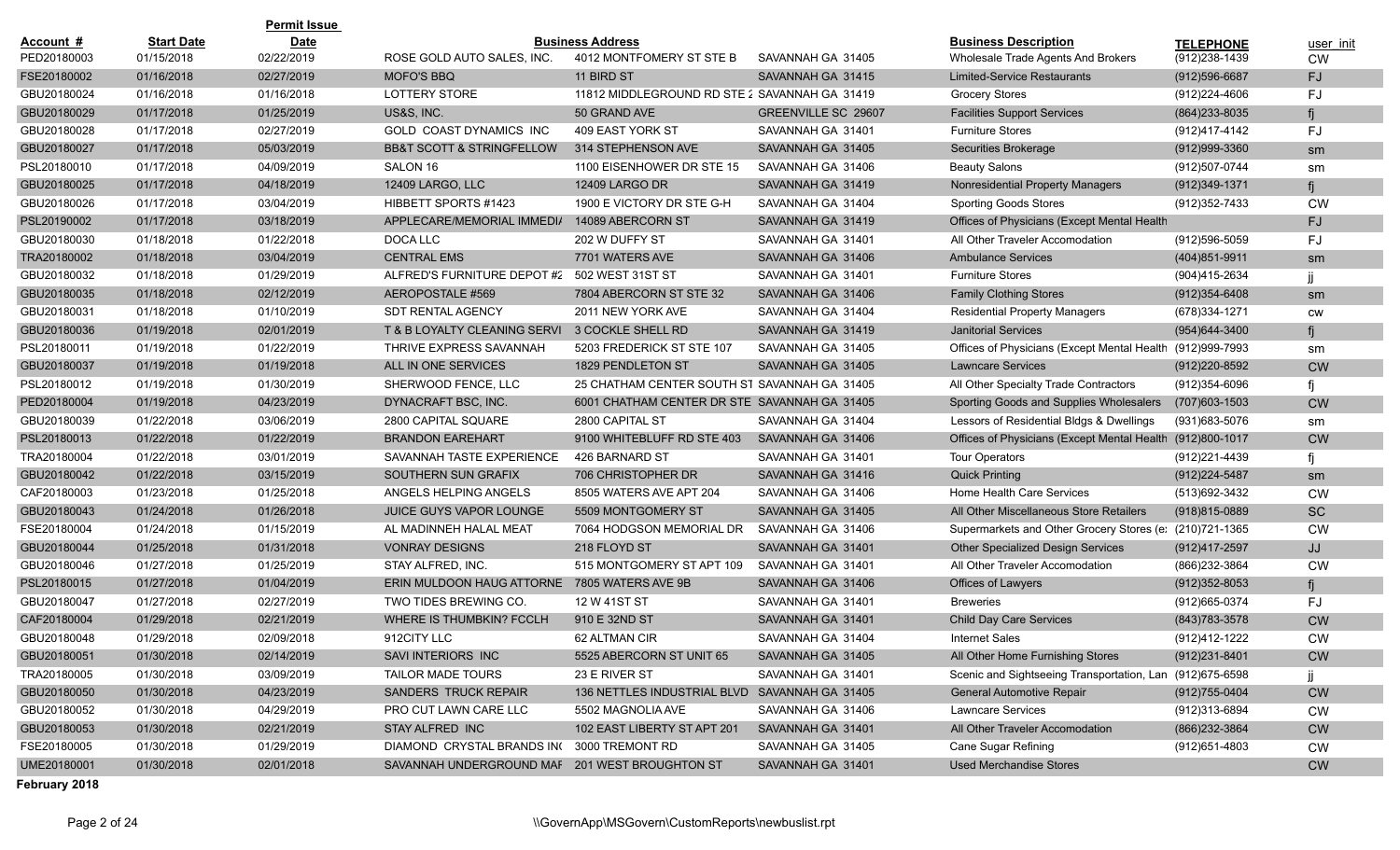|             |                   | <b>Permit Issue</b> |                                                  |                                               |                   |                                                           |                   |           |
|-------------|-------------------|---------------------|--------------------------------------------------|-----------------------------------------------|-------------------|-----------------------------------------------------------|-------------------|-----------|
| Account #   | <b>Start Date</b> | <b>Date</b>         |                                                  | <b>Business Address</b>                       |                   | <b>Business Description</b>                               | <b>TELEPHONE</b>  | user init |
| GBU20180055 | 02/02/2018        | 02/07/2018          | GOLDEN-TOUCH                                     | 518 E 33RD ST                                 | SAVANNAH GA 31401 | Lawncare Services                                         | (912)604-9398     | SC.       |
| GBU20180056 | 02/02/2018        | 02/02/2018          | <b>DWIGHT T FEEMSTER</b>                         | 236 E OGLETHORPE AVE                          | SAVANNAH GA 31401 | All Other Traveler Accomodation                           | (912) 657-5744    | <b>SC</b> |
| GBU20180058 | 02/05/2018        | 02/05/2018          | WILLOW TREE & STRAFFORD AR                       | 210 TIBET AVE                                 | SAVANNAH GA 31406 | <b>Residential Property Managers</b>                      | (631)767-0350     |           |
| GBU20190227 | 02/05/2018        | 04/22/2019          | THE KELSEY CONSULTING GROU                       | 2304 RANCHLAND DR                             | SAVANNAH GA 31404 | <b>Office Administrative Services</b>                     |                   | sm        |
| GBU20180062 | 02/05/2018        | 03/04/2019          | <b>VON HUGHES</b>                                | 54 W MONTGOMERY CROSS ROJ SAVANNAH GA 31406   |                   | Carpet and Upholstery Cleaning Services                   | (912)777-8749     | sm        |
| PES20180003 | 02/05/2018        | 02/19/2019          | FETE SAVANNAH, LLC                               | 110 RISTONA DR                                | SAVANNAH GA 31419 | All Other Personal Services                               | $(706)266 - 0658$ | FJ.       |
| GBU20180057 | 02/05/2018        | 03/06/2019          | <b>HAPPY GREAT DAY</b>                           | 304 PARK AVE APT A                            | SAVANNAH GA 31401 | <b>Internet Sales</b>                                     | (912)660-7144     | FJ        |
| GBU20180060 | 02/05/2018        | 02/06/2018          | THE KELSEY CONSULTING GROUT                      | 803 E 39TH ST                                 | SAVANNAH GA 31401 | <b>Office Administrative Services</b>                     | (718) 689-0620    | FJ        |
| GBU20180061 | 02/05/2018        | 01/22/2019          | ROCHELL'S CLEANING SERVICE                       | 2017 DELESSEPS AVE                            | SAVANNAH GA 31404 | <b>Janitorial Services</b>                                |                   | <b>CW</b> |
| GBU20180059 | 02/05/2018        | 02/06/2018          | W & L BIRDS NEST LLC                             | 111 W GORDON ST                               | SAVANNAH GA 31401 | All Other Traveler Accomodation                           | (404) 245-4844    | FJ        |
| GBU20180063 | 02/06/2018        | 02/12/2019          | MULTISTONE ENTERPRISES INC                       | 1017 LYNES AVE                                | SAVANNAH GA 31415 | General Warehousing and Storage                           | (912)231-8401     | <b>CW</b> |
| PSL20180016 | 02/06/2018        | 02/06/2018          | REED HOUSE, INC.                                 | 2812 BEE RD                                   | SAVANNAH GA 31404 | <b>Vocational Rehabilitation Services</b>                 | $(912)777 - 4108$ | FJ        |
| GBU20180064 | 02/06/2018        | 04/05/2018          | <b>WEtrust PROPERTY</b>                          | 12405 SUNNYBROOK RD                           | SAVANNAH GA 31419 | Other Activities Related to Real Estate                   | (912) 662-6101    | JJ        |
| PSL20180017 | 02/06/2018        | 01/09/2019          | <b>INSIGHT MANAGEMENT, LLC</b>                   | 6001 CHATHAM CENTER DR STE SAVANNAH GA 31405  |                   | <b>Other Accounting Services</b>                          | (866) 529-6219    | cw        |
| GBU20180065 | 02/07/2018        | 02/26/2019          | CAMPBELL TAX ACCOUNTING PC                       | 19 KEYSTONE DR                                | SAVANNAH GA 31406 | <b>Tax Preparation Services</b>                           | (912)844-0978     | <b>CW</b> |
| GBU20180066 | 02/07/2018        | 02/01/2019          | <b>CELLULAR SOLUTIONS</b>                        | 119 E MONTGOMERY CROSS RD SAVANNAH GA 31406   |                   | Wireless Telecom Carriers (exc Satellite)                 | $(912)201 - 1885$ |           |
| PSL20180019 | 02/08/2018        | 02/13/2018          | FULL THROTTLE HOME IMPROVE 8703 HURST AVE        |                                               | SAVANNAH GA 31406 | <b>Residential Remodelers</b>                             | (912)441-3248     | CW        |
| GBU20180067 | 02/08/2018        | 02/14/2019          | ON TIME FASHIONS                                 | 211 EISENHOWER DR                             | SAVANNAH GA 31406 | <b>Men's Clothing Stores</b>                              | $(912)308 - 8777$ | sm        |
| GBU20180068 | 02/08/2018        | 02/08/2018          | WILDFLOWER GYPSY LLC                             | 226 E 48TH ST                                 | SAVANNAH GA 31405 | <b>Internet Sales</b>                                     | (607)342-1830     |           |
| GBU20180069 | 02/08/2018        | 02/01/2019          | THE GREEN PALM INN                               | 548 E PRESIDENT ST                            | SAVANNAH GA 31401 | <b>Bed and Breakfast Inns</b>                             | (586)246-6259     | <b>CW</b> |
| PSL20180018 | 02/08/2018        | 03/18/2019          | LG2 ENVIRONMENTAL SOLUTION                       | 100 BULL ST STE 200                           | SAVANNAH GA 31401 | Adminstrative Mgmt and Gen Management (904)363-1686       |                   | sm        |
| PSL20190084 | 02/09/2018        |                     | WILDFLOWER GYPSY SALON                           | 2312 ABERCORN ST UNIT B                       | SAVANNAH GA 31404 | <b>Beauty Salons</b>                                      | (607)342-1830     | sm        |
| GBU20180071 | 02/09/2018        | 05/16/2018          | POMPEI & CO, LLC                                 | 438 E 51ST ST                                 | SAVANNAH GA 31405 | <b>Graphic Design Services</b>                            | (912) 547-8137    | <b>CW</b> |
| TRA20180006 | 02/10/2018        | 02/12/2019          | ALL AMERICAN TOWING                              | 4205 MONTGOMERY ST                            | SAVANNAH GA 31405 | <b>Motor Vehicle Towing</b>                               | (912)443-9290     | sm        |
| GBU20180072 | 02/10/2018        | 01/03/2019          | MCM RENTAL'S, LLC                                | 25 CHATHAM CENTER S STE 100 SAVANNAH GA 31405 |                   | Other Comm & Ind Machinery & Equip Ren (912)354-6096      |                   | sm        |
| PSL20180022 | 02/10/2018        | 02/13/2018          | YUMMY COLOUR                                     | 11215 ABERCORN ST STE 6                       | SAVANNAH GA 31419 | <b>Beauty Salons</b>                                      | (912) 572-1304    | FJ.       |
| GBU20180073 | 02/10/2018        | 02/13/2018          | <b>KWIK PICK</b>                                 | 6606 WATERS AVE                               | SAVANNAH GA 31406 | <b>Convenience Stores</b>                                 | (912)354-4020     | FJ        |
| GBU20190062 | 02/11/2018        | 02/11/2019          | <b>CUSTOM PRINTS BY MRS. T &amp; ET</b>          | 2818 MONTGOMERY ST                            | SAVANNAH GA 31406 | Gift Novelty & Souvenir Stores                            | (912) 239-7477    | sm        |
| PSL20180023 | 02/12/2018        | 03/11/2019          | OB/GYN - DR. SMITH/DR. NEGRO                     | 5354 REYNOLDS ST STE 422                      | SAVANNAH GA 31405 | Offices of Physicians (Except Mental Health (912)355-5593 |                   |           |
| FSE20180006 | 02/12/2018        | 04/10/2019          | SEY HEY INN AND LOUNGE                           | <b>2505 BULL ST</b>                           | SAVANNAH GA 31401 | <b>Full Service Restaurants</b>                           | (912) 999-6804    | <b>CW</b> |
| PSL20180024 | 02/13/2018        | 04/26/2019          | <b>GLC FENCING</b>                               | 174 LAKEPOINTE DR                             | SAVANNAH GA 31407 | All Other Specialty Trade Contractors                     | (912)231-8788     |           |
| GBU20180075 | 02/13/2018        | 02/22/2018          | <b>KAUFFMAN TIRE</b>                             | 2045 E VICTORY DR                             | SAVANNAH GA 31404 | <b>Automotive Tire Dealers</b>                            | $(914)984 - 2500$ | sm        |
| GBU20180074 | 02/13/2018        | 02/22/2018          | GRASSHOLES LAWN CARE                             | 174 LAKEPOINTE DR                             | SAVANNAH GA 31407 | Lawncare Services                                         | (912)660-3789     | SC        |
| GBU20180076 | 02/13/2018        | 01/17/2019          | BRONSON MONTGOMERY PROP 37 MONTGOMERY ST         |                                               | SAVANNAH GA 31401 | All Other Traveler Accomodation                           | (912)596-4991     | <b>CW</b> |
| GBU20180077 | 02/13/2018        | 04/23/2019          | SJM GALLERY                                      | 14045 ABERCORN ST STE 1204                    | SAVANNAH GA 31406 | Jewelry Stores                                            | (912)712-3711     | SC        |
| GBU20180084 | 02/14/2018        | 03/21/2019          | LEGACY PROPERTIES SAVANNAI 502-504 E WALDBURG ST |                                               | SAVANNAH GA 31401 | All Other Traveler Accomodation                           | (912)484-5804     | sm        |
| PED20180005 | 02/14/2018        | 02/14/2018          | <b>BERNITA SMALLS</b>                            | 2021 MONTGOMERY ST                            | SAVANNAH GA 31404 | <b>Temporary Festival Peddler</b>                         | (912)631-6496     | <b>CW</b> |
| GBU20180078 | 02/14/2018        | 02/14/2018          | MAI DEEZ CLEANING SERVICE                        | 1130 SE 36TH ST                               | SAVANNAH GA 31404 | <b>Janitorial Services</b>                                | $(912)358 - 8207$ | <b>CW</b> |
| TRA20180007 | 02/14/2018        | 02/12/2019          | SAVANNAH CRUZERS LLC                             | 7 MALIBOU CIR                                 | SAVANNAH GA 31406 | <b>Tour Operators</b>                                     | (912)944-7153     | FJ        |
| GBU20180083 | 02/14/2018        | 02/22/2018          | <b>FANTASTIC FINISH PAINTING</b>                 | 26 TWIN OAKS PL                               | SAVANNAH GA 31407 | Painting and Wall Covering Contractors                    | $(912)655 - 6254$ | <b>SC</b> |
| GBU20180085 | 02/14/2018        | 01/23/2019          | ELLA KAHL PHOTOGRAPHY LLC                        | 310 1/2 W HALL ST                             | SAVANNAH GA 31401 | Independent Artists, Writers, and Performer (912)777-8159 |                   | sm        |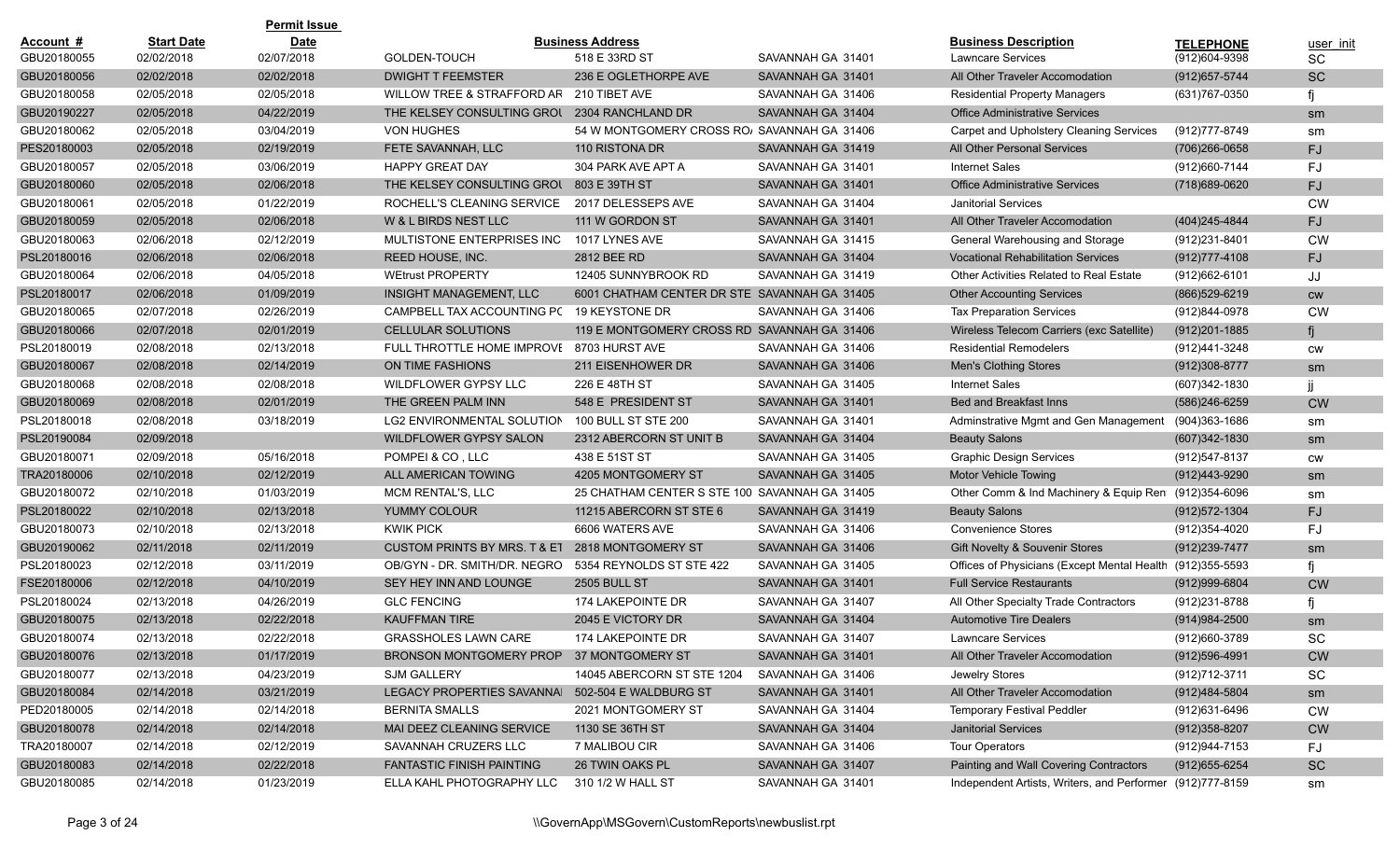|                   |                   | <b>Permit Issue</b> |                                            |                                               |                    |                                                            |                   |           |
|-------------------|-------------------|---------------------|--------------------------------------------|-----------------------------------------------|--------------------|------------------------------------------------------------|-------------------|-----------|
| Account #         | <b>Start Date</b> | <b>Date</b>         |                                            | <b>Business Address</b>                       |                    | <b>Business Description</b>                                | <b>TELEPHONE</b>  | user init |
| GBU20180087       | 02/15/2018        | 02/15/2018          | <b>JEROME CRIBBS</b>                       | 49 BARNARD ST UNIT 301                        | SAVANNAH GA 31401  | All Other Traveler Accomodation                            | (678) 427-4127    |           |
| GBU20180088       | 02/16/2018        | 02/19/2019          | AMERICAN WORK, INC.                        | 836 E 65TH ST STE 44                          | SAVANNAH GA 31406  | All Other Outpatient Care Centers                          | (912) 354-5780    | <b>CW</b> |
| FSE20180007       | 02/20/2018        | 02/21/2018          | <b>CHICKEN WHITE RICE</b>                  | 111 W CONGRESS ST                             | SAVANNAH GA 31401  | <b>Limited-Service Restaurants</b>                         | (912) 227-4853    | <b>TM</b> |
| GBU20180090       | 02/21/2018        | 02/27/2018          | <b>VINTONS LLC</b>                         | 10612 MIDDLEGROUND RD APT 3 SAVANNAH GA 31419 |                    | <b>Internet Sales</b>                                      | (407)766-2010     | SC        |
| GBU20180091       | 02/21/2018        | 02/27/2018          | JACQUELYN O'CONNOR                         | 515 EAST PERRY ST                             | SAVANNAH GA 31401  | All Other Traveler Accomodation                            | (857) 294-9994    | <b>CW</b> |
| PSL20180028       | 02/21/2018        | 02/07/2019          | THOMAS G. HOLLIS ED. D. LLC                | 3025 BULL ST STE 227                          | SAVANNAH GA 31405  | Offices of Mental Health Practioners (exc Pl (912)713-5425 |                   | FJ        |
| GBU20180094       | 02/21/2018        | 02/22/2019          | ZDS PROPERTY MANAGEMENT. I                 | 4214 COLUMBIA AVE                             | SAVANNAH GA 31405  | <b>Residential Property Managers</b>                       | (678)472-5330     | <b>CW</b> |
| PSL20180027       | 02/21/2018        | 02/21/2018          | <b>COASTAL CUSTOM RENOVATION</b>           | 3 WEST QUAIL HOLLOW CT                        | SAVANNAH GA 31419  | <b>Residential Remodelers</b>                              | (912)346-6077     | <b>CW</b> |
| GBU20180097       | 02/21/2018        | 02/12/2019          | WHITEWAY LAUNDRY & DRY CLE 704 ABERCORN ST |                                               | SAVANNAH GA 31401  | Drycleaning and Laundry Services ex Coin- (912)238-3690    |                   | FJ        |
| GBU20180096       | 02/21/2018        | 02/27/2019          | TRI-M CONSULTANTS                          | 1117 E 40TH ST                                | SAVANNAH GA 31404  | <b>Marketing Consulting Services</b>                       | (770)298-2243     | <b>CW</b> |
| GBU20180093       | 02/21/2018        | 03/26/2019          | HIGH COTTON HOLDINGS LLC                   | 222 E PARK AVE                                | SAVANNAH GA 31401  | All Other Traveler Accomodation                            | $(912)695 - 5245$ | sm        |
| GBU20180092       | 02/21/2018        | 03/27/2019          | CITY MARKET CENTRAL STVR                   | 310 W BROUGHTON ST UNIT 201                   | SAVANNAH GA 31401  | All Other Traveler Accomodation                            | (912)507-8972     | <b>CW</b> |
| GBU20180095       | 02/21/2018        | 02/27/2018          | MAGNOLIA SQUARE APARTMEN                   | 601 WEST 54TH ST                              | SAVANNAH GA 31405  | Nonresidential Property Managers                           |                   | <b>CW</b> |
| GBU20180089       | 02/21/2018        | 01/29/2019          | A CLEANER BREAK                            | 1333 1/2 EAST 53RD ST                         | SAVANNAH GA 31404  | <b>Janitorial Services</b>                                 |                   | sm        |
| PSL20180032       | 02/22/2018        | 03/11/2019          | <b>THORACIC SURGERY - BAILEY</b>           | 5354 REYNOLDS ST STE 102                      | SAVANNAH GA 31405  | Offices of Physicians (Except Mental Health (912)819-0500  |                   | FJ.       |
| GBU20180099       | 02/22/2018        | 05/03/2019          | <b>HESCO</b>                               | 19 WESTGATE BLVD                              | SAVANNAH GA 31405  | <b>Other Building Material Dealers</b>                     | (678) 722-8500    | <b>CW</b> |
| PSL20180034       | 02/22/2018        | 03/18/2019          | <b>COASTAL FOOT &amp; ANKLE</b>            | 352 COMMERICAL DR                             | SAVANNAH GA 31406  | Offices of Physicians (Except Mental Health (912)819-8656  |                   | sm        |
| GBU20180101       | 02/22/2018        | 02/02/2019          | PROSPERITY BENEFITS, LLC                   | 536 E 53RD ST                                 | SAVANNAH GA 31405  | <b>Investment Advice</b>                                   | (501)303-6456     | sm        |
| TRA20180008       | 02/22/2018        | 03/11/2019          | <b>BROWN TRUCKING AND HAULING</b>          | 6935 DAMASCUS RD                              | SAVANNAH GA 31406  | General Freight Trucking, Long-Distance, Ti (912)441-1197  |                   | <b>CW</b> |
| GBU20180098       | 02/22/2018        | 02/28/2019          | <b>EAST &amp; UP</b>                       | 6 E LIBERTY ST                                | SAVANNAH GA 31401  | <b>Family Clothing Stores</b>                              | (478)494-9370     | <b>CW</b> |
| PSL20180133       | 02/22/2018        | 02/15/2019          | ELLSWORTH DESIGN BUILD, LLC                | 1810 MILLS B LN STE 1 A                       | SAVANNAH GA 31405  | <b>Residential Remodelers</b>                              |                   | FJ        |
| GBU20180104       | 02/23/2018        | 02/26/2018          | PRECIOUS 3D 4D MOMENTS, LLC                | 9100 WHITE BLUFF RD STE 106                   | SAVANNAH GA 31406  | Photography Studios, Portrait                              | (912)349-2062     | FJ        |
| PED20180006       | 02/23/2018        | 02/27/2018          | <b>JOHN RIMES</b>                          | PO BOX 23241                                  | SAVANNAH GA 31403  | <b>Temporary Festival Peddler</b>                          | (912)660-8174     | SC        |
| GBU20180102       | 02/23/2018        | 02/23/2018          | SPEED BOURNE RACING SERVIC                 | 205 BOURNE BLVD                               | SAVANNAH GA 31408  | All Other Automotive Repair and Maintenan                  | (703)304-6008     | FJ        |
| PSL20180031       | 02/23/2018        | 02/01/2019          | <b>SNAP PLUMBING LLC</b>                   | 618 E 48TH ST                                 | SAVANNAH GA 31405  | Plumbing, Heating, A/C Contractors                         | (816) 564 - 1781  | FJ        |
| PSL20180036       | 02/24/2018        | 05/01/2019          | COASTAL RAINMAKER, LLC                     | 87 BROWN PELICAN DR                           | SAVANNAH GA 31419  | Plumbing, Heating, A/C Contractors                         | (770)668-4918     | <b>CW</b> |
| GBU20180105       | 02/26/2018        | 03/04/2019          | A PLUS MARINE AND FIBERGLAS                | <b>19 MASTICK ST</b>                          | SAVANNAH GA 31404  | All Other Automotive Repair and Maintenan                  | (912)509-1918     | <b>CW</b> |
| GBU20180106       | 02/26/2018        | 01/18/2019          | LOTTERY MACHINE STORE 8                    | 816 PENNSYLVANIA AVE                          | SAVANNAH GA 31404  | <b>Convenience Stores</b>                                  | (912)235-2124     |           |
| FSE20180008       | 02/27/2018        | 03/11/2019          | <b>WORLD OF BEER</b>                       | 112 W. BROUGHTON ST                           | SAVANNAH GA 31401  | <b>Full Service Restaurants</b>                            | (912)712-3560     | <b>CW</b> |
| GBU20180108       | 02/27/2018        | 01/25/2019          | C & S UPHOLSTERY SUPPLY                    | 2517 BULL ST                                  | SAVANNAH GA 31401  | Service Establishment Equip & Supplies Me (912)236-0800    |                   | <b>CW</b> |
| PSL20180042       | 02/27/2018        | 03/04/2019          | <b>COURT ATKINS GROUP</b>                  | 2408 DESOTO AVE                               | SAVANNAH GA 31401  | <b>Architectural Services</b>                              | $(843)815 - 2557$ | <b>CW</b> |
| GBU20180107       | 02/27/2018        | 02/27/2018          | PIC'D STAFFING SERVICES, LLC               | 100 BULL ST STE 200                           | SAVANNAH GA 31401  | <b>Employment Placement Agencies</b>                       | (706) 771-1743    | SC        |
| TRA20180009       | 02/27/2018        | 07/05/2018          | <b>SAMMI'S TOWING</b>                      | 1103 LOUISVILLE RD                            | SAVANNAH GA 31415  | <b>Motor Vehicle Towing</b>                                | (912)661-4037     | FJ        |
| TRA20190003       | 02/27/2018        | 02/07/2019          | SAMMI'S TOWING LLC                         | 5117 MONTGOMERY ST                            | SAVANNAH GA 31405  | Motor Vehicle Towing                                       | (912)661-4037     | FJ        |
| PED20180007       | 02/28/2018        | 02/28/2018          | <b>DAVID RIGHTER</b>                       | 904 HEINEMAN AVE                              | LEWISTOWN PA 17044 | <b>Temporary Festival Peddler</b>                          | (717) 579-0498    | FJ        |
| PSL20180043       | 02/28/2018        | 03/29/2019          | TEMPLE DAY SPA                             | 7135 HODGSON MEMORIAL DR S STUDIO 5           |                    | <b>Beauty Salons</b>                                       | (803)606-2449     | CW        |
| <b>March 2018</b> |                   |                     |                                            |                                               |                    |                                                            |                   |           |
| PSL20180044       | 03/01/2018        | 01/03/2019          | JUSTIN T. JONES, PC                        | 7505 WATERS AVE STE B-5                       | SAVANNAH GA 31406  | Offices of Lawyers                                         | $(912)231 - 7813$ | sm        |
| GBU20180112       | 03/01/2018        | 05/03/2019          | FORAM DEVELOPMENT, LLC                     | 2201 BULL ST                                  | SAVANNAH GA 31401  | Lessors of Other Real Estate Property                      | (912)527-6265     | CW        |
| GBU20180110       | 03/01/2018        | 02/19/2019          | A A2Z DEFENSIVE DRIVING AND I              | 1094 EISENHOWER DR                            | SAVANNAH GA 31406  | All Other Miscellaneous Schools and Instrue (912)352-8000  |                   | ij.       |
| GBU20180111       | 03/01/2018        | 03/04/2019          | KOLCUN TREE CARE CARE, LLC 41 ULMER RD     |                                               | BLUFFTON SC 29910  | Lawncare Services                                          | (843) 757-8050    | sm        |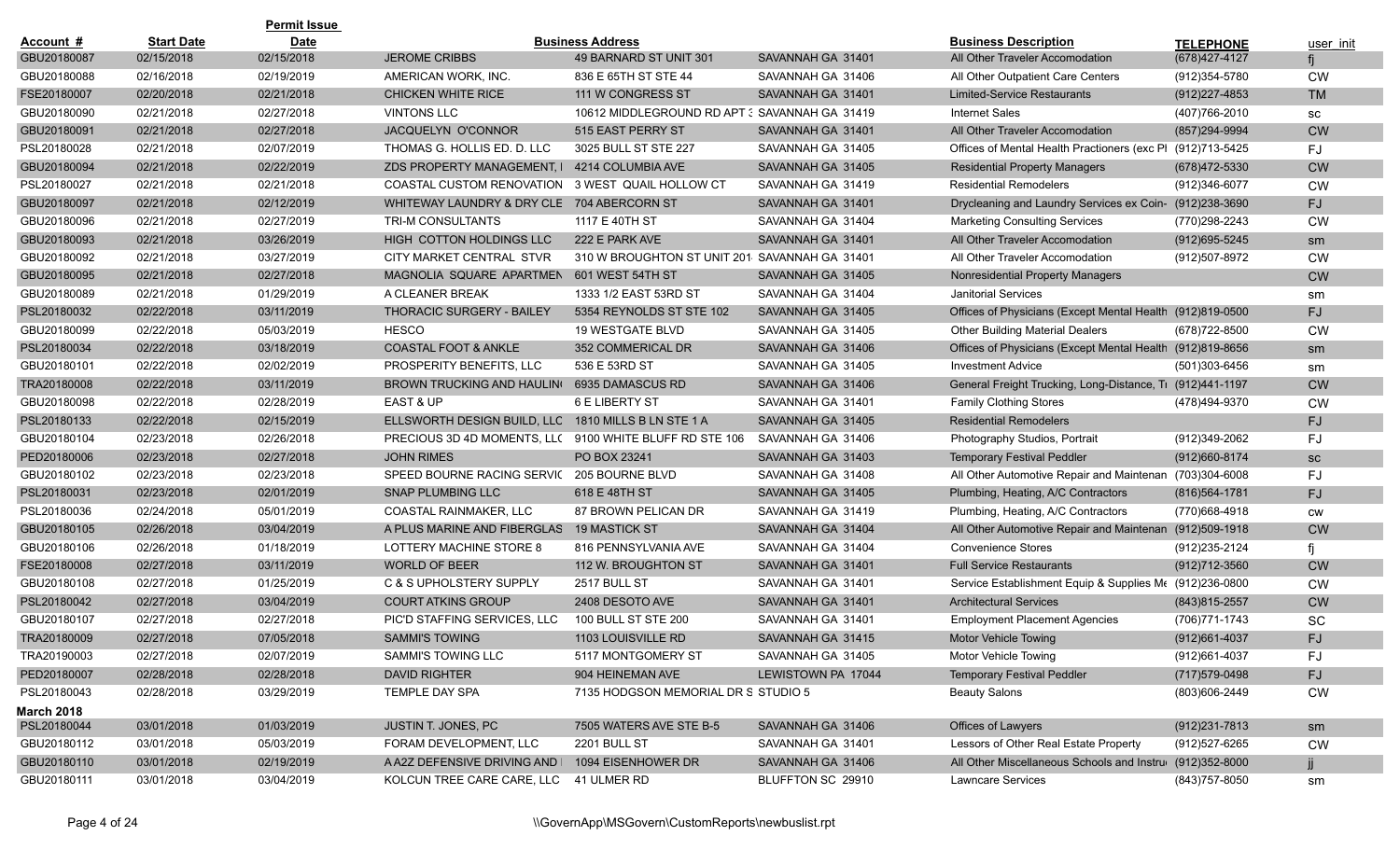|             |                   | <b>Permit Issue</b> |                                                   |                                              |                             |                                                           |                   |           |
|-------------|-------------------|---------------------|---------------------------------------------------|----------------------------------------------|-----------------------------|-----------------------------------------------------------|-------------------|-----------|
| Account #   | <b>Start Date</b> | <b>Date</b>         |                                                   | <b>Business Address</b>                      |                             | <b>Business Description</b>                               | <b>TELEPHONE</b>  | user init |
| FSE20180010 | 03/01/2018        | 02/07/2019          | <b>DEBI'S RESTAURANT</b>                          | 10 W STATE ST                                | SAVANNAH GA 31401           | <b>Full Service Restaurants</b>                           | $(912)236 - 3516$ | FJ        |
| GBU20180113 | 03/02/2018        | 03/18/2019          | <b>QUALITY BARGAINS JANITORIAL</b>                | 1327 E DUFFY ST                              | SAVANNAH GA 31404           | <b>Janitorial Services</b>                                | (912)429-9511     | sm        |
| GBU20180128 | 03/02/2018        | 01/17/2019          | NICOLE d'AURIOL                                   | 202 E WALBURG ST                             | SAVANNAH GA 31401           | All Other Traveler Accomodation                           | (727) 621-6442    | <b>CW</b> |
| PSL20180046 | 03/02/2018        | 03/02/2018          | EN V US HAIR DESIGNS SALON & P.O. BOX 10671       |                                              | SAVANNAH GA 31416           | <b>Beauty Salons</b>                                      | (912)380-6650     | FJ        |
| PSL20180045 | 03/02/2018        | 03/07/2019          | CONCIERGE MEDECINE - DR. FLI 836 E 65TH ST STE 30 |                                              | SAVANNAH GA 31405           | Offices of Physicians (Except Mental Health (912)819-9501 |                   | sm        |
| PSL20180049 | 03/05/2018        | 02/12/2019          | <b>JTVS BUILDERS, INC</b>                         | 7 EAST CONGRESS ST STE 309                   | SAVANNAH GA 31401           | Commercial and Industrial Building Constru (912)233-1717  |                   | FJ        |
| PSL20180048 | 03/05/2018        | 02/01/2019          | WORD OF MOUTH HOME IMPRO                          | 105 WOODHOUSE LN APT C                       | SAVANNAH GA 31406           | <b>Residential Remodelers</b>                             | (912)412-2506     | <b>CW</b> |
| PED20180009 | 03/05/2018        | 03/06/2018          | <b>JOSE &amp; CORI MONTALVO</b>                   | 63 JOYA LOOP                                 | WHITE ROCK NM 87544         | <b>Temporary Festival Peddler</b>                         | (832) 623-8346    | SC        |
| PSL20180050 | 03/05/2018        | 01/23/2019          | <b>JWP ENTERPRISES LLC</b>                        | 107 S NICHOLSON CIR                          | SAVANNAH GA 31419           | <b>Residential Remodelers</b>                             | $(912)665 - 7211$ |           |
| GBU20180086 | 03/05/2018        |                     | ACCESS MENTAL HEALTH AGEN(                        | 6555 ABERCORN ST STE 221                     | SAVANNAH GA 31406           | Outpatient Mental Health and Substance Al (318)841-2619   |                   | <b>CW</b> |
| PSL20180051 | 03/06/2018        | 03/08/2018          | <b>STUDIO M SALON</b>                             | 7135 HODGSON MEMORIAL DR U SAVANNAH GA 31406 |                             | <b>Beauty Salons</b>                                      | $(912)257 - 0875$ | fi        |
| GBU20180118 | 03/06/2018        | 03/15/2018          | ADARA GODLEY STATION                              | 101 SPRING LAKES DR                          | SAVANNAH GA 31407           | <b>Residential Property Managers</b>                      | (912)748-5222     |           |
| GBU20180119 | 03/06/2018        | 02/02/2019          | MORTGAGE SOLUTIONS FINANC                         | 6606 ABERCORN ST STE 108                     | SAVANNAH GA 18311           | <b>Real Estate Credit</b>                                 | $(912)483 - 0059$ | sm        |
| GBU20180120 | 03/06/2018        | 04/05/2018          | EPIPHANY BEAD & JEWERLRY                          | 104 E 40TH ST                                | SAVANNAH GA 31401           | <b>Gift Novelty &amp; Souvenir Stores</b>                 | (912) 677-3983    |           |
| GBU20180117 | 03/06/2018        | 01/15/2019          | <b>TIPSY WHINE-O</b>                              | 134 LAKEPOINTE DR                            | SAVANNAH GA 31407           | <b>Internet Sales</b>                                     | (404) 375-6073    | sm        |
| GBU20180122 | 03/06/2018        | 02/02/2019          | THE DRESS CODE                                    | 474 AIRWAYS AVE                              | SAVANNAH GA 31407           | Men's Clothing Stores                                     | (912) 966-0142    | sm        |
| GBU20180115 | 03/06/2018        | 03/08/2018          | IZZ, LOU & YO DESIGNS                             | 330 SCREVEN AVE                              | SAVANNAH GA 31404           | Gift Novelty & Souvenir Stores                            | (912) 342-3046    | <b>CW</b> |
| PSL20180054 | 03/06/2018        | 03/08/2018          | TROUT REAL ESTATE AND CONS                        | 412 E 66TH ST                                | SAVANNAH GA 31405           | New Single Fam Housing Cons (exc For-Sa (912)247-6707     |                   |           |
| PSL20180053 | 03/06/2018        | 03/13/2018          | ALL-PRO MAINTENANCE                               | <b>104 CUMBERLAND WAY</b>                    | POOLER GA 31407             | <b>Residential Remodelers</b>                             | (206)349-7779     |           |
| GBU20180114 | 03/06/2018        | 03/06/2018          | <b>KWIK MORE</b>                                  | 6610 WATERS AVE                              | SAVANNAH GA 31406           | <b>Convenience Stores</b>                                 | (912) 658-5691    | fi        |
| GBU20180126 | 03/06/2018        | 02/02/2019          | <b>SAVANNAH MART</b>                              | 2810 SKIDAWAY RD                             | SAVANNAH GA 31404           | Convenience Store w/Gas Station                           | $(912)352 - 7151$ | <b>CW</b> |
| TRA20180010 | 03/07/2018        | 03/07/2018          | STARLAND TOURS LLC                                | <b>2438 BULL ST</b>                          | SAVANNAH GA 31401           | All Other Amusement and Recreation Indus (912)328-4466    |                   |           |
| GBU20180121 | 03/07/2018        | 03/10/2018          | <b>AARON MILLER</b>                               | 520 E MACON ST                               | SAVANNAH GA 31401           | All Other Traveler Accomodation                           | (404) 313-1773    | FJ        |
| WAT20180002 | 03/09/2018        | 03/15/2018          | 3 J'S MOBILE DETAILING                            | 1602 DELANO ST                               | SAVANNAH GA 31415           | <b>Car Washes</b>                                         | (912) 272-7333    | <b>TM</b> |
| PED20180011 | 03/09/2018        | 03/09/2018          | <b>DEBORA &amp; GEORGE HANEY</b>                  | 110 POWHATZN DR NE                           | CLEVELAND IN 37323          | <b>Temporary Festival Peddler</b>                         | (423) 650-5275    | SC        |
| PED20180010 | 03/09/2018        | 03/09/2018          | <b>ANDREW FOX</b>                                 | 279 DENNY RD                                 | CLARKSVILLE TN 37043        | <b>Temporary Festival Peddler</b>                         | (931) 302-2241    |           |
| GBU20180125 | 03/09/2018        | 01/03/2019          | DANIELS CLEANING SERVICES                         | 317 SHARONDALE RD                            | SAVANNAH GA 31419           | <b>Janitorial Services</b>                                | $(912)631 - 4066$ | <b>CW</b> |
| PED20180010 | 03/09/2018        | 03/09/2018          | <b>ANDREW FOX</b>                                 | 279 DENNY RD                                 | <b>CLARKSVILLE TN 37043</b> | <b>Temporary Festival Peddler</b>                         |                   |           |
| PED20180012 | 03/12/2018        | 03/15/2018          | <b>MA'S IRISH KITCHEN</b>                         | 1106 BOULEVARD DR NE                         | ATLANTA GA 30316            | <b>Temporary Festival Peddler</b>                         | (678)468-0812     | SC        |
| PSL20180057 | 03/12/2018        | 05/02/2018          | SOUTHEAST PIPE SURVEY, INC.                       | 6711 FOREST PARK DR                          | SAVANAH GA 31406            | Water, Sewer & Pipeline Contractor                        | (912) 647-2847    |           |
| PED20180013 | 03/13/2018        | 03/13/2018          | LOWCOUNTRY LOBSTER                                | 226 MEDLOCK PL                               | BLUFFTON SC 29910           | <b>Temporary Festival Peddler</b>                         | (843) 290-4388    |           |
| PSL20180056 | 03/13/2018        | 03/22/2019          | <b>BE GLORIOUS</b>                                | <b>11 NEWELL ST</b>                          | SAVANNAH GA 31415           | Adminstrative Mgmt and Gen Management                     | (912)228-0639     | FJ        |
| FSE20180011 | 03/13/2018        | 01/25/2019          | THE GROVE                                         | 301 W CONGRESS ST                            | SAVANNAH GA 31401           | <b>Full Service Restaurants</b>                           | (706)255-5878     | <b>CW</b> |
| GBU20180130 | 03/14/2018        | 04/09/2018          | PANDORA BOX                                       | 2305 WATERS AVE                              | SAVANNAH GA 31401           | Party Planning Service                                    | (912) 350-3724    | FJ        |
| PED20180015 | 03/14/2018        | 03/29/2018          | <b>OYA PICK A BASKET</b>                          | 1025 E 39TH ST                               | SAVANNAH GA 31404           | Other Direct Selling Establishments                       | (912) 650-3326    | SC        |
| FSE20180012 | 03/14/2018        | 02/12/2019          | MAPLE STREET BISCUIT COMPAI                       | 220 W BROUGHTON ST                           | SAVANNAH GA 31401           | <b>Full Service Restaurants</b>                           | (904) 554-7344    | sm        |
| PED20180016 | 03/14/2018        | 03/14/2018          | CHOSEN ELITE DIVAS                                | 612 PENNSYLVANIA AVE                         | SAVANNAH GA 31404           | Other Direct Selling Establishments                       | (205) 585-3794    | <b>CW</b> |
| FSE20180016 | 03/15/2018        | 01/08/2019          | <b>FITZROY</b>                                    | 9 DRAYTON ST                                 | SAVANNAH GA 31401           | Limited-Service Restaurants                               | (912) 777-4147    | sm        |
| TRA20180011 | 03/15/2018        | 04/09/2018          | SINISTER SOUTHERN SPIRITS                         | 12008 MIDDLEGROUND RD APT (SAVANNAH GA 31419 |                             | <b>Tour Operators</b>                                     | $(912)304 - 0030$ | SC        |
| GBU20180132 | 03/15/2018        | 02/01/2019          | J & J COASTAL ENTERPRISES                         | 6605 ABERCORN ST STE 200                     | SAVANNAH GA 31405           | Janitorial Services                                       | (912)245-8152     |           |
| CAF20180007 | 03/15/2018        | 02/28/2019          | HARMONY ROSE CARE LLC                             | 816 TIBET AVE                                | SAVANNAH GA 31406           | Services for the Elderly and Persons With C (912)324-5877 |                   | <b>CW</b> |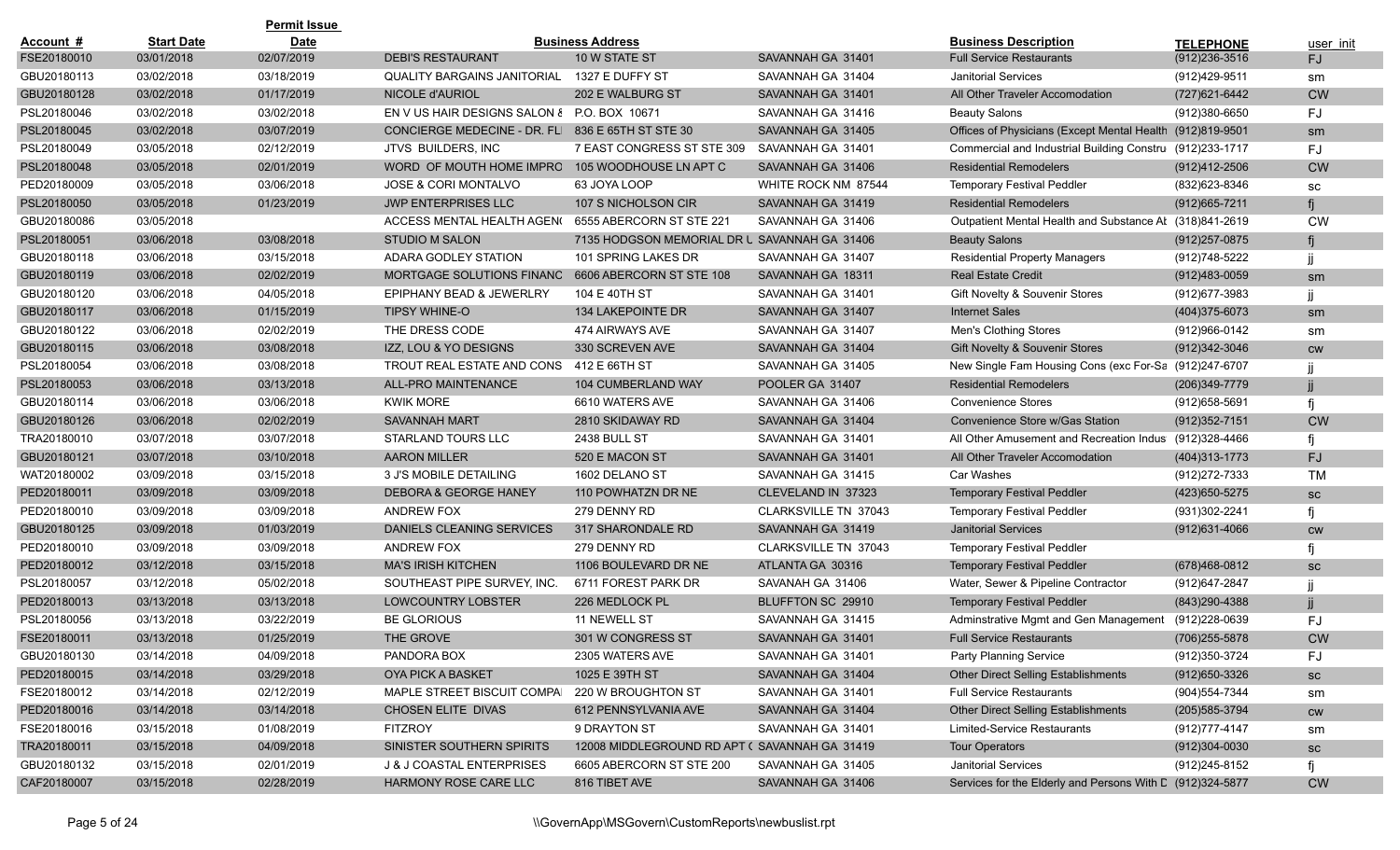|             |                   | <b>Permit Issue</b> |                                                         |                          |                           |                                                           |                   |           |
|-------------|-------------------|---------------------|---------------------------------------------------------|--------------------------|---------------------------|-----------------------------------------------------------|-------------------|-----------|
| Account #   | <b>Start Date</b> | <b>Date</b>         |                                                         | <b>Business Address</b>  |                           | <b>Business Description</b>                               | <b>TELEPHONE</b>  | user init |
| FSE20180015 | 03/15/2018        | 03/16/2018          | THE AMERICAN CAFE                                       | 214 W BOUNDARY ST UNIT A | SAVANNAH GA 31401         | Limited-Service Restaurants                               | (912) 228-8072    |           |
| PED20180020 | 03/15/2018        |                     | INNOVATED CONCESSIONS SER'                              | 314 SW 4TH CT            | DEVIA BEACH FL 33004      | <b>Temporary Festival Peddler</b>                         | (610)945-4033     |           |
| PED20180022 | 03/15/2018        |                     | <b>VICENT TANG</b>                                      | 217 PINK DOGWOOD LN      | POOLER GA 31322           | <b>Temporary Festival Peddler</b>                         |                   | <b>CW</b> |
| PED20180021 | 03/15/2018        |                     | TWISTED SISTERS PRETZELS, LI 888 E MAIN ST              |                          | ARITON AL 36311           | <b>Temporary Festival Peddler</b>                         |                   |           |
| CAF20180008 | 03/16/2018        | 03/19/2018          | ACTION CARE HOME CARE AGEN                              | 2212 WELDON ST APT A     | SAVANNAH GA 31415         | Home Health Care Services                                 | (912)508-2385     | <b>CW</b> |
| PED20180029 | 03/16/2018        | 04/19/2018          | <b>DIALLO WHATELY</b>                                   | 260 BIRCHFIELD DR        | SAVANNAH GA 31405         | <b>Temporary Festival Peddler</b>                         | $(912)631 - 1017$ | <b>CW</b> |
| TRA20180012 | 03/16/2018        | 03/19/2019          | <b>FANTASY LIMOUSINE</b>                                | 405 PENNSYLVANIA AVE     | SAVANNAH GA 31404         | <b>Limousine Service</b>                                  | (912) 777-0374    | <b>CW</b> |
| PSL20180059 | 03/16/2018        | 04/29/2019          | GEORGE SINK, P.A. INJURY LAW                            | 7053 RIVERS AVE          | NORTH CHARLESTON SC 29406 | <b>Offices of Lawyers</b>                                 | (843)569-1700     |           |
| PED20180030 | 03/16/2018        | 04/19/2018          | <b>ANNA POSTELL</b>                                     | 405 PENNSYLVANIA AVE     | SAVANNAH GA 31404         | <b>Temporary Festival Peddler</b>                         | (912)484-7075     | fi        |
| PED20180027 | 03/16/2018        | 04/19/2018          | <b>TRECHELIA RIVERS HENDRIX</b>                         | 1502 CLOVERDALE DR       | SAVANNAH GA 31415         | <b>Temporary Festival Peddler</b>                         | (912)604-2878     | <b>CW</b> |
| PED20180028 | 03/16/2018        |                     | <b>DANIEL MERRITT</b>                                   | 206 SUNCREST AVE         | SAVANNAH GA 31404         | <b>Temporary Festival Peddler</b>                         | (200)667-5985     |           |
| TRA20180013 | 03/19/2018        | 03/19/2018          | SAVANNAH MOVIE TOURS INC                                | 1901 MITCHELL ST         | SAVANNAH GA 31405         | <b>Tour Operators</b>                                     | (912)484-1900     | cw        |
| PSL20180060 | 03/19/2018        | 04/08/2019          | COASTAL ENT BALANCE CENTEF                              | 322 COMMERCIAL DR STE A  | SAVANNAH GA 31406         | Offices of Phys Occup & Speech Ther & Au (912)499-0836    |                   |           |
| GBU20180133 | 03/20/2018        | 01/23/2019          | <b>RITE AID #11846</b>                                  | 4600 HABERSHAM ST        | SAVANNAH GA 31405         | Pharmacies & Drug Stores                                  | $(912)354 - 5083$ | <b>CW</b> |
| GBU20180136 | 03/20/2018        | 03/23/2018          | AERIAL LIFE LENS, LLC                                   | 15 WOODLAND HILLS DR     | BLUFFTON SC 29910         | Independent Artists, Writers, and Performer (843)304-2288 |                   | SC        |
| PSL20180063 | 03/21/2018        | 02/19/2019          | <b>CHECK MARK</b>                                       | 7 ARTHUR CIR             | SAVANNAH GA 31406         | <b>Residential Remodelers</b>                             | (912)247-8491     | FJ        |
| PSL20180061 | 03/21/2018        | 01/07/2019          | <b>FIELDS CONSTRUCTION</b>                              | 507 EMERALD DR UNIT B    | SAVANNAH GA 31415         | <b>Residential Remodelers</b>                             | (912)661-9113     | CW        |
| GBU20180137 | 03/21/2018        | 01/23/2019          | 1520 E34 BOARDING                                       | 1520 E 34TH ST           | SAVANNAH GA 31404         | Rooming & Boarding Houses                                 | (912)844-8644     | <b>CW</b> |
| PSL20180062 | 03/21/2018        | 03/22/2019          | PEDS PLAY LLC, DBA ERICKA RU                            | 361 COMMERCIAL DR STE A  | SAVANNAH GA 31406         | Adminstrative Mgmt and Gen Management                     |                   | sm        |
| PSL20180064 | 03/21/2018        | 03/11/2019          | <b>ACUITY CPA FIRM</b>                                  | 107 WASHINGTON AVE       | SAVANNAH GA 31405         | <b>Offices of Certified Public Accountants</b>            | (912)224-8769     | <b>CW</b> |
| GBU20180138 | 03/21/2018        | 03/20/2019          | TOBACCO OF SAVANNAH AT SAV                              | 13051 ABERCORN ST STE A6 | SAVANNAH GA 31419         | <b>Tobacco Stores</b>                                     | (912)980-9039     | <b>CW</b> |
| PSL20180066 | 03/22/2018        | 04/05/2019          | THE WORKER BEE                                          | 37 SKYLINE DR            | SAVANNAH GA 31406         | <b>Residential Remodelers</b>                             | (912)433-7906     | <b>CW</b> |
| GBU20180143 | 03/22/2018        | 03/23/2018          | PRISTINE DREAMS SOLUTION                                | 124 E 62ND ST            | SAVANNAH GA 31405         | <b>Janitorial Services</b>                                | (912)675-4323     |           |
| PSL20180068 | 03/22/2018        | 02/12/2019          | INSTITUTIONAL ADVANCEMENT                               | 419 E JONES ST           | SAVANNAH GA 31401         | Adminstrative Mgmt and Gen Management (912)925-4558       |                   | FJ.       |
| GBU20180144 | 03/22/2018        | 03/23/2018          | <b>TENNYSON STUDIO</b>                                  | 1930 COKESBURY DR        | SAVANNAH GA 31406         | <b>Interior Design Services</b>                           | (336)266-6829     | <b>CW</b> |
| GBU20180139 | 03/22/2018        | 02/07/2019          | CHRYSLER DOGDE JEEP RAM S(8701 ABERCORN ST              |                          | SAVANNAH GA 31406         | <b>New Car Dealers</b>                                    | $(912)330 - 1656$ | FJ.       |
| PSL20180067 | 03/22/2018        | 02/02/2019          | VON TRAPP ANIMAL LODGE                                  | 6500 WATERS AVE          | SAVANNAH GA 31406         | <b>Veterinary Services</b>                                |                   | sm        |
| GBU20180141 | 03/22/2018        | 04/30/2018          | <b>EXECUTIVE REAL ESTATE</b>                            | 630 WEST 39TH ST         | SAVANNAH GA 31415         | Rooming & Boarding Houses                                 |                   | <b>CW</b> |
| PSL20180065 | 03/22/2018        | 02/12/2019          | KERN & CO. LAND SURVEYING, I                            | 7 MALL CT                | SAVANNAH GA 31406         | <b>Engineering Services</b>                               | (912)354-8400     | FJ        |
| GBU20180142 | 03/22/2018        | 02/06/2019          | CHRYSLER DODGE JEEP RAM NO                              | 1011 CHATHAM CENTER DR   | SAVANNAH GA 31405         | <b>New Car Dealers</b>                                    | (912)220-7101     | sm        |
| PSL20180104 | 03/23/2018        | 01/24/2019          | <b>MEMORIAL HEALTH - SURGICAL:</b>                      | 4750 WATERS AVE          | SAVANNAH GA 31404         | Offices of Physicians (Except Mental Health (912)350-5901 |                   | <b>CW</b> |
| PSL20180103 | 03/23/2018        | 02/19/2019          | MEMORIAL HEALTH - PROVIDEN 4750 WATERS AVE STE 400      |                          | SAVANNAH GA 31404         | Offices of Physicians (Except Mental Health (912)350-5937 |                   | FJ        |
| PSL20180069 | 03/23/2018        | 03/23/2018          | <b>ALAIR HOMES</b>                                      | 28 E 41ST ST             | SAVANNAH GA 31401         | New Single Fam Housing Cons (exc For-Sa (912)233-7690     |                   | FJ        |
| PSL20180102 | 03/23/2018        | 01/24/2019          | MEMORIAL HEALTH - CARDIOVAS 4700 WATERS AVE STE 400     |                          | SAVANNAH GA 31404         | Offices of Physicians (Except Mental Health (912)273-1115 |                   | <b>CW</b> |
| GBU20180147 | 03/23/2018        | 03/27/2018          | SUPER FRESH SERVICES                                    | 2420 LOUISIANAN AVE      | SAVANNAH GA 31404         | Janitorial Services                                       | (912)200-1782     | CW        |
| GBU20180145 | 03/23/2018        | 02/26/2019          | <b>BOOST MOBILE</b>                                     | 7303 ABERCORN ST STE C   | SAVANNAH GA 31406         | Wireless Telecom Carriers (exc Satellite)                 | (678) 629-4387    | fj        |
| GBU20180146 | 03/23/2018        | 01/24/2019          | HEAVE HITTA ENTERTAINMENT                               | 914 LYNAH ST             | SAVANNAH GA 31415         | <b>Record Production</b>                                  | (912)844-4577     | <b>CW</b> |
| PSL20180074 | 03/26/2018        | 03/28/2019          | MEMORIAL HEALTH - INTERNAL I 1101 LEXINGTON AVE         |                          | SAVANNAH GA 31404         | Offices of Physicians (Except Mental Health (912)350-7472 |                   | <b>CW</b> |
| PED20180031 | 03/26/2018        | 04/05/2018          | RYAN BRUNNER & IMANI AUGUS  819 ROBIN HOOD TRAIL APT 42 |                          | STATESBORO GA 30458       | <b>Temporary Festival Peddler</b>                         | (912)401-8014     | TM        |
| GBU20180151 | 03/26/2018        | 01/15/2019          | TIGER 7 INC                                             | 4503 MONTGOMERY ST       | SAVANNAH GA 31405         | <b>Convenience Stores</b>                                 | (912) 921-9112    | sm        |
| PSL20180071 | 03/26/2018        | 02/19/2019          | MEMORIAL HEALTH - PEDIATRIC 4750 WATERS AVE STE 108     |                          | SAVANNAH GA 31404         | Offices of Physicians (Except Mental Health (912)350-1285 |                   | CW        |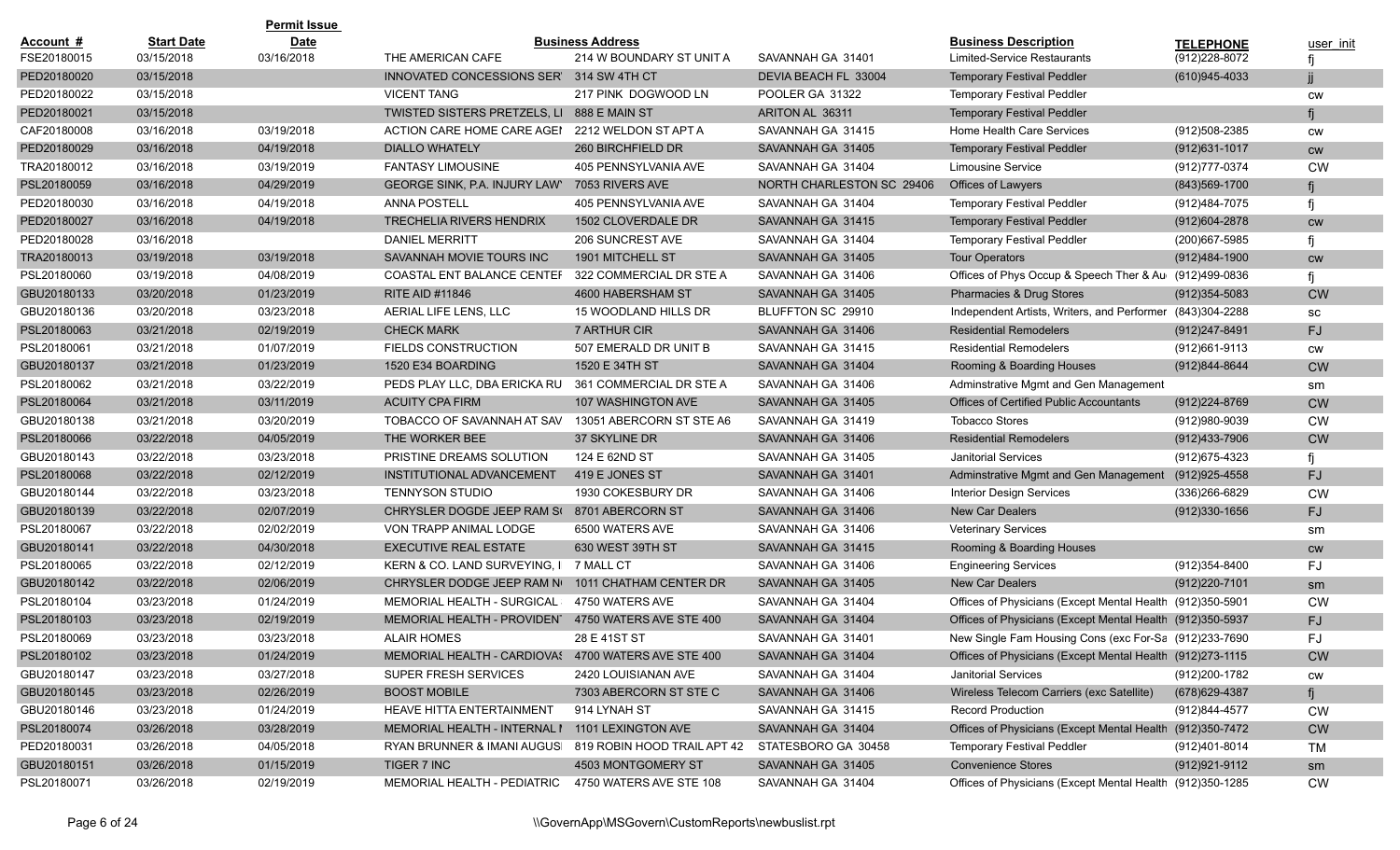|             |                   | <b>Permit Issue</b> |                                                      |                                                                        |                               |                                                             |                   |           |
|-------------|-------------------|---------------------|------------------------------------------------------|------------------------------------------------------------------------|-------------------------------|-------------------------------------------------------------|-------------------|-----------|
| Account #   | <b>Start Date</b> | <b>Date</b>         |                                                      | <b>Business Address</b>                                                |                               | <b>Business Description</b>                                 | <b>TELEPHONE</b>  | user init |
| PSL20180073 | 03/26/2018        | 03/11/2019          | MEMORIAL HEALTH - PROVIDENT                          | 101 W MULBERRY BLVD STE 100 POOLER GA 31407                            |                               | Offices of Physicians (Except Mental Health (912)350-5937   |                   | <b>CW</b> |
| GBU20180150 | 03/26/2018        | 03/15/2019          | THE DESIGN HOUSE INTERIORS                           | 317 E LIBERTY ST                                                       | SAVANNAH GA 31401             | <b>Furniture Stores</b>                                     | (912)231-2007     | FJ        |
| PSL20180075 | 03/26/2018        | 03/01/2019          | MEMORIAL HEALTH - BARIATRIC                          | 4700 WATERS AVE                                                        | <b>1ST FLOOR MUS BUILDING</b> | Offices of Physicians (Except Mental Health (912)350-3438   |                   | <b>CW</b> |
| PSL20180072 | 03/26/2018        | 04/26/2019          | MEMORIAL HEALTH - ENDOCRING                          | 4750 WATERS AVE STE 452                                                | SAVANNAH GA 31404             | Offices of Physicians (Except Mental Health                 |                   |           |
| PSL20180076 | 03/26/2018        | 03/19/2019          | MEMORIAL HEALTH - PERINATOL 4750 WATERS AVE          |                                                                        | SAVANNAH GA 31404             | Offices of Physicians (Except Mental Health                 |                   | <b>CW</b> |
| TRA20180015 | 03/27/2018        |                     | <b><i>ICARE TRANSPORTATION</i></b>                   | 2509 MISSISSIPPI AVE                                                   | SAVANNAH GA 31404             | All Other Transit and Ground Passenger Tra (912)224-1328    |                   | sm        |
| PSL20180077 | 03/27/2018        | 03/28/2018          | SPG, SPITFIRE POETRY GROUP                           | 106 KAYLIN CT                                                          | SAVANNAH GA 31419             | Adminstrative Mgmt and Gen Management (912)604-8963         |                   | FJ.       |
| GBU20180154 | 03/27/2018        | 03/04/2019          | COASTAL GEORGIA FINE ARTS P                          | 8532 VINING WAY                                                        | SAVANNAH GA 31406             | <b>Internet Sales</b>                                       | (912)344-4851     | <b>CW</b> |
| PSL20180080 | 03/27/2018        | 04/05/2018          | MEMORIAL HEALTH - AASU                               | 11935 ABERCORN ST                                                      | SAVANNAH GA 31419             | Offices of Physicians (Except Mental Health (912)961-5726   |                   |           |
| GBU20180160 | 03/28/2018        | 02/28/2019          | 1321 JEFFERSON STREET                                | 1321 JEFFERSON ST # 2                                                  | SAVANNAH GA 31401             | All Other Traveler Accomodation                             | (502)265-4654     | sm        |
| TRA20180016 | 03/28/2018        | 01/18/2019          | SAVANNAH TOURS AND TALES                             | 203 EAST 39TH ST APT B                                                 | SAVANNAH GA 31401             | <b>Tour Operators</b>                                       | (912) 662-9147    | fi        |
| GBU20180158 | 03/28/2018        | 04/05/2018          | <b>WALKER'S LAWN CARE</b>                            | 3405 STEVENS ST                                                        | SAVANNAH GA 31405             | <b>Lawncare Services</b>                                    |                   | CW        |
| GBU20180159 | 03/28/2018        | 01/16/2019          | <b>BOOSTMOBILE</b>                                   | 14045 ABERCORN ST STE 2516                                             | SAVANNAH GA 31419             | Wireless Telecom Carriers (exc Satellite)                   | $(678)629 - 4387$ | fi        |
| TRA20180017 | 03/28/2018        | 04/05/2018          | SAVANNAH GIGI WALKING TOUR: 1117 MARIBOB CIR         |                                                                        | SAVANNAH GA 31406             | <b>Tour Operators</b>                                       |                   | <b>CW</b> |
| GBU20180161 | 03/28/2018        | 03/28/2018          | C & M PROFESSIONAL CLEANIN( 1121 BATES AVE           |                                                                        | SAVANNAH GA 31405             | <b>Janitorial Services</b>                                  |                   | <b>CW</b> |
| PED20180032 | 03/29/2018        | 05/09/2018          | JONATHAN D WOMACK                                    | 2551 WESTOVER DR                                                       | STATESBORO GA 30458           | <b>Temporary Festival Peddler</b>                           | (912)245-3588     | CW        |
| PSL20180082 | 03/29/2018        | 04/23/2019          | <b>NEWERA CLINIC</b>                                 | 5859 ABERCORN STREET BLDG : SAVANNAH GA 31405                          |                               | Adminstrative Mgmt and Gen Management (360)339-2707         |                   | fi        |
| PSL20180085 | 03/30/2018        | 03/28/2019          | MEMORIAL HEALTH- INTERNAL N                          | 6602 WATERS AVE BLDG A                                                 | SAVANNAH GA 31406             | Offices of Physicians (Except Mental Health (912)350-6165   |                   | fi        |
| PSL20180089 | 03/30/2018        | 03/01/2019          | MEMORIAL HEALTH - SURGICAL                           | 4700 WATERS AVE, 1ST FLOOR N SAVANNAH GA 31404                         |                               | Offices of Physicians (Except Mental Health (912)350-8404   |                   | <b>CW</b> |
| PSL20180087 | 03/30/2018        | 02/19/2019          | MEMORIAL HEALTH - UNIVERSIT                          | 5002 WATERS AVE                                                        | SAVANNAH GA 31404             | Offices of Physicians (Except Mental Health) (561)801-3829  |                   | <b>CW</b> |
| PSL20180094 | 03/30/2018        | 02/12/2019          | <b>MEMORIAL HEALTH - SURGICAL:</b>                   | 101 WEST MULBERRY BLVD STE SAVANNAH GA 31407                           |                               | Offices of Physicians (Except Mental Health (561)801-3829   |                   | <b>CW</b> |
| PSL20180090 | 03/30/2018        | 04/02/2018          | MEMORIAL HEALTH - INTERNAL I                         | 101 WEST MULBERRY BLVD STE SAVANNAH GA 31407                           |                               | Offices of Physicians (Except Mental Health (912)350-6000   |                   | FJ        |
| PSL20190039 | 03/30/2018        | 03/01/2019          | MEMORIAL HEALTH-PEDIATRIC S 5002 WATERS AVE BLDG 800 |                                                                        | SAVANNAH GA 31404             | Offices of Physicians (Except Mental Health (912)350-7707   |                   | <b>CW</b> |
| PSL20180095 | 03/30/2018        | 03/01/2019          | MEMORIAL HEALTH - CARDIOVAS                          | 6301 ABERCORN ST                                                       | SAVANNAH GA 31405             | Offices of Physicians (Except Mental Health (912)352-8700   |                   | <b>CW</b> |
| PSL20180092 | 03/30/2018        | 04/02/2018          | MEMORIAL HEALTH - BARIATRIC                          | 101 WEST MULBERRY BLVD STE SAVANNAH GA 31407                           |                               | Offices of Physicians (Except Mental Health (561)801-3829   |                   | <b>CW</b> |
| PSL20180093 | 03/30/2018        | 04/05/2018          | MEMORIAL HEALTH- PEDIATRIC : 4750 WATERS AVE STE 307 |                                                                        | SAVANNAH GA 31404             | Offices of Physicians (Except Mental Health) (912) 350-7707 |                   | CW        |
| GBU20180166 | 03/30/2018        | 02/19/2019          | <b>QUANTUM AMMUNITION, LLC</b>                       | 41 ARTLEY RD                                                           | SAVANNAH GA 31408             | <b>Small Arms Ammunition Manufacturing</b>                  | $(912)335 - 5101$ | FJ.       |
| PSL20180091 | 03/30/2018        | 02/02/2019          | MEMORIAL HEALTH- FAMILY MED                          | 1107 EAST 66TH ST                                                      | SAVANNAH GA 31404             | Offices of Physicians (Except Mental Health (912)350-6163   |                   | fi        |
| PSL20180086 | 03/30/2018        | 04/05/2018          |                                                      | MEMORIAL HEALTH- SURGICAL 5 101 WEST MULBERRY BLVD STE POOLER GA 31407 |                               | Offices of Physicians (Except Mental Health (912)350-8404   |                   | <b>CW</b> |
| PSL20180088 | 03/30/2018        | 02/19/2019          | MEMORIAL HEALTH - PROVIDENT                          | 1101 LEXINGTON AVE                                                     | SAVANNAH GA 31404             | Offices of Physicians (Except Mental Health (561)801-3829   |                   | FJ        |
| GBU20180167 | 03/30/2018        | 03/07/2019          | ACCEPTANCE NOW #60087                                | 5501 HEADQUARTERS DR                                                   | <b>PLANO TX 75024</b>         | <b>General Rental Centers</b>                               | (972)801-3185     |           |
| April 2018  |                   |                     |                                                      |                                                                        |                               |                                                             |                   |           |
| GBU20190193 | 04/01/2018        | 04/04/2019          | <b>KEITH SNYDER</b>                                  | 411 WEST CONGRESS ST UNIT 5 SAVANNAH GA 31401                          |                               | All Other Traveler Accomodation                             | (843)607-7828     | <b>CW</b> |
| GBU20180168 | 04/02/2018        | 04/23/2019          | 411 E PARK AVE CARRAIGE HOU! 411 EAST PARK AVE       |                                                                        | SAVANNAH GA 31401             | All Other Traveler Accomodation                             | $(206)303 - 7183$ | fj        |
| PSL20180096 | 04/02/2018        | 02/12/2019          | MEMORIAL HEALTH - SURGICAL 4700 WATERS AVE STE 405   |                                                                        | SAVANNAH GA 31404             | Offices of Physicians (Except Mental Health (912)350-2700   |                   | <b>CW</b> |
| PSL20180108 | 04/02/2018        | 03/13/2019          | DR. NHI PHAN                                         | 5354 REYNOLDS ST STE 222                                               | SAVANNAH GA 31405             | Offices of Physicians (Except Mental Health (912)692-1080   |                   | sm        |
| PSL20180097 | 04/02/2018        | 03/25/2019          | MEMORIAL HEALTH- INTERNAL N 4451 PAULSEN ST          |                                                                        | SAVANNAH GA 31405             | Offices of Physicians (Except Mental Health (912)350-7753   |                   | FJ        |
| PSL20180098 | 04/02/2018        | 04/05/2018          | MEMORIAL HEALTH- SAVANNAH I                          | 101 WEST MULBERRY BLVD STE POOLER GA 31407                             |                               | Offices of Physicians (Except Mental Health (912)352-8700   |                   | <b>CW</b> |
| GBU20180580 | 04/03/2018        | 02/01/2019          | SAVANNAH MART                                        | 1300 E DERENNE AVE                                                     | SAVANNAH GA 31404             | <b>Convenience Stores</b>                                   | (912)354-6505     | <b>CW</b> |
| GBU20180581 | 04/03/2018        | 02/04/2019          | QUICK STOP #71                                       | 7101 SKIDAWAY RD                                                       | SAVANNAH GA 31404             | <b>Convenience Stores</b>                                   | $(912)351 - 9909$ |           |
| PSL20180100 | 04/03/2018        | 02/14/2019          | IMAGINATIONS HAIR SALON STU 4 ARBORS CIR             |                                                                        | POOLER GA 31322               | <b>Beauty Salons</b>                                        | (912) 257-5270    | <b>FJ</b> |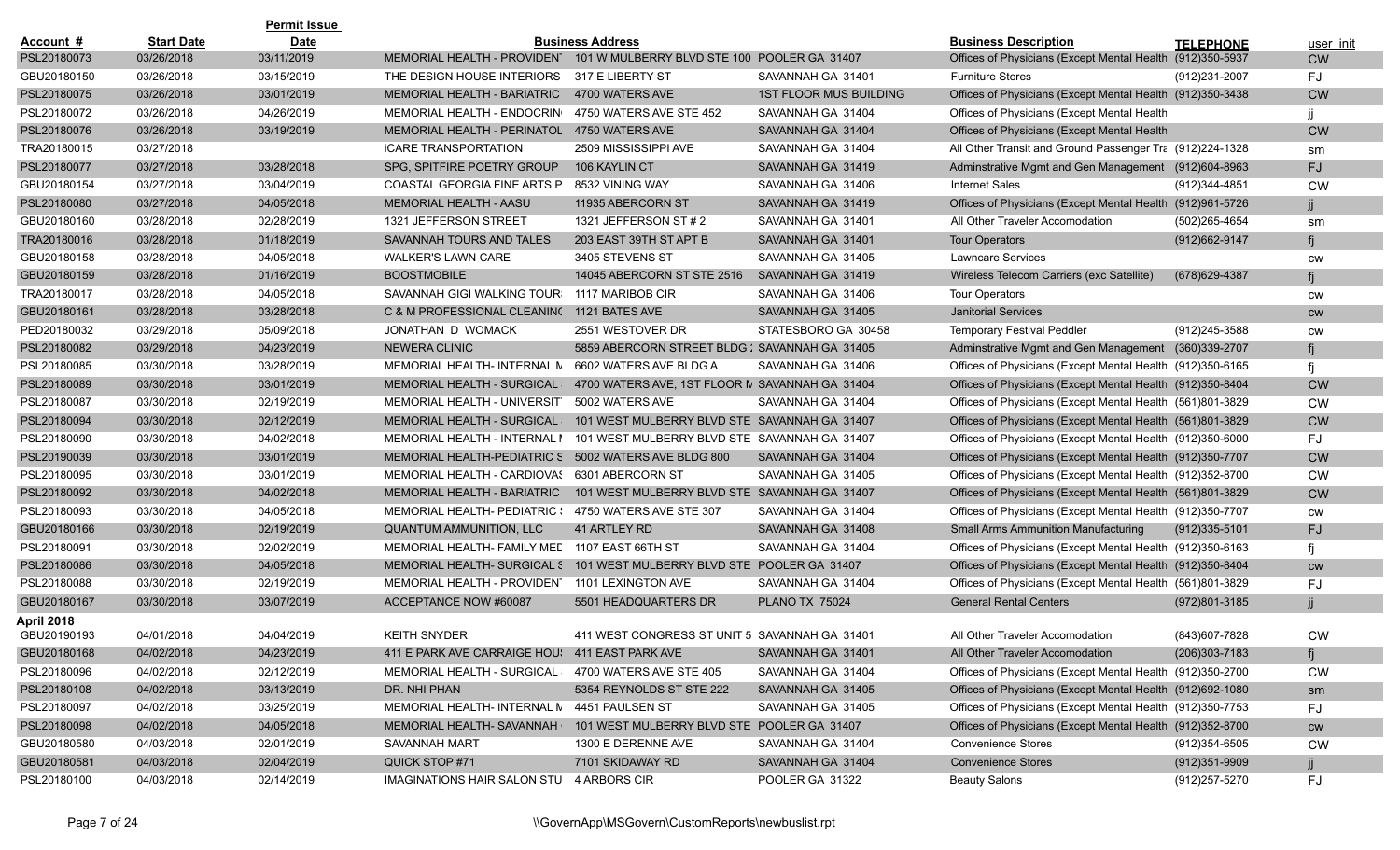|             |                   | <b>Permit Issue</b> |                                                   |                                                 |                        |                                                             |                   |           |
|-------------|-------------------|---------------------|---------------------------------------------------|-------------------------------------------------|------------------------|-------------------------------------------------------------|-------------------|-----------|
| Account #   | <b>Start Date</b> | <b>Date</b>         |                                                   | <b>Business Address</b>                         |                        | <b>Business Description</b>                                 | <b>TELEPHONE</b>  | user init |
| GBU20180582 | 04/03/2018        | 01/26/2019          | QUICK STOP #92                                    | <b>1450 W BAY ST</b>                            | SAVANNAH GA 31415      | <b>Convenience Stores</b>                                   | $(912)484-0101$   |           |
| GBU20180169 | 04/03/2018        | 04/04/2018          | <b>TOP ANGLER</b>                                 | 1122 EAST GWINNETT ST                           | SAVANNAH GA 31404      | <b>Internet Sales</b>                                       | (912)429-5858     | FJ        |
| PSL20180099 | 04/03/2018        | 03/14/2019          | CARELLAS LAW FIRM, P. C.                          | 519 E YORK ST                                   | SAVANNAH GA 31401      | Offices of Lawyers                                          | (912)826-7100     | FJ        |
| GBU20180170 | 04/04/2018        | 01/02/2019          | <b>CUTTING CREW</b>                               | 141 WEST 51ST ST                                | SAVANNAH GA 31405      | <b>Lawncare Services</b>                                    | (912)436-5481     | sm        |
| TRA20180018 | 04/05/2018        | 04/17/2019          | <b>FULL MOON TOURS LLC</b>                        | <b>15 KINZIE AVE</b>                            | SAVANNAH GA 31404      | <b>Tour Operators</b>                                       | $(912)665 - 5527$ |           |
| PED20180033 | 04/05/2018        | 04/05/2018          | TONYA TRUDELL-BUTLER/SIREN 8 TAHOE DR             |                                                 | SAVANNAH GA 31405      | <b>Temporary Festival Peddler</b>                           | (912) 663-7925    | FJ        |
| PSL20180106 | 04/05/2018        | 02/02/2019          | C WILLIS DIRT & GRAVEL HAULIN                     | 1617 CLOVERDALE DR                              | SAVANNAH GA 31415      | <b>Residential Remodelers</b>                               | (912) 224-1952    | <b>CW</b> |
| GBU20180174 | 04/05/2018        | 02/26/2019          | PALMER ALLSTATE AGENCY                            | 1980 CHATHAM PKWY STE 606                       | SAVANNAH GA 31405      | Insurance Agency/Brokerage                                  | (912)433-2742     | FJ        |
| PSL20180107 | 04/05/2018        | 01/23/2019          | <b>BILL MILTIADES REALTY</b>                      | 12 COMMERCE PL                                  | SAVANNAH GA 31406      | Offices of Real Estate Agents and Brokers                   | (912)656-4111     |           |
| GBU20180172 | 04/05/2018        | 02/21/2019          | DRIGGERS DRYWALL & PAINT                          | 7066 PURRYSBURG RD                              | HARDEEVILLE SC 29927   | Painting and Wall Covering Contractors                      | (843) 288-1115    | FJ        |
| AMU20180002 | 04/06/2018        | 04/06/2018          | THE ESCAPE COMPANY                                | 30 MONTGOMERY ST                                | SAVANNAH GA 31401      | All Other Amusement & Recreation Industri( (912)495-8460    |                   | FJ        |
| GBU20180182 | 04/06/2018        | 04/15/2019          | COINSTAR ASSET HOLDINGS, LL                       | 1900 VICTORY DR                                 | SAVANNAH GA 31404      | All Other Miscellaneous Store Retailers                     | (425)943-8000     |           |
| GBU20180179 | 04/06/2018        | 04/15/2019          | COINSTAR ASSET HOLDINGS, LL                       | 14030 ABERCORN ST                               | SAVANNAH GA 31419      | All Other Miscellaneous Store Retailers                     | (425)943-8000     |           |
| GBU20180175 | 04/06/2018        | 04/15/2019          | COINSTAR ASSET HOLDINGS, LL 2208 DERENNE AVE      |                                                 | SAVANNAH GA 31406      | All Other Miscellaneous Store Retailers                     | (425)943-8000     |           |
| GBU20180180 | 04/06/2018        | 04/15/2019          | COINSTAR ASSET HOLDINGS, LL 311 E GWINNETT ST     |                                                 | SAVANNAH GA 31401      | All Other Miscellaneous Store Retailers                     | (425)943-8000     |           |
| GBU20180176 | 04/06/2018        | 04/15/2019          | COINSTAR ASSET HOLDINGS, LL                       | 8914 WHITE BLUFF RD                             | SAVANNAH GA 31406      | All Other Miscellaneous Store Retailers                     | (425)943-8000     |           |
| GBU20180181 | 04/06/2018        | 04/15/2019          | COINSTAR ASSET HOLDINGS, LL 318 MALL BLVD STE 100 |                                                 | SAVANNAH GA 31406      | All Other Miscellaneous Store Retailers                     | (425)943-8000     |           |
| GBU20180183 | 04/06/2018        | 01/29/2019          | AMAZINGNESS WEAR                                  | 502 SAN ANTON DR                                | SAVANNAH GA 31419      | <b>Family Clothing Stores</b>                               | (912) 353-9011    | <b>CW</b> |
| UME20180004 | 04/09/2018        | 01/17/2019          | MOVING DUNRITE CO. LLC                            | 41 FALKLAND AVE                                 | SAVANNAH GA 31407      | Used Household and Office Goods Moving                      | (404)786-9984     |           |
| GBU20190202 | 04/09/2018        | 04/09/2019          | <b>ILLUKI LLC</b>                                 | 313 E PARK AVE                                  | SAVANNAH GA 31401      | All Other Traveler Accomodation                             | (912)387-0884     | sm        |
| GBU20180184 | 04/09/2018        | 04/23/2019          | SAVANNAH REPERTORY THEATR                         | 980 INDUSTRY DR                                 | SAVANNAH GA 31415      | Theater Companies & Dinner Theaters                         | $(912)436-3629$   | <b>CW</b> |
| GBU20180185 | 04/09/2018        | 02/01/2019          | SUPERSEED LAWN SERVICES                           | 203 VAN NUYS BLVD                               | SAVANNAH GA 31419      | <b>Lawncare Services</b>                                    | (912) 228-0971    | FJ        |
| PSL20180110 | 04/10/2018        | 03/20/2019          | <b>GEORGIA EMERENCY ASSOCIAT</b>                  | 5353 REYNOLDS ST                                | SAVANNAH GA 31405      | Offices of Physicians (Except Mental Health (912)295-2133   |                   | <b>CW</b> |
| TRA20180020 | 04/10/2018        | 04/12/2018          | <b>SAVANNAH TERRORS</b>                           | 100 BULL ST STE 200                             | SAVANNAH GA 31401      | <b>Tour Operators</b>                                       | (757)310-2042     | SC        |
| GBU20180187 | 04/11/2018        | 04/12/2018          | <b>MARTINEZ ELECTRIC</b>                          | 1328 TYLER AVE UNIT F                           | SOUTH ELMONTE CA 91733 | <b>Sign Manufacturing</b>                                   |                   | SC        |
| SSE20180002 | 04/11/2018        | 02/02/2019          | <b>EXECUTIVE BODY GUARD</b>                       | 2200 EAST VICTORY DR APT A 11 SAVANNAH GA 31404 |                        | Security Guard and Patrol Services                          |                   | sm        |
| PSL20180112 | 04/11/2018        | 04/12/2018          | <b>ENVY NAIL SALON</b>                            | 322 W BROUGHTON ST                              | SAVANNAH GA 31401      | <b>Nail Salons</b>                                          | (912) 777-3532    | SC        |
| GBU20180189 | 04/12/2018        | 04/13/2018          | TREJAYJU' CLEANING SERVICE                        | 1530 AUDUBON DR                                 | SAVANNAH GA 31415      | <b>Janitorial Services</b>                                  | (678) 614-0616    | FJ        |
| PSL20190016 | 04/12/2018        | 01/25/2019          | <b>HUGS</b>                                       | 5 EXECUTIVE CIR                                 | SAVANNAH GA 31406      | Offices of Mental Health Practioners (exc PI (912)417-4320  |                   | sm        |
| PSL20180115 | 04/13/2018        | 04/30/2019          | VIVA NAIL AND SPA, LLC                            | 11215 ABERCORN ST STE 4                         | SAVANNAH GA 31419      | Nail Salons                                                 | (912)344-4116     | sm        |
| FSE20180021 | 04/13/2018        | 04/13/2018          | <b>TWO SMART COOKIES</b>                          | 220 WHITAKER ST                                 | SAVANNAH GA 31401      | <b>Retail Bakeries</b>                                      | $(912)353 - 2253$ | FJ        |
| PSL20180114 | 04/13/2018        | 02/27/2019          | SOPHISTICATED NAILS                               | 714 MALL BLVD STE 6                             | SAVANNAH GA 31406      | <b>Nail Salons</b>                                          |                   | FJ        |
| UME20180005 | 04/16/2018        | 04/18/2018          | ARCHITECTURAL ANTIQUE                             | 227 W VICTORY DR                                | SAVANNAH GA 31401      | Used Merchandise Stores                                     | $(912)231 - 2101$ | SC        |
| PED20180034 | 04/16/2018        | 03/06/2019          | STEFANOS VAMVAKARIS                               | 9235 GARLAND DR                                 | SAVANNAH GA 31406      | <b>Temporary Festival Peddler</b>                           | (912) 655-3247    | FJ        |
| PED20180035 | 04/16/2018        | 04/19/2018          | SAVANNAH ILLUSION                                 | 787 EAST GWINNETT ST                            | SAVANNAH GA 31401      | Other Direct Selling Establishments                         |                   | <b>CW</b> |
| GBU20180196 | 04/17/2018        | 01/25/2019          | <b>BLUFFTON SIGN COMPANY</b>                      | 78 PARKSIDE DR                                  | BLUFFTON SC 29910      | Sign Manufacturing                                          | (843)384-3998     | sm        |
| GBU20180195 | 04/17/2018        |                     | CORE & MAIN, LP                                   | 550 JIMMY DELOACH PKWY STE SAVANNAH GA 31407    |                        | Industrial Supply Wholesalers                               | (912)748-3484     |           |
| GBU20180197 | 04/18/2018        | 04/19/2018          | TCI CONTRACTING OF HILTON H 1118 HONEY HILL RD    |                                                 | HARDEEVILLE SC 29927   | Drywall, Plastering, Acoustic, & Insulation C (614)221-3241 |                   | FJ        |
| PSL20180121 | 04/18/2018        | 03/26/2019          | DENTAL CLAIM SUPPORT MANA( 37 W FAIRMONT AVE      |                                                 | SAVANNAH GA 31406      | <b>Other Accounting Services</b>                            | $(912)355 - 6100$ | <b>CW</b> |
| GBU20180199 | 04/18/2018        | 04/19/2018          | <b>PREMIER FITNESS SOURCE</b>                     | 6850 ABERCORN ST                                | SAVANNAH GA 31405      | <b>Sporting Goods Stores</b>                                | (770)908-0000     |           |
| GBU20180198 | 04/18/2018        | 04/17/2019          | FAMILY LAWN CARE LLC                              | 2149 INDIANA AVE                                | SAVANNAH GA 31404      | <b>Lawncare Services</b>                                    | $(912)665 - 1529$ |           |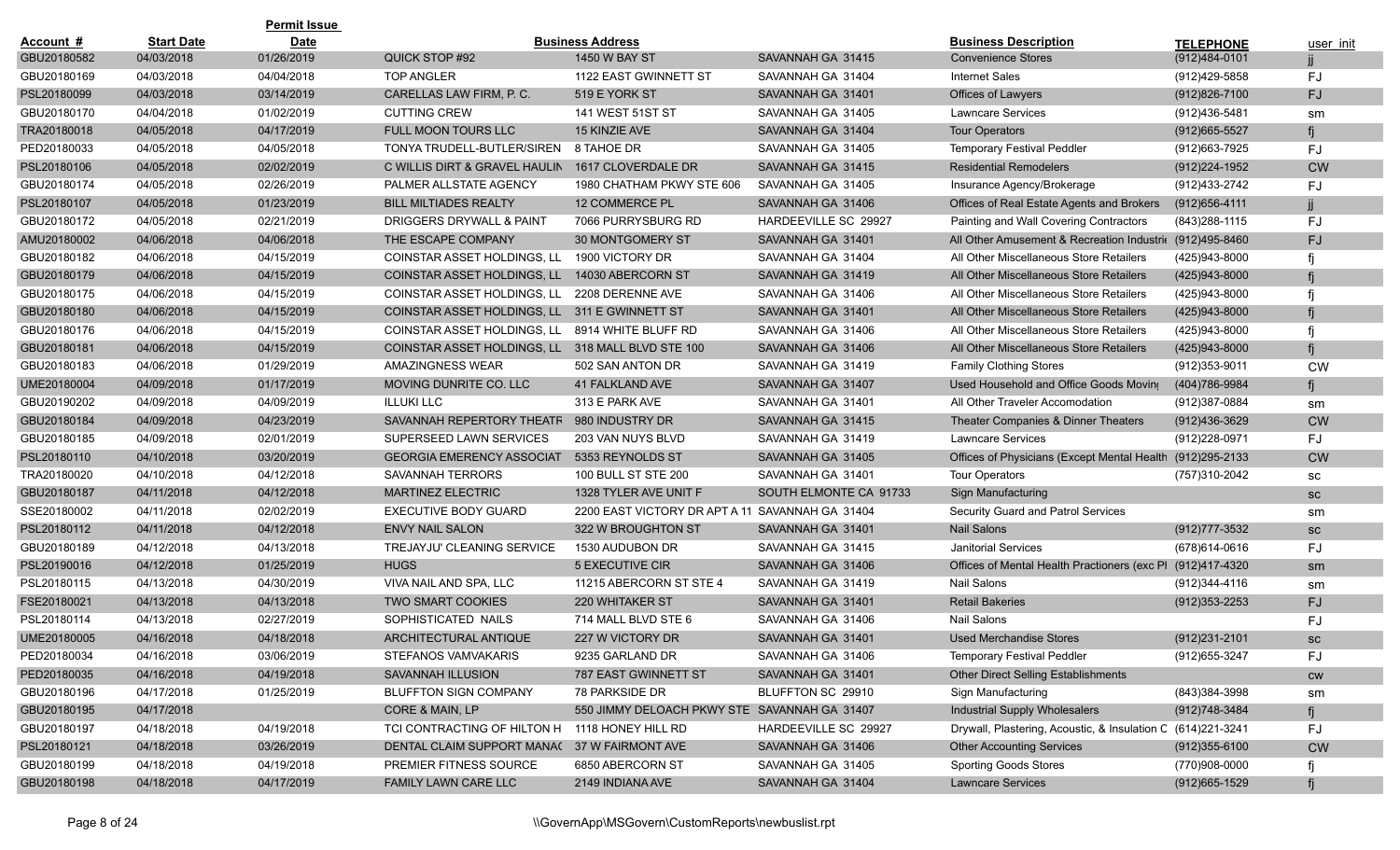|             |                   | <b>Permit Issue</b> |                                             |                                              |                           |                                                           |                   |           |
|-------------|-------------------|---------------------|---------------------------------------------|----------------------------------------------|---------------------------|-----------------------------------------------------------|-------------------|-----------|
| Account #   | <b>Start Date</b> | <b>Date</b>         |                                             | <b>Business Address</b>                      |                           | <b>Business Description</b>                               | <b>TELEPHONE</b>  | user init |
| GBU20180200 | 04/19/2018        | 05/14/2018          | 2250 EAST VICTORY, LLC                      | 24 DRAYTON ST STE 202                        | SAVANNAH GA 31401         | Nonresidential Property Managers                          | (912) 662-8611    | FJ.       |
| CAF20180010 | 04/19/2018        | 02/20/2019          | <b>FOREST PARK</b>                          | 2202 WALZ DR                                 | SAVANNAH GA 31404         | Home Health Care Services                                 | $(912)354 - 6011$ | FJ        |
| PED20180036 | 04/19/2018        | 04/19/2018          | <b>JOAN RINELLA</b>                         | 231 HEATHER VIEW DR                          | JONESBOROUGH TN 37659     | <b>Temporary Festival Peddler</b>                         | (423)912-3016     | SC        |
| GBU20190003 | 04/19/2018        |                     | 2250 EAST VICTORY, LLC                      | 2250 EAST VICTORY DR STE 101                 | SAVANNAH GA 31404         | Nonresidential Property Managers                          |                   | cw        |
| FSE20180024 | 04/20/2018        | 03/07/2019          | ARL                                         | 12411 WHITE BLUFF RD UNIT A                  | SAVANNAH GA 31419         | <b>Limited-Service Restaurants</b>                        | (912)495-5645     | <b>CW</b> |
| TRA20180021 | 04/20/2018        | 01/02/2019          | <b>JEFFS PEDICAB</b>                        | 301 E LIBERTY ST STE C                       | SAVANNAH GA 31401         | <b>Taxi Service</b>                                       | $(912)604 - 4803$ |           |
| PSL20180123 | 04/20/2018        | 09/24/2018          | NJOY MASSAGE                                | 10500 ABERCORN ST UNIT N                     | SAVANNAH GA 31406         | Massage Therapist/Masseuse                                | (912)484-3003     | SC        |
| PSL20180125 | 04/20/2018        | 02/19/2019          | <b>IN-DA-MAN STYLEZ</b>                     | 923 HANCOCK ST                               | SAVANNAH GA 31405         | <b>Beauty Salons</b>                                      | (912)401-9791     | <b>CW</b> |
| GBU20180202 | 04/24/2018        | 01/24/2019          | <b>REDDICK DESIGN LLC</b>                   | 37 EAST BROAD ST                             | SAVANNAH GA 31401         | <b>Internet Sales</b>                                     | (978)886-7469     | <b>SM</b> |
| GBU20180203 | 04/24/2018        | 04/24/2018          | <b>JMJ GREEN CLEANING SERVICE</b>           | 2800 CAPITAL ST APT 35 A                     | SAVANNAH GA 31404         | <b>Janitorial Services</b>                                |                   | <b>CW</b> |
| AMU20180003 | 04/25/2018        | 02/14/2019          | <b>EMPIRE ENTERPRISE CONTRAC</b>            | 4307 OGEECHEE RD UNIT 203                    | SAVANNAH GA 31405         | <b>Amusement Arcades</b>                                  | (912)713-3440     | <b>CW</b> |
| PSL20180127 | 04/25/2018        | 02/27/2019          | PREMIER MEDICAL BILLING                     | 2214 NORTH PARKWOOD DR                       | SAVANNAH GA 31404         | <b>Other Accounting Services</b>                          | (912) 235-2971    | sm        |
| GBU20180204 | 04/25/2018        | 01/23/2019          | 805 BOARDING                                | 805 ELLIOTT AVE                              | SAVANNAH GA 31415         | Rooming & Boarding Houses                                 | (912)844-8644     | <b>CW</b> |
| GBU20180205 | 04/25/2018        | 01/31/2019          | PORTRAIT INNOVATIONS                        | 7804 ABERCORN ST STE 62                      | SAVANNAH GA 31406         | Photography Studios, Portrait                             | (704)499-8325     | sm        |
| GBU20180206 | 04/25/2018        | 04/29/2019          | <b>MOON RABBIT MEDIA</b>                    | 625 E 41ST ST UNIT A                         | SAVANNAH GA 31401         | Independent Artists, Writers, and Performer               | (912) 256-4385    | <b>CW</b> |
| GBU20180209 | 04/26/2018        | 04/26/2018          | <b>WILLIAMS HOSPITALITY SEARCH</b>          | 2406 DESOTO AVE                              | SAVANNAH GA 31401         | <b>Employment Placement Agencies</b>                      | (706)871-6585     | FJ.       |
| GBU20180210 | 04/26/2018        | 04/27/2018          | <b>FINS ANIMAL TRAINING</b>                 | 507 STUART CT                                | SAVANNAH GA 31405         | Pet Care (ex Vet) Services                                | (912) 655-2808    | sm        |
| GBU20180208 | 04/26/2018        | 03/04/2019          | RAINBOW APPAREL #1720                       | 7804 ABERCORN ST STE 168                     | SAVANNAH GA 31406         | Women's/Girl's Clothing Store                             | $(912)692 - 8070$ | sm        |
| GBU20180207 | 04/26/2018        | 03/05/2019          | <b>FRIPP CLEANING SERVICES</b>              | 1502 EAST 35TH ST                            | SAVANNAH GA 31404         | <b>Janitorial Services</b>                                |                   | <b>CW</b> |
| PSL20180129 | 04/27/2018        | 05/01/2018          | <b>DSL DEMURRAGE &amp; CONSULTAN</b>        | 1515 BENTON BLVD APT 1723                    | SAVANNAH GA 31407         | Adminstrative Mgmt and Gen Management                     | (678)772-9246     | cw        |
| PSL20180130 | 04/27/2018        | 01/10/2019          | SOUTHER POOL REPAIR                         | 10617 SUGAR BUSH RD                          | SAVANNAH GA 31406         | All Other Specialty Trade Contractors                     | (309)231-8879     | <b>CW</b> |
| TRA20180023 | 04/30/2018        | 02/14/2019          | <b>S&amp;K EXPIDITED COURIER SERVI</b>      | 10910 JAMESTOWNE RD                          | SAVANNAH GA 31419         | <b>Couriers and Express Delivery Services</b>             | (912) 272-8901    | <b>CW</b> |
| PES20180008 | 04/30/2018        | 05/01/2019          | RACHEL WOLF ACUPUNCTURE                     | 1816 ABERCORN ST                             | SAVANNAH GA 31401         | All Other Personal Services                               | (347-451-6806     |           |
| May 2018    |                   |                     |                                             |                                              |                           |                                                           |                   |           |
| TRA20180024 | 05/01/2018        | 05/02/2018          | ALLYKAT TRANSPORTATION LLC                  | 11 REDDING CT                                | SAVANNAH GA 31419         | General Freight Trucking, Local                           |                   | cw        |
| GBU20180215 | 05/02/2018        | 05/11/2018          | BECKLER PARKER LANDSCAPES                   | 102 E 65TH ST                                | SAVANNAH GA 31405         | <b>Lawncare Services</b>                                  | (912)704-5192     | sm        |
| CAF20180012 | 05/02/2018        | 02/06/2019          | TWO LOVING HEARTS HOME CAI 644 KLINE ST     |                                              | SAVANNAH GA 31415         | Home Health Care Services                                 |                   | <b>CW</b> |
| GBU20180212 | 05/03/2018        | 04/24/2019          | SWIM WITH THERESA LLC                       | 13104 CANTERBURY RD                          | SAVANNAH GA 31419         | Sports & Recreation Instruction                           | (912)665-0216     | FJ        |
| GBU20180213 | 05/03/2018        | 01/15/2019          | WOODS CONSTRUCTION INC                      | 6396 PRODUCT DR                              | STERLING HEIGHTS MI 48312 | <b>Other Building Finishing Contractors</b>               | (586)939-9991     | sm        |
| GBU20180216 | 05/04/2018        | 05/04/2018          | TRIM RUN LANDSCAPING SERVI(                 | 10624 SUGARBUSH RD                           | SAVANNAH GA 31406         | <b>Lawncare Services</b>                                  | (912) 220-0237    | sm        |
| PSL20180132 | 05/04/2018        | 02/22/2019          | <b>COASTAL EMPIRE ORTHOPEDIC:</b>           | 8882 ABERCORN ST                             | SAVANNAH GA 31406         | Offices of Physicians (Except Mental Health               | (912)777-6920     | sm        |
| GBU20180214 | 05/04/2018        | 01/22/2019          | LAYLA P CHESHIRE                            | 406 EAST JONES LN                            | SAVANNAH GA 31401         | All Other Traveler Accomodation                           | (508) 775-4247    | <b>CW</b> |
| GBU20180222 | 05/06/2018        | 05/11/2018          | NOBLE HOUSE HOME FURNISHII                  | 426 JIMMY DELOASH PKWY                       | SAVANNAH GA 31407         | Home Furnishing Merchant Wholesalers                      |                   | sm        |
| UME20180006 | 05/07/2018        | 03/26/2019          | A SPECIAL TOUCH HOME SERVIC 315 LINWOOD RD  |                                              | SAVANNAH GA 31419         | Used Household and Office Goods Moving                    | (912) 677-9343    | <b>CW</b> |
| GBU20180219 | 05/07/2018        | 05/08/2018          | MANKER'S TIRE RECYCLING SEF 1613 CHESTER ST |                                              | SAVANNAH GA 31415         | Tire and Tube Merchant Wholesalers                        | (571)480-2861     | tm        |
| GBU20180217 | 05/07/2018        | 03/19/2019          | <b>FRANCIS PHILLIPS</b>                     | 316 EAST JONES ST                            | SAVANNAH GA 31401         | All Other Traveler Accomodation                           | (505)690-7251     | CW        |
| PSL20180139 | 05/07/2018        | 05/11/2018          | DR. ANDREW TUCKER                           | 5354 REYNOLDS ST STE 315                     | SAVANNAH GA 31405         | Offices of Physicians (Except Mental Health (912)354-2634 |                   |           |
| GBU20180218 | 05/07/2018        | 01/09/2019          | SHIVYOG 1 LLC                               | 922 PENNSYLVANIA AVE                         | SAVANNAH GA 31404         | <b>Convenience Stores</b>                                 | (912)349-0733     | <b>CW</b> |
| PSL20180140 | 05/07/2018        | 03/11/2019          | DR. BARRY SCHLAFSTEIN                       | 5353 REYNOLDS ST STE 201                     | SAVANNAH GA 31405         | Offices of Physicians (Except Mental Health (912)355-5755 |                   |           |
| PSL20180134 | 05/07/2018        | 03/28/2019          | BETA ONE SOUTIONS                           | 125 PARK OF COMMERCE DR ST SAVANNAH GA 31408 |                           | Adminstrative Mgmt and Gen Management (703)650-8802       |                   | CW        |
| GBU20180220 | 05/08/2018        | 04/30/2019          | <b>STR8 FIRE ENTERTAINMENT</b>              | 302 WEST VICTORY DR UNIT C                   | SAVANNAH GA 31405         | <b>Record Production</b>                                  | (912)349-9143     | sm        |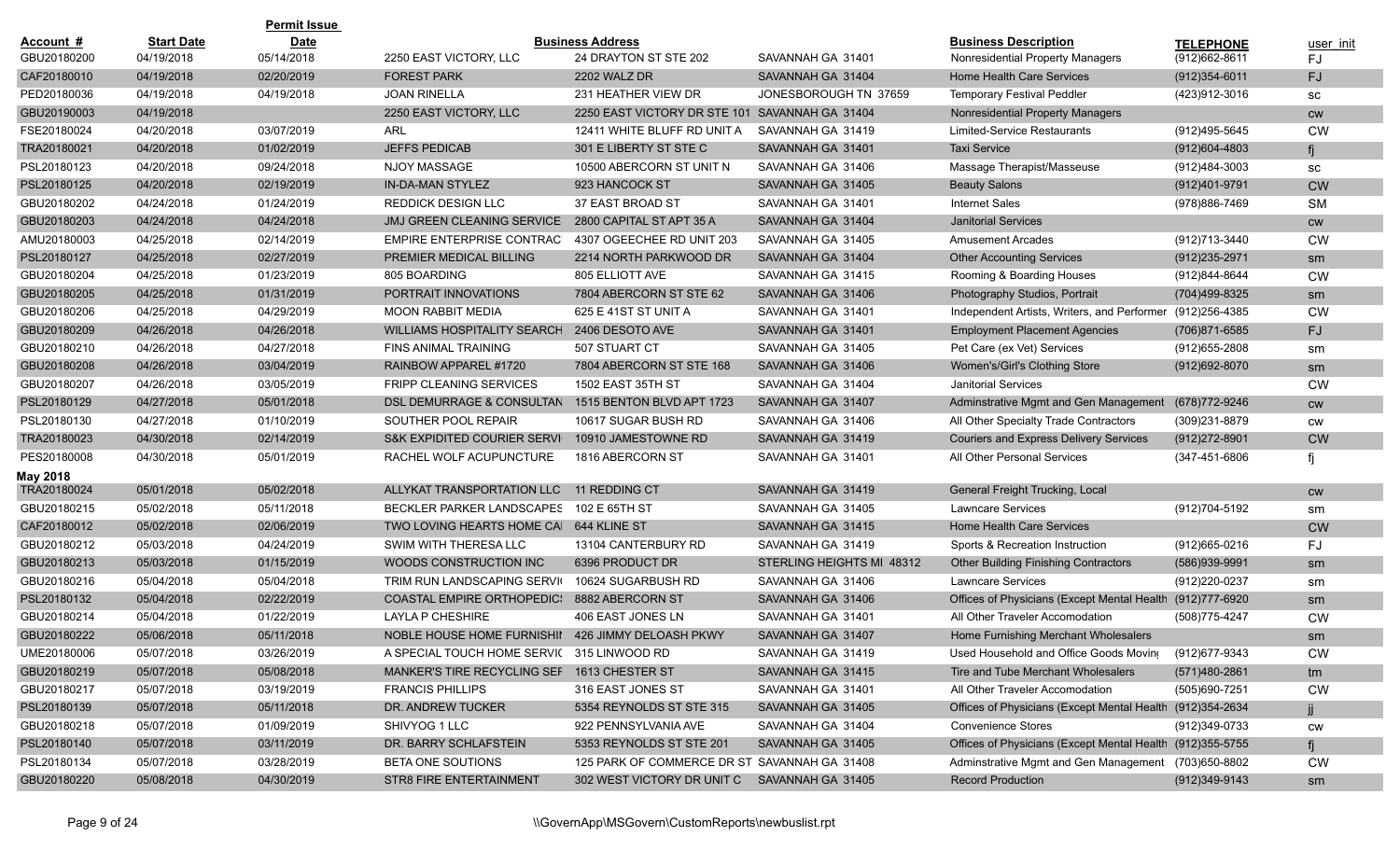|             |                   | <b>Permit Issue</b> |                                            |                                              |                       |                                                         |                   |           |
|-------------|-------------------|---------------------|--------------------------------------------|----------------------------------------------|-----------------------|---------------------------------------------------------|-------------------|-----------|
| Account #   | <b>Start Date</b> | <b>Date</b>         |                                            | <b>Business Address</b>                      |                       | <b>Business Description</b>                             | <b>TELEPHONE</b>  | user init |
| PSL20180137 | 05/09/2018        | 05/09/2018          | SRI, LLC                                   | 536 WALDEN LN                                | SAVANNAH GA 31405     | All Other Specialty Trade Contractors                   | (404) 587-2429    |           |
| PSL20180136 | 05/09/2018        | 05/11/2018          | THE LAW OFFICE OF ANDREA HE                | 134 WHITAKER ST UNIT #4                      | SAVANNAH GA 31401     | Offices of Lawyers                                      | (912)484-8226     | <b>CW</b> |
| GBU20180223 | 05/09/2018        | 05/11/2018          | MKUU MULTIMEDIA                            | 2222 BULL ST                                 | SAVANNAH GA 31401     | <b>Graphic Design Services</b>                          | (912)484-5951     | <b>CW</b> |
| GBU20180221 | 05/09/2018        | 03/21/2019          | <b>B.S. LANDSCAPING SERVICE</b>            | 20 FLUKE ST                                  | SAVANNAH GA 31405     | <b>Lawncare Services</b>                                |                   | <b>CW</b> |
| PED20180039 | 05/10/2018        | 05/11/2018          | <b>NAZLI DEMIRBAS</b>                      | 4542 JAMERSON CREEK DR                       | MARIETTA GA 30066     | <b>Temporary Festival Peddler</b>                       | (770)310-7043     | sm        |
| PES20180009 | 05/10/2018        | 03/26/2019          | SPA BLEU INC                               | 101 BULL ST                                  | <b>SUITES 200-204</b> | All Other Personal Services                             | (912)236-1490     | sm        |
| PSL20180138 | 05/10/2018        | 05/11/2018          | <b>GEORGIA OCCMED, LLC</b>                 | 310 EISENHOWER DR STE C                      | BLDG 12               | Offices of Physicians (Except Mental Health             | (912)771-1291     | sm        |
| GBU20180224 | 05/10/2018        | 05/10/2018          | WHOA BABY! NANNY REFERRAL                  | 10875 ABERCORN ST APT 938                    | SAVANNAH GA 31419     | <b>Employment Placement Agencies</b>                    | (912)596-4196     | sm        |
| PED20180040 | 05/11/2018        | 05/11/2018          | ROSALYN ANDERSON                           | 3326 SKIDAWAY RD                             | <b>SAVANNAH GA</b>    | <b>Temporary Festival Peddler</b>                       | (912) 373-4258    |           |
| GBU20180227 | 05/11/2018        | 02/07/2019          | <b>MICHAEL DYKE</b>                        | 220 E STATE ST                               | SAVANNAH GA 31401     | All Other Traveler Accomodation                         | (703) 627-8033    | <b>CW</b> |
| GBU20180226 | 05/11/2018        | 05/11/2018          | NH SERVICES LLC                            | 425 JIMMY DELOACH PKWY                       | SAVANNAH GA 31407     | General Warehousing and Storage                         | (818)435-3985     |           |
| GBU20180229 | 05/14/2018        | 05/01/2019          | FREE PEOPLE #1805                          | 217 W BROUGHTON ST                           | SAVANNAH GA 31401     | Women's/Girl's Clothing Store                           | (912)234-1678     |           |
| PSL20180141 | 05/15/2018        | 01/08/2019          | LOVELY NAILS                               | 7929 ABERCORN ST STE 320                     | SAVANNAH GA 31406     | <b>Nail Salons</b>                                      | (912) 920-7575    | sm        |
| GBU20180231 | 05/15/2018        | 03/07/2019          | 307 E 37TH                                 | 307 E 37TH ST APT B                          | SAVANNAH GA 31401     | All Other Traveler Accomodation                         | (978) 578-7729    | <b>CW</b> |
| PSL20180144 | 05/16/2018        | 02/12/2019          | SEI LA SALON AND SPA                       | 7135 HODGSON MEMORIAL DR U SAVANNAH GA 31406 |                       | <b>Beauty Salons</b>                                    | (912) 988-4188    | FJ        |
| SSE20180004 | 05/16/2018        | 03/06/2019          | <b>IVERIFY US, INC</b>                     | 150 IVERIFY DR                               | CHARLOTTE NC 28217    | Security Systems Services (exc Locksmiths (704)970-2297 |                   | <b>FJ</b> |
| PSL20180143 | 05/16/2018        | 01/03/2019          | LOTUS NAILS SALON                          | 2808 SKIDAWAY RD STE A                       | SAVANNAH GA 31404     | Nail Salons                                             | (912)856-4419     |           |
| GBU20180234 | 05/16/2018        | 05/21/2018          | <b>SPENCER PEPE</b>                        | 411 EAST HALL ST UNIT A                      | SAVANNAH GA 31401     | All Other Traveler Accomodation                         | (912) 921-9781    | <b>CW</b> |
| GBU20180235 | 05/17/2018        | 05/18/2018          | SNAP I                                     | 1 W HENRY ST                                 | SAVANNAH GA 31401     | Lessors of Residential Bldgs & Dwellings                | (912)232-7286     | sm        |
| GBU20180236 | 05/17/2018        | 05/17/2018          | <b>LIBERTY FOOD MART</b>                   | 2006 MILLS B LANE                            | SAVANNAH GA 31405     | <b>Convenience Stores</b>                               | (912)401-4587     |           |
| TRA20180025 | 05/17/2018        | 05/22/2018          | STEVE ALVIN SPOOKY SAVANNA                 | 115 LINDEN DR                                | SAVANNAH GA 31405     | <b>Tour Operators</b>                                   | (912)483-9280     | sm        |
| PED20180041 | 05/17/2018        | 05/18/2018          | <b>JASNIQUE OLIVER</b>                     | 71 REESE WAY                                 | SAVANNAH GA 31419     | <b>Temporary Festival Peddler</b>                       | (912) 980-5319    | sm        |
| GBU20180238 | 05/18/2018        | 05/18/2018          | SNAP III                                   | 1 W HENRY ST                                 | SAVANNAH GA 31401     | Lessors of Residential Bldgs & Dwellings                | (912)232-7286     | sm        |
| PSL20180145 | 05/18/2018        | 05/21/2018          | PROPER CONSTRUCTION, LLC                   | 1515 PAULSEN ST                              | SAVANNAH GA 31405     | <b>Residential Remodelers</b>                           | (912) 695-5245    |           |
| PSL20180146 | 05/18/2018        | 05/21/2018          | TOTAL FIRE PROTECTION, INC.                | 141 REGENCY PARK DR                          | ALABASTER AL 35007    | Plumbing, Heating, A/C Contractors                      | (205) 621-6381    |           |
| GBU20180237 | 05/18/2018        | 05/18/2018          | <b>SNAPP II</b>                            | 1 W HENRY ST                                 | SAVANNAH GA 31401     | Lessors of Residential Bldgs & Dwellings                | (912) 232-7286    | sm        |
| GBU20180303 | 05/19/2018        | 03/25/2019          | THE BILLI AT THE GRAHAM                    | 210 E STATE ST APT 26                        | SAVANNAH GA 31401     | All Other Traveler Accomodation                         | (334)301-2933     | FJ        |
| PSL20180147 | 05/21/2018        | 05/25/2018          | SANGOMA CENTER, LLC                        | 6205 ABERCORN ST STE 101-B                   | SAVANNAH GA 31405     | Adminstrative Mgmt and Gen Management (912)484-9590     |                   |           |
| PES20180010 | 05/21/2018        | 03/18/2019          | <b>G-SONS DETAILING SPECIALIST</b>         | 4610 HERTY DR                                | SAVANNAH GA 31405     | All Other Personal Services                             | (912) 656-6645    | sm        |
| GBU20180239 | 05/21/2018        | 02/22/2019          | MAJ ICE COMPANY, LLC                       | 7101 SKIDAWAY RD                             | SAVANNAH GA 31406     | Vending Machine Operators                               | (912)507-9198     | FJ        |
| GBU20180242 | 05/21/2018        | 05/25/2018          | MAJ ICE COMPANY, LLC                       | 11711 LARGO DR                               | SAVANNAH GA 31419     | Vending Machine Operators                               | (912)507-9198     |           |
| GBU20180247 | 05/22/2018        | 05/22/2018          | <b>TIAN ENTERPRISES</b>                    | 4606 CUMBERLAND DR                           | SAVANNAH GA 31405     | <b>Enviromental Consulting Services</b>                 | (912)247-7622     | <b>CW</b> |
| PSL20180149 | 05/22/2018        | 05/22/2018          | LJ ENTERPRRISES                            | 4630 LANIER DR                               | SAVANNAH GA 31405     | <b>Residential Remodelers</b>                           | (912)484-4939     | <b>CW</b> |
| GBU20180245 | 05/22/2018        | 02/13/2019          | PERRY LANE HOTEL                           | 255-256 E PERRY ST                           | SAVANNAH GA 31401     | Hotels (except Casino Hotels) and Motels                | $(303)595 - 7200$ | FJ        |
| PSL20180150 | 05/22/2018        | 05/25/2018          | PLATINUM PAVING AND CONCRE 40 TEAL LAKE DR |                                              | SAVANNAH GA 31419     | Poured Concrete Foundation & Structure C( (912)713-7283 |                   | CW        |
| GBU20180244 | 05/22/2018        | 02/12/2019          | PERRY LANE HOTEL                           | 255-256 E PERRY ST                           | SAVANNAH GA 31401     | Hotels (except Casino Hotels) and Motels                | (912)415-9000     | FJ        |
| GBU20180246 | 05/22/2018        | 04/29/2019          | <b>JACOBO TIRES</b>                        | 2701 OGEECHEE RD                             | SAVANNAH GA 31405     | Tire and Tube Merchant Wholesalers                      | (912)245-0674     |           |
| PSL20180151 | 05/23/2018        | 05/24/2018          | MCKAY RESIDENTIAL, LLC                     | 1 LA VIDA CT                                 | SAVANNAH GA 31419     | <b>Residential Remodelers</b>                           | (912)224-4610     | sm        |
| GBU20180250 | 05/24/2018        | 02/26/2019          | DAYS INN & SUITES                          | 211 STEPHENSON AVE                           | SAVANNAH GA 31405     | Hotels (except Casino Hotels) and Motels                | (912)352-9884     |           |
| GBU20180248 | 05/24/2018        | 05/24/2018          | DIXIE CONTRACT CARPET                      | 7523 PHILLIPS HWY                            | JACKSONVILLE GA 32241 | <b>Floor Covering Stores</b>                            | $(904)296-0023$   | sm        |
| GBU20180249 | 05/24/2018        | 04/22/2019          | CASCO SIGNS, INC                           | 199 WILSHIRE AVE SW                          | CONCORD NC 28026      | Other Commercial Equipment Merchant Wh                  |                   | sm        |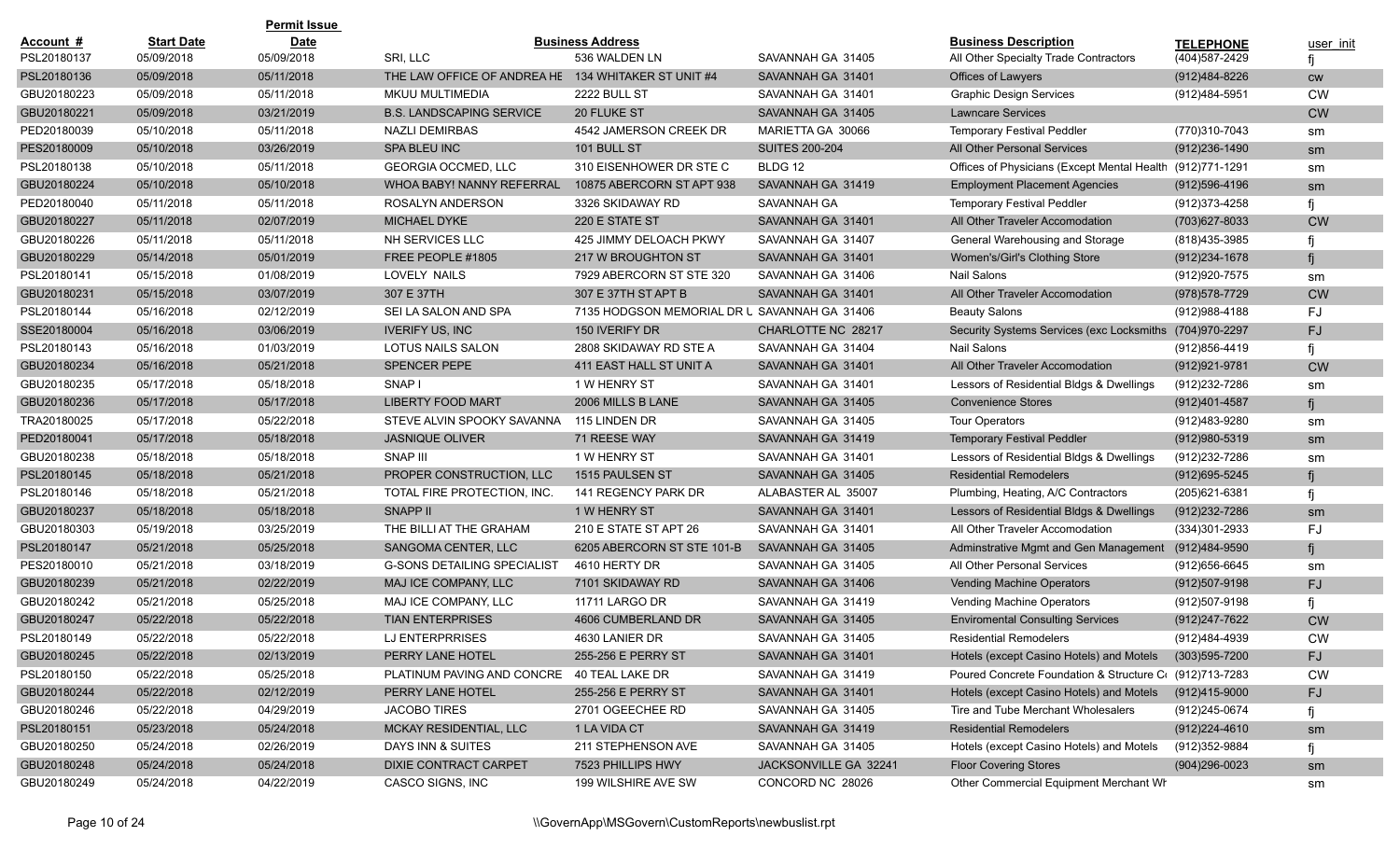|                  |                   | <b>Permit Issue</b> |                                |                                               |                     |                                                           |                   |           |
|------------------|-------------------|---------------------|--------------------------------|-----------------------------------------------|---------------------|-----------------------------------------------------------|-------------------|-----------|
| Account #        | <b>Start Date</b> | <b>Date</b>         |                                | <b>Business Address</b>                       |                     | <b>Business Description</b>                               | <b>TELEPHONE</b>  | user init |
| WAT20180004      | 05/25/2018        | 05/25/2018          | <b>INSIDE OUT</b>              | 7202 ABERCORN ST                              | SAVANNAH GA 31406   | <b>Car Washes</b>                                         | (804) 210-0413    |           |
| GBU20180252      | 05/25/2018        | 05/31/2018          | TOO HOTTIE COUTURE LLC         | 342 MANOR DR                                  | SAVANNAH GA 31404   | <b>Internet Sales</b>                                     | (912)604-9465     | <b>CW</b> |
| GBU20180301      | 05/25/2018        | 06/27/2018          | <b>DASH OF CARE</b>            | <b>2 WILD TURKEY CT</b>                       | SAVANNAH GA 31406   | All Other Miscellaneous Schools and Instrue (912)347-0763 |                   | sm        |
| PSL20180154      | 05/29/2018        | 02/01/2019          | P E CUSPERT INC                | 4104 SUMTER ST                                | SAVANNAH GA 31405   | New Single Fam Housing Cons (exc For-Sa (912)228-2365     |                   | <b>CW</b> |
| GBU20180253      | 05/29/2018        | 04/09/2019          | 25TH- HOUR ENTERPRISES, LLC    | <b>2222 BULL ST</b>                           | SAVANNAH GA 31401   | <b>Janitorial Services</b>                                | $(912)$ 235-2265  | sm        |
| CAF20180015      | 05/29/2018        | 04/09/2019          | MAGNOLIA HOME CARE SERVICI     | 6605 ABERCORN ST STE 208-C                    | SAVANNAH GA 31405   | Home Health Care Services                                 | (912)507-3514     | <b>CW</b> |
| FSE20180025      | 05/29/2018        | 01/04/2019          | <b>C-PORT GRUBZZZ</b>          | 1899 SKIDAWAY DR                              | SAVANNAH GA 31406   | <b>Limited-Service Restaurants</b>                        |                   |           |
| GBU20180254      | 05/29/2018        | 03/25/2019          | HANDLE WITH LOVING CARE CLI    | 845 EAST 37TH ST                              | SAVANNAH GA 31401   | <b>Janitorial Services</b>                                | (912)412-2213     | <b>CW</b> |
| PSL20180155      | 05/30/2018        | 06/11/2018          | <b>SALON EMBELLISH</b>         | 7370 HODGSON MEMORIAL DR S SAVANNAH GA 31406  |                     | <b>Beauty Salons</b>                                      | $(912)355 - 1503$ |           |
| GBU20190218      | 05/30/2018        | 04/12/2019          | BEYOND THE BELL, INC.          | 7002 HODGSON MEMORIAL DR S SAVANNAH GA 31406  |                     | <b>Office Administrative Services</b>                     | (912)335-8332     |           |
| PSL20180157      | 05/31/2018        | 01/18/2019          | LEGACY NAILS & SPA III         | 7135 HODGSON MEMORIAL DR S SAVANNAH GA 31406  |                     | <b>Nail Salons</b>                                        | $(912)200 - 4662$ | sm        |
| GBU20180257      | 05/31/2018        | 01/25/2019          | <b>JCS CAPITAL, LLC</b>        | 125 W GORDON ST                               | SAVANNAH GA 31401   | All Other Traveler Accomodation                           | (843)384-2943     | <b>CW</b> |
| GBU20180256      | 05/31/2018        | 06/11/2018          | <b>BENTLEY'S PET STUFF</b>     | 4501 HABERSHAM ST                             | SAVANNAH GA 31405   | Pet & Pet Supplies Stores                                 | $(912)691 - 8788$ |           |
| PES20180012      | 05/31/2018        | 02/02/2019          | A TOUCH OF SERENITY            | 6605 ABERCORN ST STE 101C                     | SAVANNAH GA 31405   | All Other Personal Services                               | (912)257-8868     | <b>CW</b> |
| GBU20180259      | 05/31/2018        | 02/22/2019          | <b>ALFRED HIMMELRICH II</b>    | 105 WHITAKER ST APT 201                       | SAVANNAH GA 31401   | All Other Traveler Accomodation                           | (410)591-1760     | FJ        |
| GBU20180260      | 05/31/2018        | 02/06/2019          | <b>GHOST CITY PINBALL LLC</b>  | 644 E 44TH ST                                 | SAVANNAH GA 31405   | Consumer Electronics Repair and Maintena (404)694-0598    |                   | <b>CW</b> |
| GBU20180261      | 05/31/2018        | 01/18/2019          | <b>COASTAL CANVAS PRODUCTS</b> | 1674 CHATHAM PARKWAY                          | SAVANNAH GA 31405   | Textile Bag and Canvas Mills                              | $(912)236 - 2416$ | sm        |
| GBU20180262      | 05/31/2018        | 05/31/2018          | <b>BELLA CHARLES INTERIORS</b> | 106 GRIMSBY RD                                | SAVANNAH GA 31407   | <b>Interior Design Services</b>                           |                   | <b>CW</b> |
| TRA20180026      | 05/31/2018        | 05/31/2018          | LUOMO CREATIVES LLC            | 1170 SHAWNEE ST                               | SAVANNAH GA 31419   | All Other Transit and Ground Passenger Tra                |                   | sm        |
| <b>June 2018</b> |                   |                     |                                |                                               |                     |                                                           |                   |           |
| GBU20180265      | 06/01/2018        | 01/25/2019          | <b>MUNCHKIN LANDSCAPING</b>    | 125 ELM CIR                                   | SAVANNAH GA 31404   | <b>Lawncare Services</b>                                  | (912)323-6210     | <b>CW</b> |
| GBU20180263      | 06/01/2018        | 01/18/2019          | PRISTINE POOCHIES              | 310 EAST MONTGOMERY CROSS SAVANNAH GA 31406   |                     | Pet Care (ex Vet) Services                                | (850)887-4011     |           |
| PED20180046      | 06/01/2018        | 02/13/2019          | AW SHUCKS JEWELRY & DESIGN     | 107 HONEY BEE RD                              | SAVANNAH GA 31419   | Other Direct Selling Establishments                       | (912)667-5305     | sm        |
| PED20180044      | 06/01/2018        | 06/01/2018          | <b>SAI RANI MARAPALLY</b>      | 607 WYNDHM WAY                                | POOLER GA 31322     | <b>Temporary Festival Peddler</b>                         | (248) 229-5213    | sm        |
| GBU20180264      | 06/01/2018        | 01/23/2019          | TOKMAN AUTO SALES LLC          | 5859 ABERCORN STREET BUILDI SAVANNAH GA 31405 |                     | Used car dealers                                          | (912)349-7342     | <b>CW</b> |
| CAF20180016      | 06/01/2018        | 01/29/2019          | CJ'S LEARNING ACADEMY CENTI    | 1940 MILLS B LN UNIT A                        | SAVANNAH GA 31405   | <b>Child Day Care Services</b>                            |                   | <b>CW</b> |
| PSL20180159      | 06/04/2018        | 06/06/2018          | <b>GENERATION HOMES LLC</b>    | 4 COLONY CT                                   | SAVANNAH GA 31419   | <b>Residential Remodelers</b>                             | (912) 224-7171    | sm        |
| PSL20180160      | 06/05/2018        | 04/23/2019          | <b>VELMARQ GROUP, LLC</b>      | 102 OGLETHORPE PROFESSION. SAVANNAH GA 31406  |                     | <b>Other Accounting Services</b>                          | (912)272-2304     | <b>CW</b> |
| GBU20180268      | 06/05/2018        | 06/05/2018          | FIVE STAR LUXURY BEATUIQUE     | 115 OGLETHROPE DR STE 4                       | SAVANNAH GA 31406   | Cosmetics, Beauty Supplies, and Perfume!                  |                   | sm        |
| GBU20180266      | 06/05/2018        | 02/19/2019          | <b>AMBER MARIE INTERIORS</b>   | 30 WEST BROUGHTON ST STE 2( SAVANNAH GA 31401 |                     | <b>Interior Design Services</b>                           |                   | <b>CW</b> |
| GBU20180269      | 06/06/2018        | 01/22/2019          | <b>JAMES A MARQUIS</b>         | 64 ARNOLD ST                                  | PROVIDENCE RI 02906 | All Other Traveler Accomodation                           | (860) 287-0074    | <b>CW</b> |
| GBU20180270      | 06/06/2018        | 03/04/2019          | <b>MIDTOWN AUTO BROKERS</b>    | 6605 ABERCORN ST STE 101 A                    | SAVANNAH GA 31405   | <b>New Car Dealers</b>                                    | $(912)665 - 0253$ | sm        |
| PED20180047      | 06/06/2018        | 06/06/2018          | JAMES SAVAEL & CINDY KNOPF     | 22321 EXCELSIOR CHURCH RD                     | METTER GA 30439     | <b>Temporary Festival Peddler</b>                         | (912)690-2780     | sm        |
| UME20180007      | 06/07/2018        | 06/07/2018          | PICK UP & GO                   | 247 HOLLAND DR APT 402                        | SAVANNAH GA 31419   | Used Household and Office Goods Movino                    | (912) 272-6035    | <b>CW</b> |
| PSL20180161      | 06/07/2018        | 06/08/2018          | <b>MEERAH'S IMAGE</b>          | 1527 WHITAKER ST                              | SAVANNAH GA 31405   | <b>Beauty Salons</b>                                      | (912)509-1423     | <b>CW</b> |
| GBU20180271      | 06/07/2018        | 02/12/2019          | <b>JIG CIGARS INC</b>          | 7303 ABERCORN ST STE G                        | SAVANNAH GA 31406   | <b>Tobacco Stores</b>                                     | (912)713-1399     | <b>CW</b> |
| GBU20180272      | 06/07/2018        | 06/08/2018          | BEYOND THE LIMITS              | 1527 WHITAKER ST                              | SAVANNAH GA 31415   | <b>Clothing Accessories Stores</b>                        | (912)596-6534     | sm        |
| GBU20180275      | 06/08/2018        | 04/01/2019          | <b>SLR INDUSTRIES LLC</b>      | 210 CAROLAN ST                                | SAVANNAH GA 31415   | Lessors Of Mini Warehouses and Self-Stor: (912)417-2058   |                   | <b>CW</b> |
| PED20180048      | 06/08/2018        | 06/12/2018          | <b>LUCY MURCIA</b>             | 425 N HAMPTON TRL                             | CANTON GA 30115     | <b>Temporary Festival Peddler</b>                         |                   | sm        |
| GBU20180274      | 06/08/2018        | 06/11/2018          | <b>GESTALT IMAGERY</b>         | 309 WEST ST JULIAN ST                         | SAVANNAH GA 31401   | All Other Miscellaneous Store Retailers                   | (912)842-9336     | <b>CW</b> |
| GBU20180273      | 06/08/2018        | 03/21/2019          | WENDY MOYNIHAN LLC             | 319 EAST HUNTINGDON LN                        | SAVANNAH GA 31401   | All Other Traveler Accomodation                           | (912)507-9676     | sm        |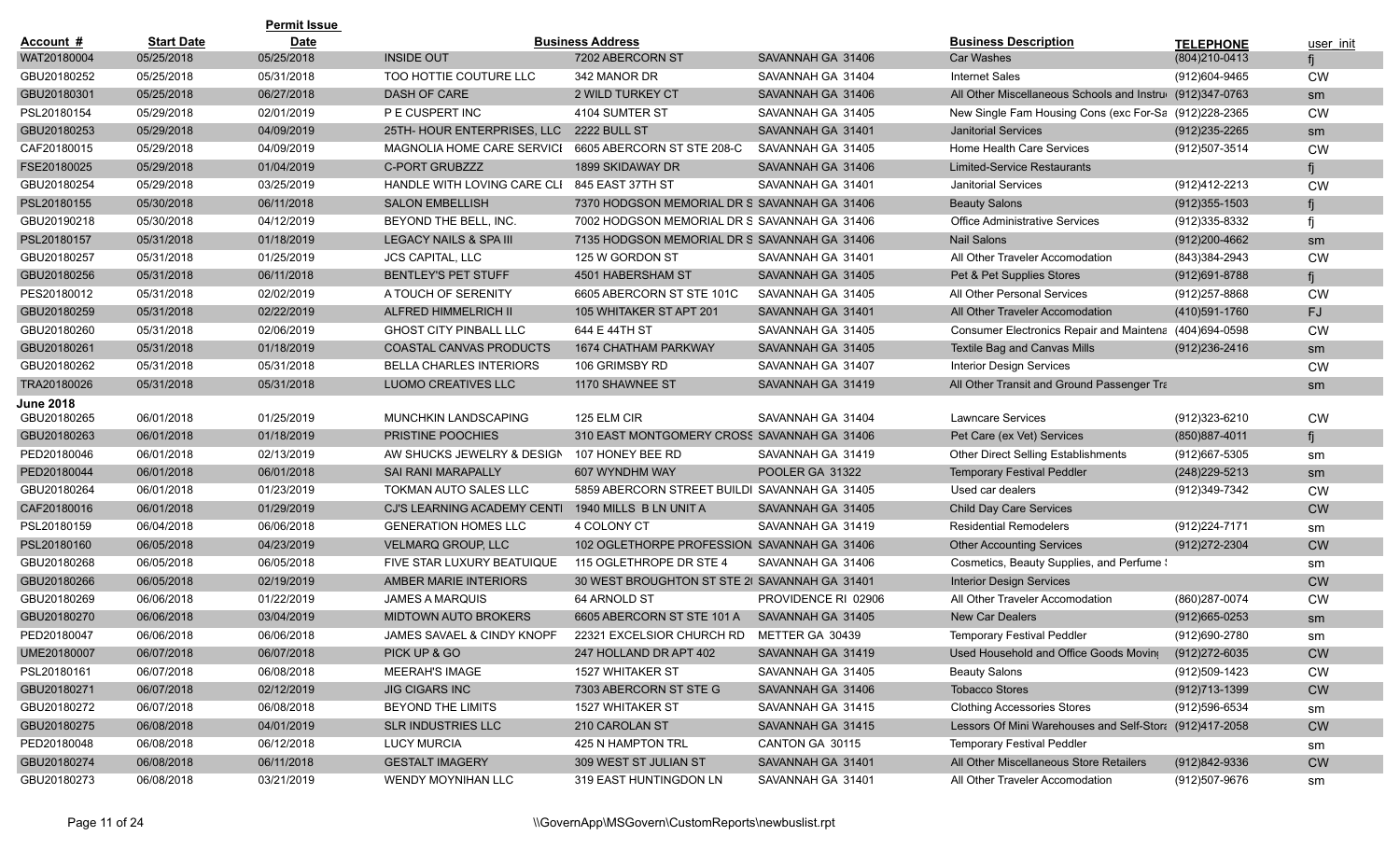|             |                   | <b>Permit Issue</b> |                                    |                                                |                      |                                                            |                   |           |
|-------------|-------------------|---------------------|------------------------------------|------------------------------------------------|----------------------|------------------------------------------------------------|-------------------|-----------|
| Account #   | <b>Start Date</b> | <b>Date</b>         |                                    | <b>Business Address</b>                        |                      | <b>Business Description</b>                                | <b>TELEPHONE</b>  | user init |
| CAF20180017 | 06/08/2018        | 01/22/2019          | YOUTH ADVOCATE PROGRAMS.           | 102 OGLETHORPE PROFESSION, SAVANNAH GA 31406   |                      | <b>Child and Youth Services</b>                            | (717) 232-7580    | <b>CW</b> |
| PSL20180162 | 06/11/2018        | 05/03/2019          | <b>MAJOR IMAGE LASH STUDIO</b>     | 4020 MONTGOMERY ST                             | SAVANNAH GA 31405    | <b>Beauty Salons</b>                                       | (912)441-7833     |           |
| GBU20180276 | 06/12/2018        | 01/18/2019          | <b>TATTNALL MANOR</b>              | <b>459 TATTNALL ST</b>                         | SAVANNAH GA 31401    | All Other Traveler Accomodation                            | (415)948-5865     |           |
| GBU20180279 | 06/12/2018        | 05/03/2019          | <b>JIRI LLC</b>                    | 419 MONTGOMERY ST                              | SAVANNAH GA 31401    | All Other Traveler Accomodation                            | (912) 777-4128    | sm        |
| CAF20180018 | 06/12/2018        | 03/01/2019          | SAFE HOUSE HOME HEALTHCAF          | 1908 GREENWOOD ST                              | SAVANNAH GA 31401    | <b>Home Health Care Services</b>                           | $(912)355 - 7447$ | <b>CW</b> |
| GBU20180277 | 06/12/2018        | 07/03/2018          | YES YES CLEANING SERVICE           | 2110 LOUISIANA AVE                             | SAVANNAH GA 31404    | <b>Janitorial Services</b>                                 | (912)844-2604     | <b>CW</b> |
| PSL20180163 | 06/12/2018        | 01/29/2019          | THOMPSON ENGINEERING, INC.         | 517 E CONGRESS ST                              | SAVANNAH GA 31401    | <b>Engineering Services</b>                                | $(912)335-9933$   | <b>CW</b> |
| PED20180049 | 06/12/2018        | 06/12/2018          | <b>TAMMY STERLING</b>              | 104 SPRINGDALE RD                              | STATESBORO GA 30458  | <b>Temporary Festival Peddler</b>                          | (972)841-7427     |           |
| GBU20180278 | 06/12/2018        | 02/22/2019          | <b>SAN GORDON</b>                  | 223 E. BOLTON ST UNIT B                        | SAVANNAH GA 31401    | All Other Traveler Accomodation                            | (802) 272-3993    | <b>CW</b> |
| PSL20180165 | 06/13/2018        | 04/01/2019          | <b>CORBAK OFFICE TECHNOLOGY:</b>   | 349 MALL BLVD STE 210                          | SAVANNAH GA 31406    | <b>Other Accounting Services</b>                           | (912)528-2400     |           |
| FSE20180028 | 06/13/2018        | 06/14/2018          | <b>BAJA TACOS</b>                  | 1100 EISENHOWER DR STE 40                      | SAVANNAH GA 31406    | <b>Limited-Service Restaurants</b>                         | (912) 691-5422    | <b>CW</b> |
| PSL20180164 | 06/13/2018        | 01/10/2019          | <b>BRENDA J DAVIS LCSW</b>         | 7370 HODGSON MEMORIAL DR S SAVANNAH GA 31406   |                      | Other Individual & Family Services                         | (912)344-9401     | CW        |
| GBU20180280 | 06/13/2018        | 06/14/2018          | <b>ALPHAGRAPHICS</b>               | <b>5 MALL TER</b>                              | SAVANNAH GA 31406    | <b>Commercial Screen Printing</b>                          | $(912)355-9001$   | <b>CW</b> |
| PED20180050 | 06/14/2018        | 06/14/2018          | OSAMA ABDELNOUR                    | 6331 STEWART RIDGE WALK                        | BUFORD GA 30518      | <b>Temporary Festival Peddler</b>                          | (678) 933-4476    | <b>CW</b> |
| PED20180051 | 06/14/2018        | 06/14/2018          | <b>GERMAN CERRATO</b>              | 7404 ARMAND DR                                 | TAMPA FL 33634       | <b>Temporary Festival Peddler</b>                          | (813) 597-6957    | <b>CW</b> |
| PED20180054 | 06/15/2018        | 06/15/2018          | <b>KELLY THOMSON</b>               | 4200 AUGUSTA RD                                | GARDEN CITY GA 31408 | <b>Temporary Festival Peddler</b>                          | (386)951-2251     | sm        |
| PED20180053 | 06/15/2018        | 06/15/2018          | <b>HEATHER ERNST</b>               | 515 CHIPLEY AVE                                | PENSAcola FL 32503   | <b>Temporary Festival Peddler</b>                          |                   | sm        |
| PSL20180166 | 06/15/2018        | 05/02/2019          | <b>IMPERIAL AUDIO SERVICES LLC</b> | 46 HARTLAND CT                                 | SAVANNAH GA 31407    | Elect Contractors/Oth Wiring Install Contrac (912)656-6059 |                   | <b>CW</b> |
| PES20180013 | 06/15/2018        | 01/03/2019          | LOTUS DAY SPA INC.                 | 8108 ABERCORN ST STE 330                       | SAVANNAH GA 31406    | Other Personal Care Services (Baths, stean                 |                   |           |
| GBU20180283 | 06/18/2018        | 02/05/2019          | WINSUPPLY SAVANNAH GA CO.          | 600 W LATHROPE AVE                             | SAVANNAH GA 31415    | Plumbing & Heating Equipment & Supplies (912)826-4551      |                   | <b>CW</b> |
| GBU20180284 | 06/18/2018        | 01/18/2019          | THE VAPE LOFT                      | 11 W DERENNE AVE                               | SAVANNAH GA 31405    | All Other Miscellaneous Store Retailers                    | $(912)713 - 5830$ | <b>CW</b> |
| PSL20180167 | 06/19/2018        | 03/26/2019          | C. WILLIAMS & ASSOCIATES           | 408 E BOLTON ST                                | SAVANNAH GA 31401    | Other Individual & Family Services                         | (912)447-5530     | <b>CW</b> |
| GBU20180287 | 06/19/2018        | 02/21/2019          | ADVANCED COLLISION OF SAVAI        | 329 E MONTGOMERY CROSS RD SAVANNAH GA 31406    |                      | Auto Body Paint Interior Repair and Maint                  | (843)384-6688     | <b>CW</b> |
| GBU20180304 | 06/19/2018        | 02/22/2019          | <b>HEATHER HAMMOD</b>              | 530 PRICE ST                                   | SAVANNAH GA 31401    | All Other Traveler Accomodation                            | (912) 655-3847    | FJ        |
| GBU20180285 | 06/19/2018        | 04/16/2019          | <b>SAVANNAH TODAY</b>              | 206 W DUFFY ST UNIT A                          | SAVANNAH GA 31401    | All Other Traveler Accomodation                            | (912) 657-7686    |           |
| GBU20180292 | 06/20/2018        | 03/05/2019          | <b>FIRSTPAGE LLC</b>               | 35 BARNARD ST STE 206                          | SAVANNAH GA 31401    | Other Services Related to Advertising                      | (704)252-1168     | <b>CW</b> |
| GBU20180291 | 06/20/2018        | 01/25/2019          | LUXURY BEAUTY SUPPLY & MOR         | 13015 ABERCORN ST STE D-7                      | SAVANNAH GA 31419    | Cosmetics, Beauty Supplies, and Perfume \ (912)777-5173    |                   |           |
| GBU20180289 | 06/20/2018        | 06/22/2018          | 424 HABERSHAM                      | 424 HABERSHAM ST                               | SAVANNAH GA 31401    | All Other Traveler Accomodation                            | (845)489-3738     |           |
| GBU20180290 | 06/20/2018        | 06/27/2018          | FOUNDATION BUILDING MATERIAL       | 291 TELFAIR RD                                 | SAVANNAH GA 31401    | Home Improvement Centers                                   |                   | sm        |
| GBU20180293 | 06/21/2018        | 02/04/2019          | <b>BLAQUE BEAUTY</b>               | 5101 MONTGOMERY ST                             | SAVANNAH GA 31405    | Cosmetics, Beauty Supplies, and Perfume \: (912)239-8452   |                   | <b>CW</b> |
| GBU20180294 | 06/21/2018        | 02/05/2019          | PAUL & JUDITH                      | 111 LINCOLN ST UNIT 2 B                        | SAVANNAH GA 31401    | All Other Traveler Accomodation                            | (516)509-7588     | <b>CW</b> |
| PSL20180168 | 06/21/2018        | 02/12/2019          | CHARLENE D SOJICO MD. PC           | 4849 PAULSEN ST STE 208                        | SAVANNAH GA 31405    | Offices of Physicians (Except Mental Health (912)353-9494  |                   | <b>CW</b> |
| GBU20180296 | 06/22/2018        | 06/22/2018          | LIVE OAK POWER WASHING LLC         | 210 LAKEPOINT DR                               | SAVANNAH GA 31407    | Other Services to Buildings and Dwellings                  | (912)661-3026     | <b>CW</b> |
| TRA20180030 | 06/22/2018        | 02/22/2019          | <b>MAD CAT TOURS</b>               | 730 E 40TH ST APT 2                            | SAVANNAH GA 31401    | Scenic and Sightseeing Transportation, Lan (804)414-5990   |                   | <b>CW</b> |
| TRA20180029 | 06/22/2018        | 04/23/2019          | <b>TAMMY TOURS LLC</b>             | 118 1/2 EAST JONES STREET                      | SAVANNAH GA 31401    | <b>Tour Operators</b>                                      | (912) 604-2634    | CW        |
| PSL20180169 | 06/22/2018        | 02/12/2019          | SEA SALT AND SUGAR                 | 1800 EAST VICTORY DR STE 4 B SAVANNAH GA 31404 |                      | Nail Salons                                                | (912)429-0534     | CW        |
| GBU20180299 | 06/25/2018        | 02/27/2019          | KELLOGG INVESTMENT GROUP           | 7507 WATERS AVE STE B-4                        | SAVANNAH GA 31401    | <b>Investment Advice</b>                                   | $(912)233 - 6513$ | sm        |
| GBU20180297 | 06/25/2018        | 02/26/2019          | <b>HOSTESS CITY HOT GLASS</b>      | 7 RATHBORNE DR                                 | SAVANNAH GA 31415    | All Other Miscellaneous Store Retailers                    | (843) 638-1832    | sm        |
| GBU20180302 | 06/25/2018        | 02/14/2019          | <b>TULICARPA LLC</b>               | 10 W DUFFY ST                                  | SAVANNAH GA 31401    | Women's/Girl's Clothing Store                              |                   | <b>CW</b> |
| GBU20180298 | 06/25/2018        | 06/26/2018          | ATLANTIC CARGO LOGISTICS, LL       | 1610 STALEY AVE                                | SAVANNAH GA 31405    | Lessors Of Mini Warehouses and Self-Stora (954)599-7779    |                   |           |
| GBU20180300 | 06/25/2018        | 02/14/2019          | FOURTEEN X, LLC                    | 104 E HARRIS ST                                | SAVANNAH GA 31405    | All Other Traveler Accomodation                            | (912) 964-1303    | <b>CW</b> |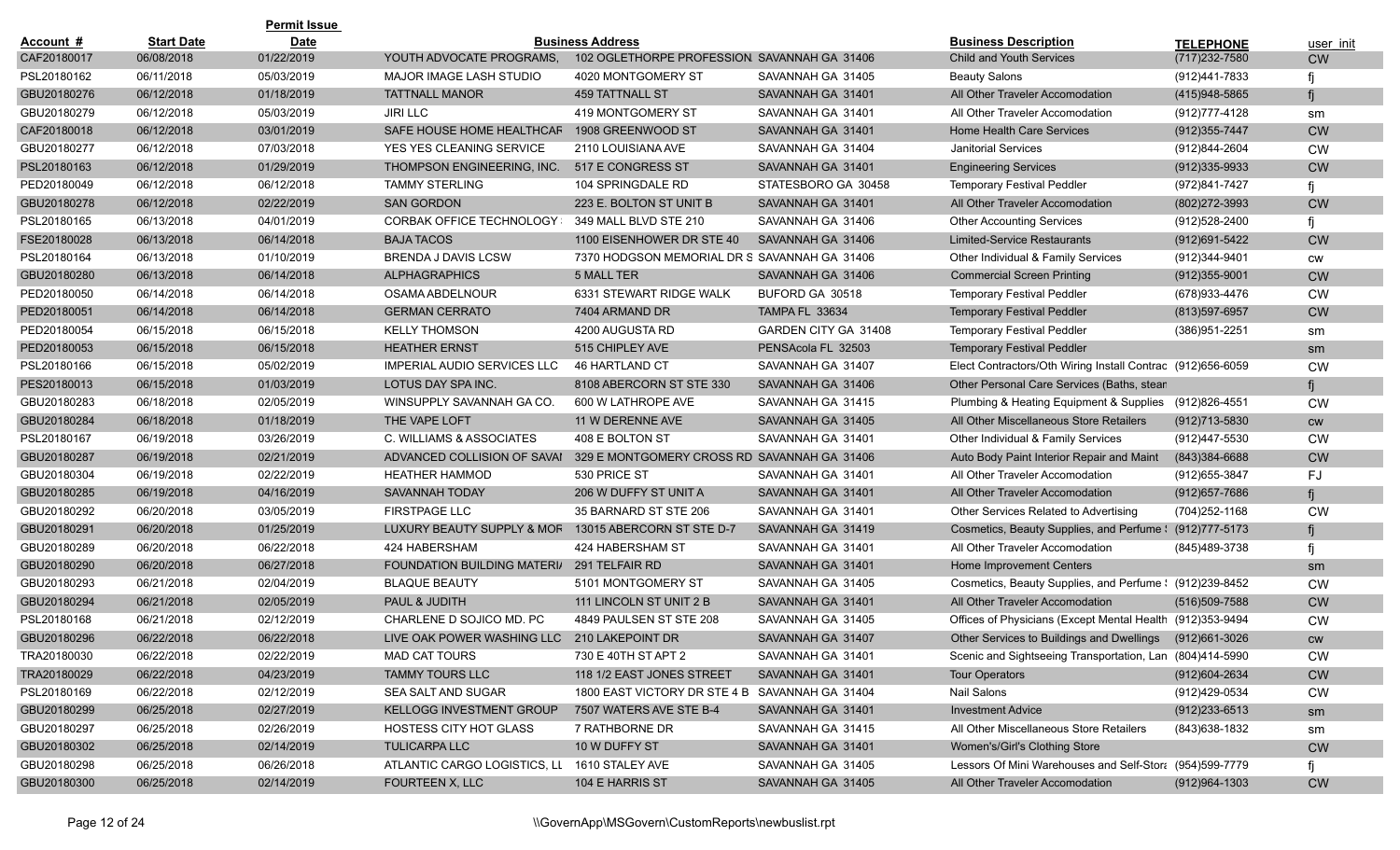|                  |                   | <b>Permit Issue</b> |                                                                              |                                                 |                        |                                                             |                   |           |
|------------------|-------------------|---------------------|------------------------------------------------------------------------------|-------------------------------------------------|------------------------|-------------------------------------------------------------|-------------------|-----------|
| Account #        | <b>Start Date</b> | <b>Date</b>         |                                                                              | <b>Business Address</b>                         |                        | <b>Business Description</b>                                 | <b>TELEPHONE</b>  | user init |
| PSL20180170      | 06/26/2018        | 02/07/2019          | SHINE ON THERAPEUTIC HEALIN                                                  | 10500 ABERCORN ST STE B                         | SAVANNAH GA 31419      | Massage Therapist/Masseuse                                  | (912) 293-5727    | FJ        |
| GBU20180306      | 06/26/2018        | 05/03/2019          | <b>ACTION HARDSCAPES &amp; ARBORI</b>                                        | 760 JOHN R COLEMAN RD                           | REGISTER GA 30452      | <b>Lawncare Services</b>                                    | $(912)687 - 0592$ | sm        |
| GBU20180307      | 06/26/2018        | 01/23/2019          | ALEXANDER FORD HOUSE                                                         | 1117 HABERSHAM ST                               | SAVANNAH GA 31401      | All Other Traveler Accomodation                             | (704) 778-2462    | sm        |
| CAF20180019      | 06/26/2018        | 04/09/2019          | ANGELCARE HOME CARE, LLC                                                     | 108 RISTONA DR                                  | SAVANNAH GA 31419      | <b>Home Health Care Services</b>                            | (912)483-3800     |           |
| FSE20180030      | 06/26/2018        | 06/27/2018          | DRAGON'S BREATH                                                              | 7804 ABERCORN ST UNIT 5544                      | SAVANNAH GA 31406      | All Other Specialty Food Stores                             | (843) 333-5376    | sm        |
| PSL20180171      | 06/26/2018        | 03/28/2019          | PROGRESSIVE SERVICE COMPA                                                    | 2000 BUSINESS CENTER DR STE SAVANNAH GA 31405   |                        | Plumbing, Heating, A/C Contractors                          | $(877)325 - 0180$ | fi        |
| FSE20180029      | 06/26/2018        | 03/06/2019          | KONA ICE                                                                     | 5515 WATERS AVE                                 | SAVANNAH GA 31404      | <b>Mobile Food Services</b>                                 | (912)508-8883     | FJ        |
| PSL20180172      | 06/27/2018        | 03/27/2019          | <b>HYMAN PLUMBING COMPANY</b>                                                | 9880 LOST LANE                                  | CHAPPELL HILL TX 77426 | Plumbing, Heating, A/C Contractors                          | (979) 836-1764    | <b>CW</b> |
| GBU20180309      | 06/27/2018        | 06/29/2018          | <b>FASHIONABLE MINDS</b>                                                     | 2024 MISSISSIPPI AVE                            | SAVANNAH GA 31404      | <b>Internet Sales</b>                                       | (912) 996-3215    | CW        |
| PES20180014      | 06/27/2018        | 02/25/2019          | <b>SPA BLISS SAVANNAH</b>                                                    | 600 E BROUGHTON ST STE 200                      | SAVANNAH GA 31401      | Other Personal Care Services (Baths, stean (912)412-4237    |                   | <b>FJ</b> |
| GBU20180308      | 06/28/2018        | 06/27/2018          | FOUR LEAF CLOVER, LLC                                                        | 507 BARNARD ST UNIT A                           | SAVANNAH GA 31401      | All Other Traveler Accomodation                             | (912) 224-5999    | CW        |
| GBU20180311      | 06/28/2018        | 03/28/2019          | ecoATM LLC                                                                   | 1900 E VICTORY DR                               | SAVANNAH GA 31404      | Other Activities Related to Credit Intermedia (858)766-7241 |                   | fi        |
| TRA20180032      | 06/29/2018        | 07/05/2018          | TOMLINSON TRANSPORTATION I                                                   | 2001 OHIO AVE                                   | SAVANNAH GA 31404      | General Freight Trucking, Long-Distance, Tr (859)394-4623   |                   | CW        |
| PSL20180174      | 06/29/2018        | 01/15/2019          | THE NORSOUTH CORPORATION                                                     | 25 CHATHAM CENTER SOUTH ST SAVANNAH GA 31405    |                        | New Single Fam Housing Cons (exc For-Sa (912)644-6985       |                   | <b>CW</b> |
| GBU20180312      | 06/29/2018        | 07/05/2018          | <b>DAVIS UPHOLSTERY</b>                                                      | 5505 WATERS AVE                                 | SAVANNAH GA 31404      | Reupholstery and Furniture Repair                           | (912) 354-2238    | FJ        |
| PSL20180173      | 06/29/2018        | 05/03/2019          | COMMITTED HANDS OF CARE LL                                                   | 1017 WEST 35TH ST                               | SAVANNAH GA 31415      | Adminstrative Mgmt and Gen Management (912)944-8468         |                   | fi        |
| <b>July 2018</b> |                   |                     |                                                                              |                                                 |                        |                                                             |                   |           |
| GBU20180317      | 07/02/2018        | 03/25/2019          | EAST ANDY LLC                                                                | 505 E ANDERSON ST                               | SAVANNAH GA 31401      | All Other Traveler Accomodation                             | (407)921-8149     | FJ        |
| GBU20180318      | 07/02/2018        | 07/05/2018          | COASTAL INVESTMENT PARTNEF                                                   | <b>409 EAST LIBERTY ST</b>                      | SAVANNAH GA 31401      | All Other Traveler Accomodation                             | $(912)665 - 9325$ | <b>CW</b> |
| GBU20180316      | 07/02/2018        | 03/20/2019          | FLEET FEET SPORTS SAVANNAH                                                   | 3405 WATER AVE                                  | SAVANNAH GA 31404      | <b>Sporting Goods Stores</b>                                | (912) 355-3527    | <b>CW</b> |
| GBU20180313      | 07/02/2018        | 03/18/2019          | NATIONAL ENTERTAINMENT NET                                                   | 1915 E VICTORY DR                               | SAVANNAH GA 31404      | Vending Machine Operators                                   | $(303)444 - 2559$ | sm        |
| GBU20180314      | 07/02/2018        | 03/18/2019          | NATIONAL ENTERTAINMENT NET                                                   | 7805 ABERCORN ST                                | SAVANNAH GA 31406      | Vending Machine Operators                                   | (303)444-2559     | sm        |
| GBU20180320      | 07/03/2018        | 07/05/2018          | <b>ARCH TECH, LLC</b>                                                        | 7505 WATERS AVE UNIT A-4                        | SAVANNAH GA 31404      | Computer and Office Machine Repair and M (912)657-2089      |                   | fi        |
| PED20180055      | 07/03/2018        | 07/17/2018          | <b>JETRO &amp; SARAH LAGUERRE</b>                                            | 317 THATCHER RD UNIT 101                        | HARDEEVILLE SC 29927   | <b>Temporary Festival Peddler</b>                           | (843) 236-4045    | sm        |
| PSL20180175      | 07/03/2018        | 02/12/2019          | KELLY & KELLY, LLP                                                           | 301 E 37TH ST                                   | SAVANNAH GA 31401      | All Other Legal Services                                    | (912)234-0411     | sm        |
| GBU20180319      | 07/03/2018        | 04/23/2019          | SAVANNAH MUSIC ACADEMY, LLO                                                  | 2415 E DERENNE AVE                              | SAVANNAH GA 31405      | All Other Miscellaneous Schools and Instru (912)355-4071    |                   | <b>CW</b> |
| GBU20180321      | 07/05/2018        | 02/12/2019          | STAFFMARK INVESTMENT LLC                                                     | 201 EAST 4TH STREET STE 800                     | CINCINNATI OH 45202    | <b>Temporary Help Service</b>                               | (513) 852-4824    | sm        |
| GBU20180324      | 07/05/2018        | 07/06/2018          | IC DESIGN/GET ON THE BANDWA                                                  | 110 WILLOW PT CIR                               | SAVANNAH GA 31407      | <b>Graphic Design Services</b>                              | (912)481-2216     |           |
| GBU20180322      | 07/05/2018        | 02/14/2019          | SIGNS OF THE SOUTH INC                                                       | 5 POSEY ST                                      | SAVANNAH GA 31406      | <b>Outdoor Advertising</b>                                  | $(912)223 - 6700$ | <b>CW</b> |
| PSL20180177      | 07/05/2018        | 01/03/2019          | AIRO MECHANICAL, LLC                                                         | 237 DAVIE AVE                                   | STATESVILLE NC 28677   | Plumbing, Heating, A/C Contractors                          | (704) 766-2626    | sm        |
| WAT20180005      | 07/05/2018        | 07/05/2018          | <b>FUTURE'S WASH &amp; DETAIL</b>                                            | 1650 ELEANOR ST                                 | SAVANNAH GA 31415      | <b>Car Washes</b>                                           | $(912)596 - 3846$ |           |
| GBU20180323      | 07/06/2018        | 03/04/2019          | <b>TEO'S LANDSCAPE &amp; IRRIGATION</b>                                      | 12408 NORTHWOOD RD                              | SAVANNAH GA 31419      | <b>Lawncare Services</b>                                    | (912)844-2392     | sm        |
| GBU20180325      | 07/06/2018        | 02/12/2019          | SOUTHERN SISTERS CANDY CAI                                                   | 166 RENDANT AVE                                 | SAVANNAH GA 31419      | All Other Consumer Goods Rental                             | $(856)321 - 5809$ | <b>FJ</b> |
| GBU20180583      | 07/06/2018        | 07/06/2018          | THE LOTTERY STORE #7                                                         | 5208 WATERS AVE                                 | SAVANNAH GA 31404      | <b>Convenience Stores</b>                                   | (912) 656-8761    | <b>CW</b> |
| FSE20180032      | 07/06/2018        | 01/10/2019          | SOUTHSIDE SEAFOOD MARKET                                                     | 12328 LARGO DR                                  | SAVANNAH GA 31419      | Fish and Seafood Markets                                    | $(912)358-0532$   | <b>CW</b> |
| GBU20180326      | 07/06/2018        | 07/06/2018          | DIAMOND DUTCHES CLEANING : 11910 WHITE BLUFF RD APT H 3 SAVANNAH GA 31419    |                                                 |                        | <b>Janitorial Services</b>                                  |                   | CW        |
| FSE20180031      | 07/06/2018        | 02/12/2019          | SUMMIT FOOD SERVICE, LLC #CI CHATHAM COUNTY SHERIFF'S C 1050 CARL GRIFFIN DR |                                                 |                        | <b>Food Service Contractors</b>                             | (601)326-3134     | <b>FJ</b> |
| PSL20180180      | 07/09/2018        | 03/25/2019          | SCAD STUDENT HEALTH CLINIC                                                   | 1900 ABERCORN ST                                | SAVANNAH GA 31401      | <b>Offices of Dentists</b>                                  | (912)819-1560     | FJ        |
| GBU20180328      | 07/10/2018        | 04/04/2019          | ADVANTAGE XPO                                                                | 201 EAST 4TH STREET STE 800 CINCINNATI OH 45202 |                        | <b>Temporary Help Service</b>                               | (513)852-4870     | <b>CW</b> |
| PSL20180179      | 07/10/2018        | 07/26/2018          | SMABP ENTERPRISES                                                            | 206 EAST 65TH ST                                | SAVANNAH GA 31405      | <b>Residential Remodelers</b>                               | (678) 206-3707    | <b>CW</b> |
| GBU20180330      | 07/10/2018        | 07/10/2018          | YA YAS KLOSET COLLECTION                                                     | 12300 APACHE AVE UNIT 605                       | SAVANNAH GA 31419      | <b>Internet Sales</b>                                       | (919)344-2802     | <b>CW</b> |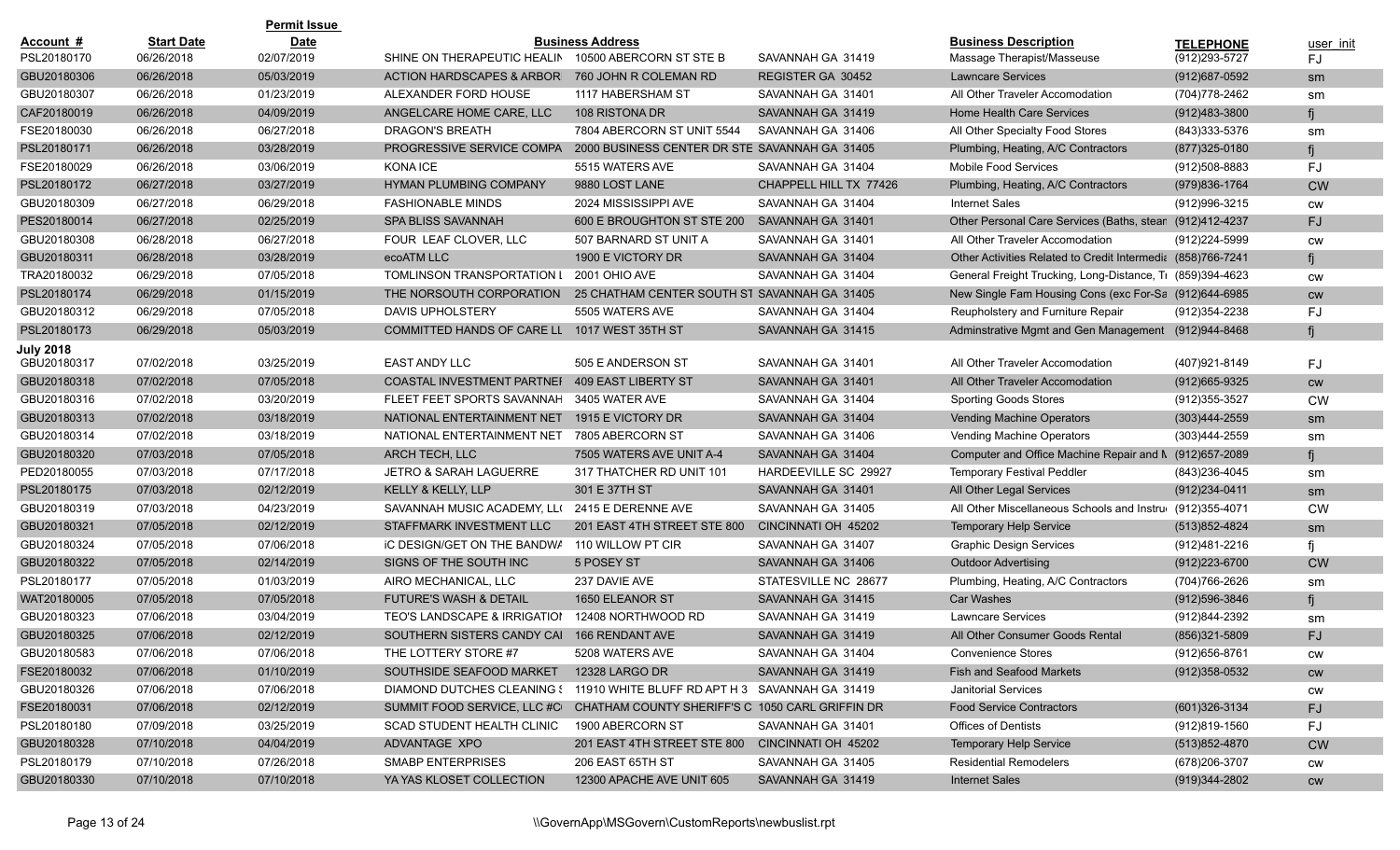| <b>Start Date</b><br><b>Date</b><br><b>Business Address</b><br><b>Business Description</b><br>Account #<br><b>TELEPHONE</b><br>GBU20180331<br>07/10/2018<br>04/30/2019<br><b>LASTFOGEL INN</b><br>504 EAST BOLTON ST<br>SAVANNAH GA 31401<br>All Other Traveler Accomodation<br>(912)508-5890<br>GBU20180329<br>07/10/2018<br>03/04/2019<br>AUSTIN CANVAS & AWNING<br>4525 REAGAN DR<br>CHARLOTTE NC 28206<br>(704) 921-0129<br>Sheet Metal Work Manufacturing<br>GBU20180327<br>07/10/2018<br>02/27/2019<br>ADVANTAGE TECHINCAL RESOU<br>201 EAST 4TH STREET STE 800<br>CINCINNATI OH 45202<br><b>Temporary Help Service</b><br>(513)852-4870<br>TRA20180033<br>07/10/2018<br>SPIRITS OF SAVANNAH, LLC<br>15 E 39TH ST<br>SAVANNAH GA 31401<br><b>Tour Operators</b><br>(912) 272-2477<br>GBU20180334<br>07/11/2018<br>02/01/2019<br>FAMILY TIES CLEANING SERVICE 11 ROSA LN<br>SAVANNAH GA 31419<br><b>Janitorial Services</b><br>(912)463-0944<br>07/11/2018<br>GBU20180333<br>07/11/2018<br><b>GOLD PLUGZ GOLD TEETH</b><br>302 W VICTORY DR STE B<br>SAVANNAH GA 31405<br>All Other Miscellaneous Manufacturing<br>(912) 200-4412<br>GBU20180332<br>07/11/2018<br>04/30/2019<br>BRAND MORTGAGE GROUP, LLC<br>1 OGLETHORPE PROFESSIONAL SAVANNAH GA 31406<br><b>Real Estate Credit</b><br>(770)963-3044<br>PSL20180182<br>07/12/2018<br>01/03/2019<br>HAVEN CONTRACTING INC<br>1343 ST JOHN BLUFF RD<br>JACKSONVILLE FL 32225<br>Poured Concrete Foundation & Structure C (904)300-3868<br>515 SEILER AVE<br>TRA20180034<br>07/12/2018<br>07/13/2018<br>SO YOU NEVER FORGET TOURS<br>SAVANNAH GA 31401<br><b>Tour Operators</b><br>(678)361-6635 | user init<br>sm<br><b>CW</b><br>FJ |
|------------------------------------------------------------------------------------------------------------------------------------------------------------------------------------------------------------------------------------------------------------------------------------------------------------------------------------------------------------------------------------------------------------------------------------------------------------------------------------------------------------------------------------------------------------------------------------------------------------------------------------------------------------------------------------------------------------------------------------------------------------------------------------------------------------------------------------------------------------------------------------------------------------------------------------------------------------------------------------------------------------------------------------------------------------------------------------------------------------------------------------------------------------------------------------------------------------------------------------------------------------------------------------------------------------------------------------------------------------------------------------------------------------------------------------------------------------------------------------------------------------------------------------------------------------------------------------------------------------------------------------------------------|------------------------------------|
|                                                                                                                                                                                                                                                                                                                                                                                                                                                                                                                                                                                                                                                                                                                                                                                                                                                                                                                                                                                                                                                                                                                                                                                                                                                                                                                                                                                                                                                                                                                                                                                                                                                      |                                    |
|                                                                                                                                                                                                                                                                                                                                                                                                                                                                                                                                                                                                                                                                                                                                                                                                                                                                                                                                                                                                                                                                                                                                                                                                                                                                                                                                                                                                                                                                                                                                                                                                                                                      |                                    |
|                                                                                                                                                                                                                                                                                                                                                                                                                                                                                                                                                                                                                                                                                                                                                                                                                                                                                                                                                                                                                                                                                                                                                                                                                                                                                                                                                                                                                                                                                                                                                                                                                                                      |                                    |
|                                                                                                                                                                                                                                                                                                                                                                                                                                                                                                                                                                                                                                                                                                                                                                                                                                                                                                                                                                                                                                                                                                                                                                                                                                                                                                                                                                                                                                                                                                                                                                                                                                                      |                                    |
|                                                                                                                                                                                                                                                                                                                                                                                                                                                                                                                                                                                                                                                                                                                                                                                                                                                                                                                                                                                                                                                                                                                                                                                                                                                                                                                                                                                                                                                                                                                                                                                                                                                      | sm                                 |
|                                                                                                                                                                                                                                                                                                                                                                                                                                                                                                                                                                                                                                                                                                                                                                                                                                                                                                                                                                                                                                                                                                                                                                                                                                                                                                                                                                                                                                                                                                                                                                                                                                                      | <b>CW</b>                          |
|                                                                                                                                                                                                                                                                                                                                                                                                                                                                                                                                                                                                                                                                                                                                                                                                                                                                                                                                                                                                                                                                                                                                                                                                                                                                                                                                                                                                                                                                                                                                                                                                                                                      | fi                                 |
|                                                                                                                                                                                                                                                                                                                                                                                                                                                                                                                                                                                                                                                                                                                                                                                                                                                                                                                                                                                                                                                                                                                                                                                                                                                                                                                                                                                                                                                                                                                                                                                                                                                      | sm                                 |
|                                                                                                                                                                                                                                                                                                                                                                                                                                                                                                                                                                                                                                                                                                                                                                                                                                                                                                                                                                                                                                                                                                                                                                                                                                                                                                                                                                                                                                                                                                                                                                                                                                                      | <b>CW</b>                          |
|                                                                                                                                                                                                                                                                                                                                                                                                                                                                                                                                                                                                                                                                                                                                                                                                                                                                                                                                                                                                                                                                                                                                                                                                                                                                                                                                                                                                                                                                                                                                                                                                                                                      | fi                                 |
| 01/23/2019<br>FSE20180034<br>07/12/2018<br>SAVANNAH SPIRITS CHOP HOUS<br><b>120 WHITAKER ST</b><br>SAVANNAH GA 31401<br><b>Full Service Restaurants</b>                                                                                                                                                                                                                                                                                                                                                                                                                                                                                                                                                                                                                                                                                                                                                                                                                                                                                                                                                                                                                                                                                                                                                                                                                                                                                                                                                                                                                                                                                              | sm                                 |
| GBU20180335<br>07/13/2018<br>02/27/2019<br>THE GUN SHOP<br>1000 A EISENHOWER DR<br>SAVANNAH GA 31406<br><b>Sporting Goods Stores</b><br>(912) 238-3030                                                                                                                                                                                                                                                                                                                                                                                                                                                                                                                                                                                                                                                                                                                                                                                                                                                                                                                                                                                                                                                                                                                                                                                                                                                                                                                                                                                                                                                                                               | <b>CW</b>                          |
| 02/12/2019<br><b>JUSTIN WREN</b><br>PED20180056<br>07/13/2018<br>502 STONEBRIDGE CIR<br>SAVANNAH GA 31419<br><b>Temporary Festival Peddler</b><br>(912)247-5637                                                                                                                                                                                                                                                                                                                                                                                                                                                                                                                                                                                                                                                                                                                                                                                                                                                                                                                                                                                                                                                                                                                                                                                                                                                                                                                                                                                                                                                                                      | <b>CW</b>                          |
| 05/03/2019<br>SOUTHEAST LUNG ASSOCIATES<br>PSL20180186<br>07/16/2018<br>11700 MERCY BLVD<br>PLAZA D, BLDG 5<br>Offices of Physicians (Except Mental Health (912)927-6270                                                                                                                                                                                                                                                                                                                                                                                                                                                                                                                                                                                                                                                                                                                                                                                                                                                                                                                                                                                                                                                                                                                                                                                                                                                                                                                                                                                                                                                                             | <b>CW</b>                          |
| GBU20180338<br>07/16/2018<br>01/18/2019<br><b>GANEM LANE APPRAISAL &amp; ADVI</b><br>401 MALL BLVD STE 101 E<br>SAVANNAH GA 31406<br><b>Drafting Services</b>                                                                                                                                                                                                                                                                                                                                                                                                                                                                                                                                                                                                                                                                                                                                                                                                                                                                                                                                                                                                                                                                                                                                                                                                                                                                                                                                                                                                                                                                                        | sm                                 |
| GBU20180336<br>07/16/2018<br>03/28/2019<br>ecoATM LLC<br>318 MALL BLVD<br>SAVANNAH GA 31406<br>Other Electronic Parts & Merchant Wholesa (858)766-7241                                                                                                                                                                                                                                                                                                                                                                                                                                                                                                                                                                                                                                                                                                                                                                                                                                                                                                                                                                                                                                                                                                                                                                                                                                                                                                                                                                                                                                                                                               |                                    |
| 07/16/2018<br>TRA20180035<br>07/16/2018<br><b>WAITR INCORPORATED</b><br>1100 BERTRAND DR STE 1B<br>LAFAYETTE LA 70506<br><b>Couriers and Express Delivery Services</b><br>$(800)661 - 9036$                                                                                                                                                                                                                                                                                                                                                                                                                                                                                                                                                                                                                                                                                                                                                                                                                                                                                                                                                                                                                                                                                                                                                                                                                                                                                                                                                                                                                                                          |                                    |
| GBU20180337<br>07/16/2018<br>01/28/2019<br>414 WOODCLIFF DR<br><b>TAMARA'S CLEANING SERVICE</b><br>SAVANNAH GA 31406<br><b>Janitorial Services</b><br>(678)330-9257                                                                                                                                                                                                                                                                                                                                                                                                                                                                                                                                                                                                                                                                                                                                                                                                                                                                                                                                                                                                                                                                                                                                                                                                                                                                                                                                                                                                                                                                                  | sm                                 |
| GBU20180339<br>07/16/2018<br>04/29/2019<br>YE OLE TOBACCO SHOP<br>130 EAST BAY ST<br>SAVANNAH GA 31401<br><b>Tobacco Stores</b>                                                                                                                                                                                                                                                                                                                                                                                                                                                                                                                                                                                                                                                                                                                                                                                                                                                                                                                                                                                                                                                                                                                                                                                                                                                                                                                                                                                                                                                                                                                      | <b>CW</b>                          |
| PSL20180185<br>07/16/2018<br>02/26/2019<br>SUPERIOR MASONRY UNLIMITED<br>1836 N DOBYS BRIDGE RD<br>FORT MILL SC 29715<br><b>Masonry Contractors</b><br>(803) 547-1168                                                                                                                                                                                                                                                                                                                                                                                                                                                                                                                                                                                                                                                                                                                                                                                                                                                                                                                                                                                                                                                                                                                                                                                                                                                                                                                                                                                                                                                                                | FJ                                 |
| GBU20180340<br>02/01/2019<br>KLEENFOX, LLC<br>100 BULL ST STE 200<br>07/16/2018<br>SAVANNAH GA 31401<br><b>Janitorial Services</b><br>$(912)650 - 9504$                                                                                                                                                                                                                                                                                                                                                                                                                                                                                                                                                                                                                                                                                                                                                                                                                                                                                                                                                                                                                                                                                                                                                                                                                                                                                                                                                                                                                                                                                              | fi                                 |
| 07/17/2018<br>07/17/2018<br>TRUE FRESHMAN ATHLETIC DEV<br>PES20180015<br>2313 COUNTRYSIDE DR<br>SAVANNAH GA 31406<br>All Other Personal Services<br>(910)315-5954                                                                                                                                                                                                                                                                                                                                                                                                                                                                                                                                                                                                                                                                                                                                                                                                                                                                                                                                                                                                                                                                                                                                                                                                                                                                                                                                                                                                                                                                                    | <b>CW</b>                          |
| 03/26/2019<br>GBU20180341<br>07/17/2018<br>RENEE BUCKLES PHOTOGRAPH<br>9 WINSLOW CIR<br>SAVANNAH GA 31407<br>Photography Studios, Portrait<br>(912)429-5952                                                                                                                                                                                                                                                                                                                                                                                                                                                                                                                                                                                                                                                                                                                                                                                                                                                                                                                                                                                                                                                                                                                                                                                                                                                                                                                                                                                                                                                                                          | sm                                 |
| PSL20180187<br>07/17/2018<br>07/18/2018<br><b>REQUEST COUNSELING</b><br>6205 ABERCORN ST STE 101 A<br>SAVANNAH GA 31405<br><b>Family Planning Centers</b><br>(912)308-9104                                                                                                                                                                                                                                                                                                                                                                                                                                                                                                                                                                                                                                                                                                                                                                                                                                                                                                                                                                                                                                                                                                                                                                                                                                                                                                                                                                                                                                                                           | fi                                 |
| PSL20180188<br>07/18/2018<br>02/12/2019<br>CHARLIE SMITH AIR CONDITION( 110 CENTRAL JUNCTION BLVD S' SAVANNAH GA 31405<br>Plumbing, Heating, A/C Contractors<br>$(912)232 - 1650$                                                                                                                                                                                                                                                                                                                                                                                                                                                                                                                                                                                                                                                                                                                                                                                                                                                                                                                                                                                                                                                                                                                                                                                                                                                                                                                                                                                                                                                                    | <b>CW</b>                          |
| GBU20180342<br>07/18/2018<br>03/27/2019<br><b>CONSIDERATE BABY LLC</b><br>12 WEST TAYLOR ST UNIT A - E<br>All Other Traveler Accomodation<br>(843) 793-4399<br>SAVANNAH GA 31401                                                                                                                                                                                                                                                                                                                                                                                                                                                                                                                                                                                                                                                                                                                                                                                                                                                                                                                                                                                                                                                                                                                                                                                                                                                                                                                                                                                                                                                                     | <b>CW</b>                          |
| GBU20180343<br>02/02/2019<br><b>TANDEM ART AND DESIGN</b><br>415 WHITAKER ST<br>Independent Artists, Writers, and Performer (912)999-6446<br>07/19/2018<br>SAVANNAH GA 31401                                                                                                                                                                                                                                                                                                                                                                                                                                                                                                                                                                                                                                                                                                                                                                                                                                                                                                                                                                                                                                                                                                                                                                                                                                                                                                                                                                                                                                                                         | <b>CW</b>                          |
| <b>MOLLY GREGORY</b><br>OZARK AL 36360<br>PED20180059<br>07/20/2018<br>07/20/2018<br>546 E BROAD ST<br><b>Temporary Festival Peddler</b><br>(334)447-0417                                                                                                                                                                                                                                                                                                                                                                                                                                                                                                                                                                                                                                                                                                                                                                                                                                                                                                                                                                                                                                                                                                                                                                                                                                                                                                                                                                                                                                                                                            | fi                                 |
| GBU20180344<br>07/20/2018<br>04/01/2019<br>SAF-GARD SAFETY SHOE CO.<br>2 PARK OF COMMERECE BLVD S GA 31405<br><b>Shoe Stores</b><br>$(336)$ 299-1688                                                                                                                                                                                                                                                                                                                                                                                                                                                                                                                                                                                                                                                                                                                                                                                                                                                                                                                                                                                                                                                                                                                                                                                                                                                                                                                                                                                                                                                                                                 | fi                                 |
| 03/05/2019<br><b>JOHN MCMANUS</b><br>SAVANNAH GA 31406<br>PED20180060<br>07/20/2018<br>515 MOON RIVER CT<br><b>Temporary Festival Peddler</b><br>(912)441-2873                                                                                                                                                                                                                                                                                                                                                                                                                                                                                                                                                                                                                                                                                                                                                                                                                                                                                                                                                                                                                                                                                                                                                                                                                                                                                                                                                                                                                                                                                       | <b>CW</b>                          |
| PSL20180190<br>07/20/2018<br>07/20/2018<br><b>WATTS &amp; WATTS</b><br><b>145 HABERSHAM ST</b><br>SAVANNAH GA 31401<br>Offices of Lawyers<br>$(912)$ 234-1482                                                                                                                                                                                                                                                                                                                                                                                                                                                                                                                                                                                                                                                                                                                                                                                                                                                                                                                                                                                                                                                                                                                                                                                                                                                                                                                                                                                                                                                                                        | sm                                 |
| PSL20180191<br>07/20/2018<br>02/21/2019<br>PHOENIX PAINTING & REMODELI<br>2032 EAST DERENNE AVE<br>SAVANNAH GA 31406<br><b>Residential Remodelers</b><br>(912)712-6562                                                                                                                                                                                                                                                                                                                                                                                                                                                                                                                                                                                                                                                                                                                                                                                                                                                                                                                                                                                                                                                                                                                                                                                                                                                                                                                                                                                                                                                                               | <b>CW</b>                          |
| PED20180057<br>07/21/2018<br>07/16/2018<br>L JACINDA JACK<br><b>49 ST MARTIN CIR</b><br>RICHMOND HILL GA 31324<br><b>Temporary Festival Peddler</b><br>(478) 456-5305                                                                                                                                                                                                                                                                                                                                                                                                                                                                                                                                                                                                                                                                                                                                                                                                                                                                                                                                                                                                                                                                                                                                                                                                                                                                                                                                                                                                                                                                                |                                    |
| 07/24/2018<br>TWEETY B LLC<br>GBU20180345<br>02/06/2019<br>7 VINEYARD DR<br>SAVANNAH GA 31419<br><b>Janitorial Services</b><br>(912) 695-3716                                                                                                                                                                                                                                                                                                                                                                                                                                                                                                                                                                                                                                                                                                                                                                                                                                                                                                                                                                                                                                                                                                                                                                                                                                                                                                                                                                                                                                                                                                        | sm                                 |
| PED20180061<br>07/24/2018<br>04/23/2019<br><b>MOON RIVER AUTO LLC</b><br>408 E. MONTGOMERY CROSS RE SAVANNAH GA 31406<br>Wholesale Trade Agents And Brokers<br>(912)247-9652                                                                                                                                                                                                                                                                                                                                                                                                                                                                                                                                                                                                                                                                                                                                                                                                                                                                                                                                                                                                                                                                                                                                                                                                                                                                                                                                                                                                                                                                         | fj                                 |
| PSL20180195<br>04/23/2019<br>CHRISTIE WILSON SALON<br><b>Beauty Salons</b><br>07/25/2018<br>7135 HODGSON MEMORIAL DR U STUDIO 24<br>(912) 675-5163                                                                                                                                                                                                                                                                                                                                                                                                                                                                                                                                                                                                                                                                                                                                                                                                                                                                                                                                                                                                                                                                                                                                                                                                                                                                                                                                                                                                                                                                                                   | <b>CW</b>                          |
| PSL20180194<br>07/25/2018<br>THE BEAU MONDE BUILDERS CL 801 DIXON ST<br>New Single Fam Housing Cons (exc For-Sa<br>07/25/2018<br>SAVANNAH GA 31405                                                                                                                                                                                                                                                                                                                                                                                                                                                                                                                                                                                                                                                                                                                                                                                                                                                                                                                                                                                                                                                                                                                                                                                                                                                                                                                                                                                                                                                                                                   | <b>CW</b>                          |
| GBU20180347<br>7804 ABERCORN STREET SPACE SAVANNAH GA 31406<br>Convenience Stores<br>(912) 353-7338<br>07/26/2018<br>05/02/2019<br>THE C-STORE                                                                                                                                                                                                                                                                                                                                                                                                                                                                                                                                                                                                                                                                                                                                                                                                                                                                                                                                                                                                                                                                                                                                                                                                                                                                                                                                                                                                                                                                                                       | CW                                 |
| Structural Steel and Precast Concrete Conti (931)684-7962<br>PSL20180197<br>07/26/2018<br>01/25/2019<br><b>COOPER STEEL</b><br>503 N HILLCREST DR<br>SHELBYVILLE TN 37160                                                                                                                                                                                                                                                                                                                                                                                                                                                                                                                                                                                                                                                                                                                                                                                                                                                                                                                                                                                                                                                                                                                                                                                                                                                                                                                                                                                                                                                                            | sm                                 |
| FSE20180035<br>07/26/2018<br>01/18/2019<br>JIA XING LONG YUN LLC<br>1900 E VICTORY DR STE D8<br>SAVANNAH GA 31404<br><b>Full Service Restaurants</b><br>$(912)234 - 1101$                                                                                                                                                                                                                                                                                                                                                                                                                                                                                                                                                                                                                                                                                                                                                                                                                                                                                                                                                                                                                                                                                                                                                                                                                                                                                                                                                                                                                                                                            | sm                                 |
| GBU20180349<br>07/26/2018<br>07/26/2018<br>SAVANNAH GA 31401<br><b>EAST COAST PROPERTY</b><br>515 EAST JONES ST<br>Bed and Breakfast Inns<br>(912)844-5995                                                                                                                                                                                                                                                                                                                                                                                                                                                                                                                                                                                                                                                                                                                                                                                                                                                                                                                                                                                                                                                                                                                                                                                                                                                                                                                                                                                                                                                                                           | <b>CW</b>                          |
| GBU20180350<br>07/27/2018<br>08/01/2018<br>CYCLE GEAR #159<br>13015 ABERCORN ST<br>SAVANNAH GA 31419<br><b>Sporting Goods Stores</b><br>(707) 747-5053                                                                                                                                                                                                                                                                                                                                                                                                                                                                                                                                                                                                                                                                                                                                                                                                                                                                                                                                                                                                                                                                                                                                                                                                                                                                                                                                                                                                                                                                                               | sm                                 |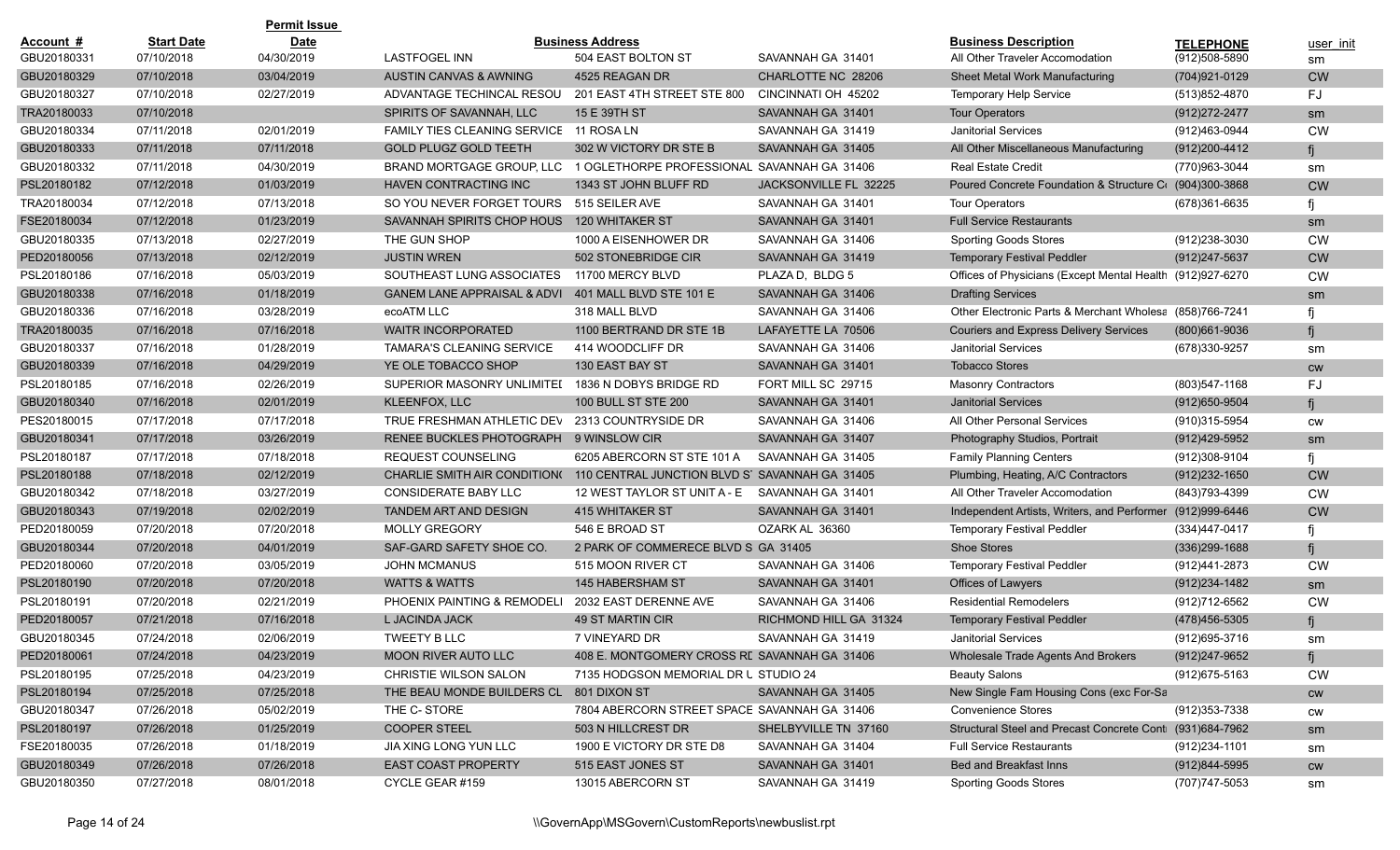|             |                   | <b>Permit Issue</b> |                                                                         |                                                 |                    |                                                            |                   |           |
|-------------|-------------------|---------------------|-------------------------------------------------------------------------|-------------------------------------------------|--------------------|------------------------------------------------------------|-------------------|-----------|
| Account #   | <b>Start Date</b> | <b>Date</b>         |                                                                         | <b>Business Address</b>                         |                    | <b>Business Description</b>                                | <b>TELEPHONE</b>  | user init |
| PED20180062 | 07/27/2018        | 02/07/2019          | A LITTLE CATTYWAMPUS                                                    | 3718 OAKLAND CT                                 | SAVANNAH GA 31404  | Other Direct Selling Establishments                        | (770)962-1074     | <b>FJ</b> |
| PSL20180198 | 07/27/2018        | 07/27/2018          | 2 GD COASTAL BUILDERS LLC                                               | 646 W BAY ST UNIT 333                           | SAVANNAH GA 31401  | <b>Residential Remodelers</b>                              | (912)323-0935     |           |
| PED20180058 | 07/28/2018        | 01/23/2019          | <b>JESSICA BERGHORN</b>                                                 | <b>421 TATTNALL ST</b>                          | SAVANNAH GA 31401  | <b>Temporary Festival Peddler</b>                          | $(951)595-0292$   | sm        |
| UME20180008 | 07/30/2018        | 07/30/2018          | PROJECT COVERED IN LOVE                                                 | 720 DYCHES DR                                   | SAVANNAH GA 31406  | <b>Used Merchandise Stores</b>                             | (912)341-7180     |           |
| GBU20180352 | 07/30/2018        | 02/14/2019          | <b>HAWG SCOOTERS 2 LLC</b>                                              | 2431 HABERSHAM ST STE A                         | SAVANNAH GA 31401  | Motorcycle Dealer                                          | $(912)257 - 5346$ | <b>CW</b> |
| GBU20180351 | 07/30/2018        | 04/08/2019          | ANGELICA'S CLEANING SERVICE                                             | 4220 WORTH ST                                   | SAVANNAH GA 31405  | <b>Janitorial Services</b>                                 | (912)604-1935     | sm        |
| TRA20180037 | 07/30/2018        | 03/06/2019          | SAVANNAH HISTORY & HAUNTS                                               | 519 EAST GASTON ST APT B                        | SAVANNAH GA 31401  | <b>Tour Operators</b>                                      | (833) 728-8687    | sm        |
| August 2018 |                   |                     |                                                                         |                                                 |                    |                                                            |                   |           |
| PSL20180200 | 08/01/2018        | 03/25/2019          | COASTAL PEDIATRIC THERAPIES                                             | 413 W MONTGOMERY XRDS STE SAVANNAH GA 31406     |                    | Offices of Phys Occup & Speech Ther & Au (912)354-4474     |                   |           |
| PSL20180201 | 08/02/2018        | 08/03/2018          | MINOCH CONSTRUCTION GROUI                                               | <b>100 BULL ST STE 200</b>                      | SAVANNAH GA 31401  | New Single Fam Housing Cons (exc For-Sa (912)720-8600      |                   |           |
| GBU20180354 | 08/02/2018        | 01/31/2019          | <b>EAST COAST PROPERTIES</b>                                            | 517 EAST JONES ST                               | SAVANNAH GA 31401  | Bed and Breakfast Inns                                     | (912)844-5995     | <b>CW</b> |
| GBU20180356 | 08/03/2018        | 01/25/2019          | J R PAINT AND CLEANING SERVIC                                           | 125 TIBET AVE APT 111-B                         | SAVANNAH GA 31406  | <b>Janitorial Services</b>                                 | (910) 853-4497    | sm        |
| PSL20180205 | 08/03/2018        | 03/14/2019          | CCP AND CONSTRUCTION INC                                                | 100 BULL ST STE 200                             | SAVANNAH GA 31401  | Poured Concrete Foundation & Structure C( (912)237-1624    |                   | <b>FJ</b> |
| GBU20180359 | 08/03/2018        | 02/02/2019          | <b>DIAMOND FOOD MART</b>                                                | <b>3017 BULL ST</b>                             | SAVANNAH GA 31405  | <b>Convenience Stores</b>                                  | (912) 236-0778    | sm        |
| GBU20180357 | 08/03/2018        | 05/03/2019          | DECKS AND DOCKS LUMBER CO                                               | 3109 W BAY ST                                   | SAVANNAH GA 31401  | <b>Other Building Material Dealers</b>                     | (727)466-9663     | sm        |
| PSL20180204 | 08/03/2018        | 01/09/2019          | SPECIALTY ELECTRONIC SYSTEL                                             | 37919 HEATHER PLAZA                             | DADE CITY FL 33525 | Elect Contractors/Oth Wiring Install Contrac (352)567-5996 |                   | <b>CW</b> |
| GBU20180360 | 08/03/2018        | 01/08/2019          | SAVANNAH FLUTE                                                          | 164 BORDEAUX LN                                 | SAVANNAH GA 31419  | <b>Fine Arts Schools</b>                                   | (912)660-9968     | sm        |
| FSE20180036 | 08/06/2018        | 02/27/2019          | QUIKY'S FAMOUS BBQ                                                      | 2222 OGEECHEE RD                                | SAVANNAH GA 31415  | <b>Limited-Service Restaurants</b>                         | $(912)755-6155$   | <b>CW</b> |
| GBU20180361 | 08/06/2018        | 02/22/2019          | TIFFANY GOGGIN PHOTOGRAPH                                               | 2336 E 41ST ST                                  | SAVANNAH GA 31404  | Independent Artists, Writers, and Performer                | (912)614-0917     | sm        |
| GBU20180362 | 08/06/2018        | 03/04/2019          | <b>RIVER STREET INN</b>                                                 | 115 E RIVER ST                                  | SAVANNAH GA 31401  | Hotels (except Casino Hotels) and Motels                   | (912)234-6400     | sm        |
| TRA20180038 | 08/06/2018        | 01/29/2019          | HISTORIC CHURCH TOURS OF S.                                             | 1409 DALE DR                                    | SAVANNAH GA 31406  | <b>Tour Operators</b>                                      | (912) 352-7776    |           |
| GBU20180363 | 08/07/2018        | 04/30/2019          | <b>DOCUGRAPHICS LLC</b>                                                 | 7505 WATERS AVE STE D9                          | SAVANNAH GA 31406  | Other Prof Equipment & Supplies Merchant                   | (843) 573-0303    |           |
| PSL20180206 | 08/07/2018        | 08/07/2018          | THE GLAM RETREAT                                                        | 6203 ABERCORN ST STE 106F                       | SAVANNAH GA 31406  | <b>Beauty Salons</b>                                       | (912) 657-7441    | sm        |
| FSE20180037 | 08/07/2018        | 08/09/2018          | STAR BEANS COFFEE ROASTER                                               | 14045 ABERCORN ST                               | SAVANNAH GA 31419  | Snack and Non-Alcoholic Beverage Bars                      | $(912)848 - 5166$ |           |
| PES20180027 | 08/07/2018        | 02/25/2019          | SARAH K BERCKMAN                                                        | 216 E 41ST ST                                   | SAVANNAH GA 31401  | Other Personal Care Services (Baths, stean                 |                   | FJ        |
| GBU20180366 | 08/08/2018        | 01/23/2019          | 607 BOARDING                                                            | 607-609 W 48TH ST                               | SAVANNAH GA 31404  | Rooming & Boarding Houses                                  | (912)844-8644     | <b>CW</b> |
| PSL20180207 | 08/08/2018        | 02/14/2019          | COCO LANAE                                                              | 7135 HODGSON MEMORIAL DR S STUDIO 11            |                    | <b>Beauty Salons</b>                                       | (770) 728-2380    | sm        |
| GBU20180365 | 08/08/2018        | 08/20/2018          | <b>BOOST MOBILE</b>                                                     | 1909 E VICTORY DR STE 105                       | SAVANNAH GA 31404  | <b>Electronic Stores</b>                                   | (912) 344-4082    | sm        |
| GBU20180367 | 08/09/2018        | 05/03/2019          | 5 STAR CLEANERS                                                         | 12325 WHITE BLUFF RD                            | SAVANNAH GA 31419  | Drycleaning and Laundry Services ex Coin- (912)531-6172    |                   | sm        |
| TRA20180039 | 08/09/2018        | 02/12/2019          | SOUTHERN FLAVORS SAVANNAH                                               | 2204 GREENWOOD ST                               | SAVANNAH GA 31404  | <b>Tour Operators</b>                                      | $(912)695 - 0577$ | <b>FJ</b> |
| GBU20180370 | 08/09/2018        | 08/17/2018          | <b>BUY MORE STUFF</b>                                                   | 2052 E 42ND ST                                  | SAVANNAH GA 31404  | <b>Internet Sales</b>                                      | (912)695-4696     |           |
| GBU20180368 | 08/09/2018        | 03/25/2019          | ALPHAGRAPHICS--SAVANNAH                                                 | 5 MALL TER UNIT A                               | SAVANNAH GA 31406  | <b>Quick Printing</b>                                      | (706)905-6478     | <b>FJ</b> |
| PES20180017 | 08/09/2018        | 08/13/2018          | BRAZILIAN WAX AND SPA BY CLA                                            | 7805 ABERCORN ST STE 11 C3                      | SAVANNAH GA 31406  | Other Personal Care Services (Baths, stean (843)406-5979   |                   |           |
| UME20180009 | 08/09/2018        | 08/09/2018          | A1 RUNWAY CONSIGNMENT OF { 310 EAST MONTGOMERY CRSS   SAVANNAH GA 31406 |                                                 |                    | <b>Used Merchandise Stores</b>                             | $(912)224-6563$   | fi        |
| FSE20180038 | 08/09/2018        | 08/09/2018          | WENDY'S                                                                 | 11303 WHITE BLUFF RD                            | SAVANNAH GA 31419  | <b>Limited-Service Restaurants</b>                         | (912) 335-7168    | CW        |
| GBU20180369 | 08/09/2018        | 03/07/2019          | SOUTHCOAST PROPERTIES LLC 413 W MONTGOMERY XRDS                         |                                                 | SAVANNAH GA 31406  | <b>Residential Property Managers</b>                       | (912) 925-9925    | <b>CW</b> |
| GBU20190136 | 08/10/2018        | 03/19/2019          | SPANISH MOSS PHOTOGRAPHY                                                | 502 E. RIVER ST UNIT 3                          | SAVANNAH GA 31419  | Independent Artists, Writers, and Performer                |                   | CW        |
| GBU20180371 | 08/10/2018        | 08/10/2018          | <b>DEB'S CLEANING SERVICE</b>                                           | 500 PENNSYLVANIA AVE APT 192. SAVANNAH GA 31404 |                    | <b>Janitorial Services</b>                                 | (912)441-2465     |           |
| GBU20180372 | 08/10/2018        | 08/20/2018          | SPANISH MOSS PHOTOGRAPHY                                                | 118 COUNTY WALK CIR                             | SAVANNAH GA 31419  | Independent Artists, Writers, and Performer (843)422-1124  |                   | sm        |
| FSE20180070 | 08/11/2018        | 01/02/2019          | SAPPORO JAPANESE CUISINE                                                | 8 E BROUGTON ST                                 | SAVANNAH GA 31401  | <b>Full Service Restaurants</b>                            | (912) 224-7372    | fj        |
| FSE20180039 | 08/13/2018        | 02/25/2019          | TANDEM COFFEE AND SPIRITS                                               | 225 E BAY ST                                    | SAVANNAH GA 31401  | Drinking Places (Alcoholic Beverages)                      | (787) 930-1413    | FJ        |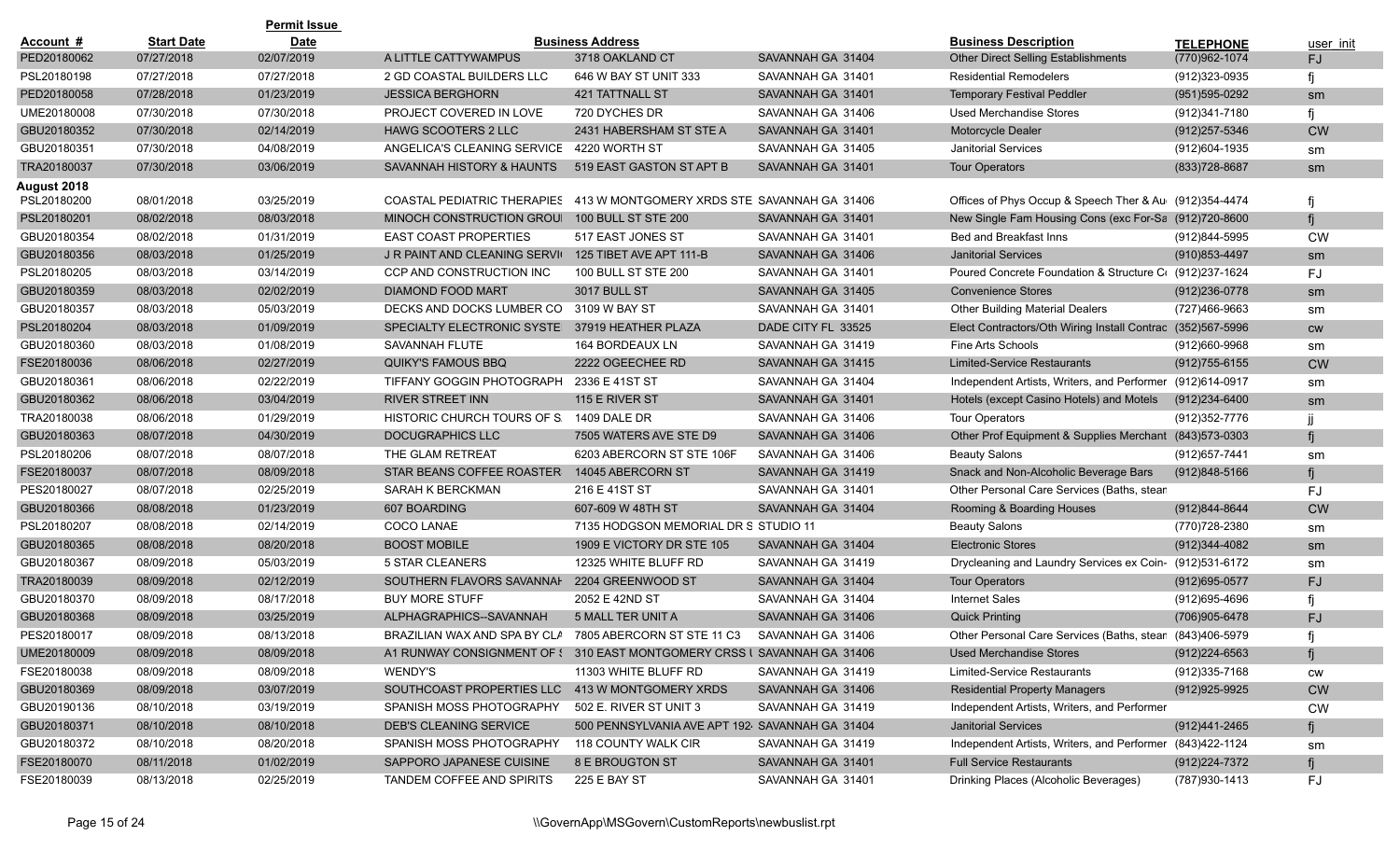|             |                   | <b>Permit Issue</b> |                                              |                                               |                      |                                                            |                   |               |
|-------------|-------------------|---------------------|----------------------------------------------|-----------------------------------------------|----------------------|------------------------------------------------------------|-------------------|---------------|
| Account #   | <b>Start Date</b> | <b>Date</b>         |                                              | <b>Business Address</b>                       |                      | <b>Business Description</b>                                | <b>TELEPHONE</b>  | user init     |
| PSL20180209 | 08/13/2018        | 03/11/2019          | <b>MULLINEX OB/GYN</b>                       | 5353 REYNOLDS ST STE 518                      | SAVANNAH GA 31405    | Offices of Physicians, Mental Health Specia                | (912)819-9650     | FJ            |
| CAF20180022 | 08/13/2018        | 08/13/2018          | DIVERSIFIED CARE, LLC                        | 100 BULL ST STE 200                           | SAVANNAH GA 31401    | Home Health Care Services                                  | (803)909-9421     | <b>CW</b>     |
| PED20180063 | 08/13/2018        | 08/13/2018          | <b>JEFFREY CANTRELL</b>                      | 16 PARK AVE                                   | DAWSONVILLE GA 30534 | <b>Temporary Festival Peddler</b>                          | (770) 530-4715    | cw            |
| TRA20180040 | 08/13/2018        | 01/29/2019          | <b>CECO TRANSPRO</b>                         | 10875 ABERCORN ST APT 814                     | SAVANNAH GA 31419    | Freight Transportation Arrangement                         | (615) 877-7378    | <b>CW</b>     |
| GBU20180374 | 08/13/2018        | 08/13/2018          | HEAVENLY JANITORIAL SERVICE                  | 1311 E 33RD ST                                | SAVANNAH GA 31404    | <b>Janitorial Services</b>                                 | $(912)272 - 4958$ | sm            |
| PED20180066 | 08/14/2018        | 08/14/2018          | <b>JESSICA JACKSON</b>                       | 4522 HUFF PARK CT                             | SNELLVILLE GA 30039  | <b>Temporary Festival Peddler</b>                          | (470)306-7544     | <b>CW</b>     |
| PED20180065 | 08/14/2018        | 08/14/2018          | <b>KEITH BOOKER</b>                          | 1402 E WALDBURG ST                            | SAVANNAH GA 31404    | <b>Temporary Festival Peddler</b>                          | (678) 732-4107    | sm            |
| PED20180064 | 08/14/2018        | 01/15/2019          | <b>MARCUS STORY</b>                          | 237 LIBERTY RD                                | ENGLEWOOD NJ 07631   | <b>Temporary Festival Peddler</b>                          | (201) 776-8500    | sm            |
| GBU20180375 | 08/14/2018        | 08/14/2018          | ARDSLEY PARK SAVANNAH PROI                   | 310 W BROUGHTON ST UNIT 300 SAVANNAH GA 31401 |                      | All Other Traveler Accomodation                            | (404) 290-2102    |               |
| CAF20180024 | 08/14/2018        | 02/27/2019          | <b>GARDENS OF SAVANNAH</b>                   | 249 HOLLAND DR                                | SAVANNAH GA 31419    | Nursing Care Facilities (Skilled Nursing Fac (912)925-3445 |                   | sm            |
| GBU20180376 | 08/14/2018        | 08/14/2018          | <b>DBF PROPERTIES</b>                        | 532 E ANDERSON ST                             | SAVANNAH GA 31401    | All Other Traveler Accomodation                            | $(912)547 - 7807$ | sm            |
| PSL20180210 | 08/14/2018        | 01/25/2019          | BORRUM CONCRETE CONSTRUC                     | 614 E WALDBURG ST                             | SAVANNAH GA 31401    | <b>Finish Carpentry Contractors</b>                        | (912) 777-7114    |               |
| GBU20180377 | 08/15/2018        | 02/14/2019          | LOOP IT UP SAVANNAH INC                      | <b>1106 EAST 59TH ST</b>                      | SAVANNAH GA 31404    | <b>Graphic Design Services</b>                             | $(912)660 - 2812$ | <b>CW</b>     |
| PSL20180211 | 08/16/2018        | 04/23/2019          | POND & COMPANY                               | 49 PARK OF COMMERCE WAY ST SAVANNAH GA 31405  |                      | All Other Specialty Trade Contractors                      | (678) 336-7740    | <b>CW</b>     |
| GBU20180378 | 08/16/2018        | 02/27/2019          | <b>FOURTH STATE CELLARS</b>                  | 12 W STATE ST                                 | SAVANNAH GA 31401    | Beer, Wine, & Liquor Stores                                | $(912)238 - 4400$ | <b>CW</b>     |
| TRA20180042 | 08/17/2018        | 03/11/2019          | SAVTAKEOUT.COM LLC                           | 1459 EAST 39TH ST                             | SAVANNAH GA 31404    | Local Messengers and Local Delivery                        | (912)228-5092     | sm            |
| PSL20180216 | 08/17/2018        | 04/04/2019          | INTROSPECTION & REFLECTION                   | 6605 ABERCORN ST STE 213 E                    | SAVANNAH GA 31405    | <b>Family Planning Centers</b>                             | (912) 631-9240    | <b>CW</b>     |
| GBU20180381 | 08/17/2018        | 08/17/2018          | SWEET RELIEF CO, LLC                         | 1 JOHNSTON ST UNIT 1                          | SAVANNAH GA 31405    | Other Comm & Ind Machinery & Equip Ren (912)328-5463       |                   | <b>CW</b>     |
| PSL20180214 | 08/17/2018        | 11/28/2018          | <b>REGIS SALON N1073</b>                     | 7804 ABERCORN ST STE 43                       | SAVANNAH GA 31406    | <b>Beauty Salons</b>                                       | (952)806-1313     |               |
| GBU20180380 | 08/17/2018        | 04/23/2019          | DB97 PERSONAL AND ATHLETIC                   | 2208 JURGENSEN ST                             | SAVANNAH GA 31404    | <b>Fitness &amp; Recreational Sports Centers</b>           | (912) 656-2685    |               |
| GBU20180379 | 08/17/2018        | 02/22/2019          | SREIT CAPITAL CREST L.L.C.                   | 1565 BENTON BLVD                              | SAVANNAH GA 31407    | <b>Residential Property Managers</b>                       | (912) 200-7152    | FJ            |
| TRA20180041 | 08/17/2018        | 03/18/2019          | HAUNTED SAVANNAH PUB CRAW                    | 352 OXFORD DR                                 | SAVANNAH GA 31405    | <b>Tour Operators</b>                                      | (912)429-2440     | sm            |
| PSL20180213 | 08/18/2018        | 08/17/2018          | <b>CATWALK MODELS &amp; AGENCY</b>           | 14045 ABERCORN ST STE 1610                    | SAVANNAH GA 31419    | Adminstrative Mgmt and Gen Management                      |                   | sm            |
| GBU20180385 | 08/20/2018        | 08/20/2018          | IN & OUT SOLUTIONS ILC, LLC                  | 1805 SCREVEN PL                               | SAVANNAH GA 31404    | Painting and Wall Covering Contractors                     | (912) 596-3757    | sm            |
| GBU20180383 | 08/20/2018        | 02/21/2019          | SPOTLESS COMMERCIAL CLEAN                    | 126 TIBET AVE APT A-2                         | SAVANNAH GA 31406    | <b>Janitorial Services</b>                                 | $(912)844 - 4017$ | <b>CW</b>     |
| GBU20180384 | 08/20/2018        | 08/21/2018          | HIGHLY FAVOR'D CLEANING SOL                  | 1533 EAST 31TH ST                             | SAVANNAH GA 31401    | <b>Janitorial Services</b>                                 | (912)507-9735     | <b>CW</b>     |
| GBU20180382 | 08/20/2018        | 08/20/2018          | ROYAL RHODES LAWN SERVICE                    | 5430 MAGNOLIA AVE                             | SAVANNAH GA 31406    | <b>Lawncare Services</b>                                   | $(912)306 - 5573$ | <b>CW</b>     |
| PSL20180217 | 08/20/2018        | 08/20/2018          | HUTTON CONSTRUCTION, INC                     | 2525 BROAD ST STE 103                         | CHATTANOOGA TN 37408 | Commercial and Industrial Building Constru (423)682-6030   |                   | <b>CW</b>     |
| GBU20180388 | 08/21/2018        | 03/28/2019          | <b>RENTA CENTER</b>                          | 1900 E VICTORY DR                             | SAVANNAH GA 31404    | <b>General Rental Centers</b>                              | (912)238-0700     | fi            |
| GBU20180386 | 08/21/2018        | 03/06/2019          | MATTRESS DISCOUNT OF SAVAN                   | 111 W. DERENNE AVE                            | SAVANNAH GA 31419    | <b>Furniture Stores</b>                                    | (912) 999-7541    | sm            |
| FSE20180041 | 08/21/2018        | 03/19/2019          | C & L TOPS CHINA RESTAURANT                  | 4443 SKIDAWAY RD                              | SAVANNAH GA 31404    | Limited-Service Restaurants                                | $(912)352 - 8882$ | <b>CW</b>     |
| GBU20180387 | 08/21/2018        | 03/28/2019          | <b>RENT A CENTER</b>                         | 36 E DERENNE AVE                              | SAVANNAH GA 31406    | <b>General Rental Centers</b>                              | (912) 352-7000    |               |
| GBU20180389 | 08/21/2018        | 03/28/2019          | <b>RENTA CENTER</b>                          | 49 W MONTGOMERY XRDS STE 1 SAVANNAH GA 31406  |                      | <b>General Rental Centers</b>                              | (912) 920-2535    |               |
| GBU20180392 | 08/22/2018        | 03/01/2019          | <b>BRADLEY LIQUORS</b>                       | 1102 BRADLEY BLVD                             | SAVANNAH GA 31419    | Beer, Wine, & Liquor Stores                                | (912) 921-8680    | <b>CW</b>     |
| PSL20180218 | 08/22/2018        | 03/01/2019          | SUCCENTRIX BUSINESS ADVISO 7 BRIDLINGTON WAY |                                               | SAVANNAH GA 31407    | <b>Other Accounting Services</b>                           | $(912)348-9998$   | <b>CW</b>     |
| PSL20180219 | 08/23/2018        | 08/23/2018          | CHRONICLES OF HUMAN SVC. IN                  | 900 MARTIN LUTHER BLVD                        | SAVANNAH GA 31406    | Offices of Mental Health Practioners (exc PI (678)705-5186 |                   | sm            |
| GBU20180393 | 08/23/2018        | 08/23/2018          | BY GEORGE AIR BB                             | 316 PRICE ST                                  | SAVANNAH GA 31401    | All Other Traveler Accomodation                            | (504)723-5876     | sm            |
| GBU20180394 | 08/24/2018        | 08/24/2018          | VACK INVESTMENTS, LLC                        | 414 E. WALDBURG ST UNIT A-B                   | SAVANNAH GA 31401    | All Other Traveler Accomodation                            | (888)450-9675     | <b>CW</b>     |
| GBU20180397 | 08/24/2018        | 08/24/2018          | VACK INVESTMENTS, LLC                        | 418 E WALDBURG ST UNIT A-B                    | SAVANNAH GA 31401    | All Other Traveler Accomodation                            | (888) 450-9675    | $\mathsf{cw}$ |
| GBU20180396 | 08/24/2018        | 08/24/2018          | VACK INVESTMENTS, LLC                        | 416 E WALDBURG ST UNIT A-B                    | SAVANNAH GA 31401    | All Other Traveler Accomodation                            | (888)450-9675     | CW            |
| GBU20180395 | 08/24/2018        | 08/24/2018          | VACK INVESTMENTS, LLC                        | 420 E. WALDBURG ST UNIT A-B                   | SAVANNAH GA 31401    | All Other Traveler Accomodation                            | (888) 450-9675    | cw            |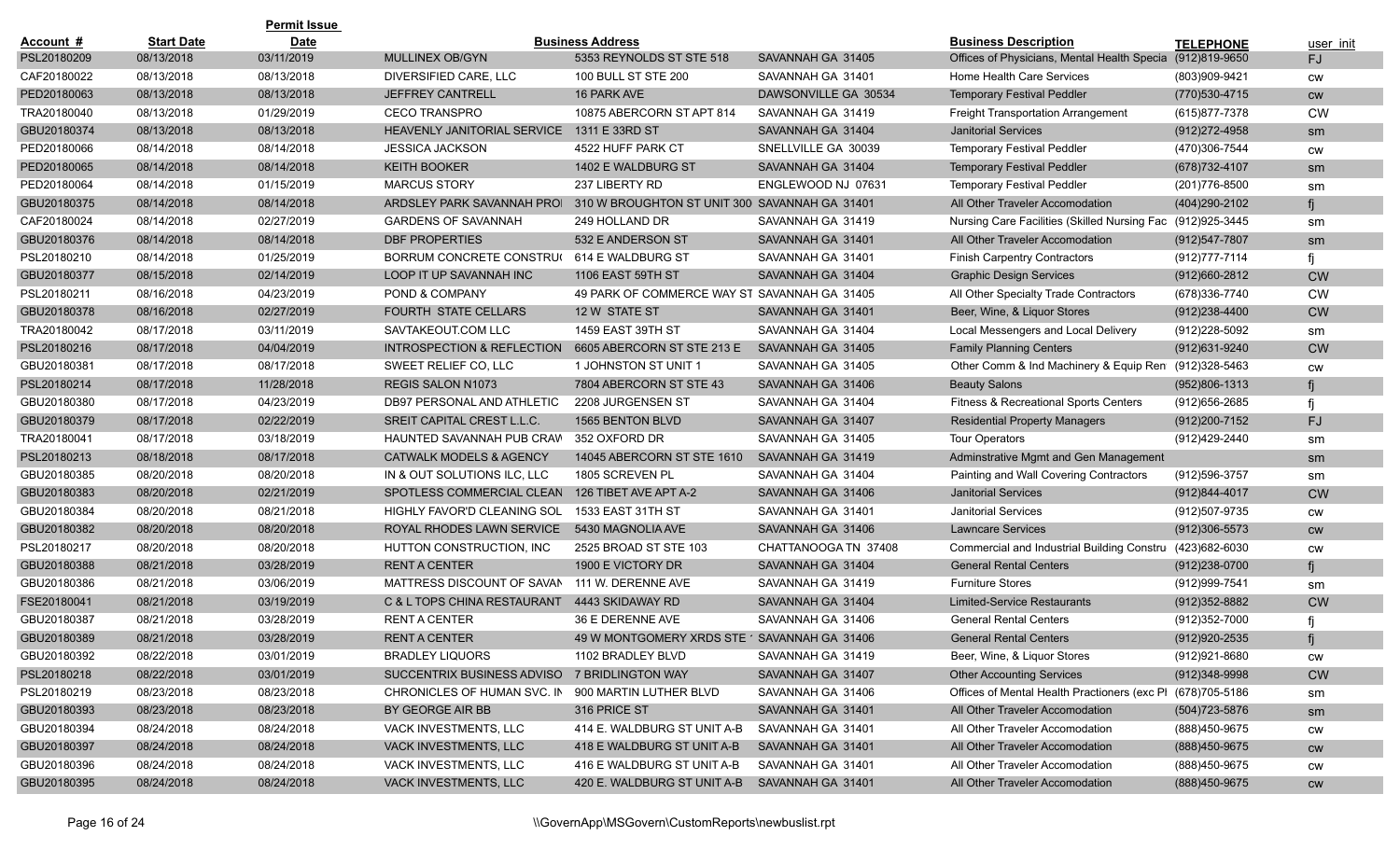|                |                   | <b>Permit Issue</b> |                                                     |                                                |                       |                                                           |                   |           |
|----------------|-------------------|---------------------|-----------------------------------------------------|------------------------------------------------|-----------------------|-----------------------------------------------------------|-------------------|-----------|
| Account #      | <b>Start Date</b> | <b>Date</b>         |                                                     | <b>Business Address</b>                        |                       | <b>Business Description</b>                               | <b>TELEPHONE</b>  | user init |
| FSE20180042    | 08/24/2018        | 01/09/2019          | LONE WOLF LOUNGE LLC                                | 224 E 41ST ST                                  | SAVANNAH GA 31401     | Drinking Places (Alcoholic Beverages)                     | (770)548-0393     | sm        |
| UME20180010    | 08/24/2018        | 08/24/2018          | <b>NBCC THRIFT STORE</b>                            | 302 BRIAR CLIFF CIR                            | SAVANNAH GA 31406     | <b>Used Merchandise Stores</b>                            |                   | sm        |
| GBU20180398    | 08/24/2018        | 02/12/2019          | <b>BELLA BRIDESMAIDS</b>                            | 5500 ABERCORN ST UNIT 41                       | SAVANNAH GA 31405     | Women's/Girl's Clothing Store                             | (912)398-0933     | FJ        |
| PES20180018    | 08/27/2018        | 08/28/2018          | SNH ARTISTRY, LLC                                   | 6230 ABERCORN ST STE 106                       | SAVANNAH GA 31405     | All Other Personal Services                               |                   | sm        |
| FSE20180043    | 08/28/2018        | 01/29/2019          | <b>JOE'S CRAB SHACK</b>                             | 504 E RIVER ST                                 | SAVANNAH GA 31401     | <b>Full Service Restaurants</b>                           | (912) 232-1830    |           |
| GBU20180401    | 08/28/2018        | 02/02/2019          | <b>JOSHUA D KERSEY STVR</b>                         | 321 W 39TH ST                                  | SAVANNAH GA 31401     | All Other Traveler Accomodation                           | (706)306-6902     | <b>CW</b> |
| GBU20180400    | 08/28/2018        | 09/13/2018          | MARY JANE'S VAPE & SMOKE SH 302 W VICTORY DR UNIT F |                                                | SAVANNAH GA 31405     | <b>Tobacco Stores</b>                                     | (847) 525-8310    | sm        |
| GBU20180402    | 08/28/2018        | 01/25/2019          | <b>GRAYSCALE ESTIMATING LLC</b>                     | 724 DYCHES DR                                  | SAVANNAH GA 31406     | Data Processing, Hosting and Related Serv (843)633-3040   |                   | sm        |
| GBU20180405    | 08/29/2018        | 02/12/2019          | <b>TAAVO ROOS</b>                                   | 116 EAST JONES ST                              | SAVANNAH GA 31401     | All Other Traveler Accomodation                           | (912)429-6729     | <b>CW</b> |
| PSL20180220    | 08/29/2018        | 02/12/2019          | <b>COLDWELL BANKER PLATINUM</b>                     | <b>C/O MELISSA FOUNE</b>                       | 6349 ABERCORN ST      | Offices of Real Estate Agents and Brokers                 | (912) 352-1222    | sm        |
| GBU20180404    | 08/29/2018        | 03/07/2019          | <b>EMCO TECHOLOGIES</b>                             | 8900 SOUTH CHOCTAW DR                          | BATON ROUGE LA 70815  | Computer and Office Machine Repair and N (225)925-8900    |                   |           |
| PSL20180221    | 08/29/2018        | 04/09/2019          | ABUNDANCE OF SOLUTIONS LLC 222 BULL ST              |                                                | SAVANNAH GA 31401     | Adminstrative Mgmt and Gen Management (404)353-0664       |                   | <b>FJ</b> |
| GBU20180406    | 08/30/2018        | 02/12/2019          | <b>CLAIRE PARRISH POTTERY</b>                       | 206 EAST 50TH STREET UPPER L SAVANNAH GA 31405 |                       | Independent Artists, Writers, and Performer (770)366-5373 |                   | <b>CW</b> |
| TRA20180044    | 08/30/2018        | 08/31/2018          | <b>JACKSON LOGISTICS LLC</b>                        | 12008 MIDDLEGROUND RD APT (SAVANNAH GA 31419   |                       | General Freight Trucking, Local                           | $(912)665 - 4208$ |           |
| WAT20180006    | 08/30/2018        | 01/09/2019          | SAVANNAH INTERIOR PLANT DE!                         | 110 EARLY ST                                   | SAVANNAH GA 31405     | <b>Landscaping Services</b>                               | $(508)801 - 6015$ | sm        |
| TRA20180045    | 08/31/2018        | 08/31/2018          | SAVANNAH GHOSTS & ALIENS                            | 132 EAST 52ND ST                               | SAVANNAH GA 31405     | <b>Tour Operators</b>                                     | $(912)257 - 2556$ | <b>CW</b> |
| FSE20180044    | 08/31/2018        | 01/17/2019          | SARAH JANES KITCHEN                                 | 7804 ABERCORN ST STE FC-7                      | SAVANNAH GA 31406     | <b>Limited-Service Restaurants</b>                        | (912)433-8403     | <b>CW</b> |
| GBU20180409    | 08/31/2018        | 05/06/2019          | <b>MULTIVISTA</b>                                   | 125 PARK OF COMMERCE DR ST SAVANNAH GA 31405   |                       | Independent Artists, Writers, and Performer (706)338-5773 |                   | FJ.       |
| GBU20180410    | 08/31/2018        | 08/31/2018          | SAVANNAH SPIRITS DISTILLING ( 112 WHITAKE ST        |                                                | SAVANNAH GA 31401     | <b>Breweries</b>                                          | (912) 665-8449    | CW        |
| September 2018 |                   |                     |                                                     |                                                |                       |                                                           |                   |           |
| FSE20180045    | 09/04/2018        | 09/05/2018          | STONERS PIZZA JOINT                                 | 1100 EISENHOWER DR                             | SAVANNAH GA 31406     | <b>Limited-Service Restaurants</b>                        | $(912)236-6120$   | fi        |
| GBU20180412    | 09/04/2018        | 01/25/2019          | 3 BUSY BEES LLC                                     | 23 SAN FERNANDO BLVD                           | SAVANNAH GA 31419     | <b>Residential Property Managers</b>                      | (412)304-6172     | <b>CW</b> |
| PSL20180222    | 09/04/2018        | 09/04/2018          | ED, ED & EDDIE PAINTING CO                          | 4 HIBISCUS AVE                                 | SAVANNAH GA 31404     | Painting & Wall Covering Contractors                      | $(912)631 - 4267$ | fi        |
| GBU20180411    | 09/04/2018        | 09/04/2018          | FINISHNG TOUCH CLEANING SEI                         | 7 BRIDGESTONE LN                               | SAVANNAH GA 31404     | <b>Janitorial Services</b>                                | (912) 677-4196    | <b>CW</b> |
| FSE20180047    | 09/05/2018        | 09/05/2018          | NOODLE BOWL                                         | 7054 HODGSON MEMORIAL DR                       | SAVANNAH GA 31406     | <b>Full Service Restaurants</b>                           | (912) 692-1394    | fi        |
| FSE20180046    | 09/05/2018        | 09/05/2018          | STONERS PIZZA JOINT                                 | 214 W BOUNDARY ST                              | SAVANNAH GA 31401     | Limited-Service Restaurants                               | (912) 236-6120    | fj        |
| PED20180069    | 09/06/2018        | 09/06/2018          | RONALD JACKSON                                      | 3749 CLUBHOUSE LN SE                           | CONYERS GA 30094      | <b>Temporary Festival Peddler</b>                         | (912)704-0770     | sm        |
| PSL20180223    | 09/06/2018        | 03/29/2019          | RIGHT TRACK COMMUNITY SOLL                          | 6815 FOREST PARK DR STE 122                    | SAVANNAH GA 31406     | Adminstrative Mgmt and Gen Management                     | (912)335-7915     | <b>CW</b> |
| FSE20180048    | 09/06/2018        | 05/01/2019          | SEAFOOD HOUSE BY SHORE TH                           | 2310 MONTGOMERY ST                             | SAVANNAH GA 31401     | <b>Limited-Service Restaurants</b>                        | $(912)236 - 5112$ | fi        |
| GBU20180413    | 09/06/2018        | 09/06/2018          | MONTAGE CINEMAS LLC                                 | 109 E DUFFY ST UNIT D                          | SAVANNAH GA 31401     | Motion Picture Theaters (except Drive-Ins)                | (904) 735-1878    | fi        |
| GBU20180418    | 09/07/2018        | 04/09/2019          | DR. LANDSCAPE                                       | 324 FELT DR                                    | SAVANNAH GA 31419     | <b>Lawncare Services</b>                                  | (912) 920-4348    | sm        |
| GBU20180423    | 09/07/2018        | 03/19/2019          | SMOKE LIFE SMOKE AND VAPE                           | 111 W CONGRESS ST UNIT A                       | SAVANNAH GA 31401     | <b>Tobacco Stores</b>                                     | (901) 833-4635    |           |
| GBU20180415    | 09/07/2018        | 09/06/2018          | <b>BEAUTIFULLY PUT TOGETHER I</b>                   | 2155 BENTON BLVD APT 9204                      | SAVANNAH GA 31407     | <b>Janitorial Services</b>                                | (912)250-8862     | sm        |
| GBU20180419    | 09/07/2018        | 09/10/2018          | FOR LIFE MEDICAL EDUCATION ( 155 LAKEPOINTE DR      |                                                | SAVANNAH GA 31407     | All Other Miscellaneous Schools and Instru (912)713-2250  |                   | <b>CW</b> |
| WAT20180007    | 09/07/2018        | 03/04/2019          | TOP FIGHT LANDSCAPE                                 | 902 W 40TH ST                                  | SAVANNAH GA 31415     | <b>Landscaping Services</b>                               | (912) 272-6540    | <b>CW</b> |
| GBU20180416    | 09/07/2018        | 09/07/2018          | JONES SEBASTIONELLI PROPER                          | 203 E. DUFFY ST APT B                          | SAVANNAH GA 31401     | All Other Traveler Accomodation                           | (404) 520-3854    | <b>CW</b> |
| GBU20180414    | 09/07/2018        | 09/06/2018          | <b>GIANT VAPOR</b>                                  | 2006 SPEIR ST                                  | SAVANNAH GA 31406     | <b>Internet Sales</b>                                     | (678)806-8154     | sm        |
| GBU20180417    | 09/07/2018        | 05/02/2019          | ME PIVOT HOLDINGS, LLC                              | 401 MALL BLVD STE 104 B                        | SAVANNAH GA 31406     | All Other Health & Personal Care Stores                   | (912)354-0029     | <b>CW</b> |
| GBU20180421    | 09/07/2018        | 09/11/2018          | <b>CONNECTIVITY SOURCE</b>                          | 13051 ABERCORN ST STE B-2                      | SAVANNAH GA 31419     | Wireless Telecom Carriers (exc Satellite)                 | (713)861-3332     | <b>CW</b> |
| GBU20180422    | 09/07/2018        | 09/11/2018          | CONNECTIVITY SOURCE                                 | 2410 SKIDAWAY RD                               | SAVANNAH GA 31404     | Wireless Telecom Carriers (exc Satellite)                 | (713)861-3332     | <b>CW</b> |
| PED20180070    | 09/07/2018        | 09/07/2018          | <b>STEVEN TROMBERG</b>                              | 1043 ANTISDALE ST                              | JACKSONVILLE FL 32205 | <b>Temporary Festival Peddler</b>                         |                   | fi        |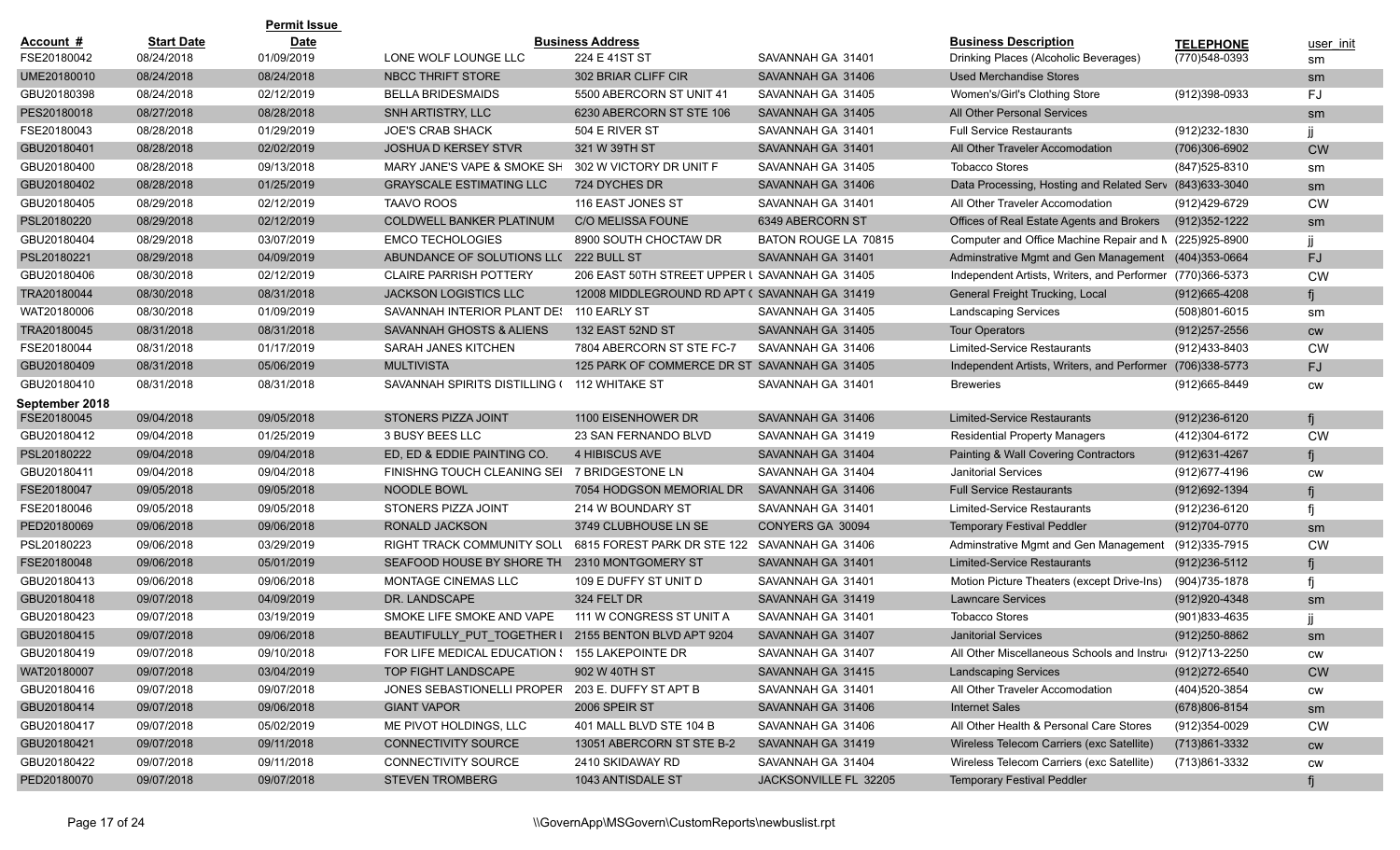|             |                   | <b>Permit Issue</b> |                                                                             |                                              |                            |                                                            |                   |               |
|-------------|-------------------|---------------------|-----------------------------------------------------------------------------|----------------------------------------------|----------------------------|------------------------------------------------------------|-------------------|---------------|
| Account #   | <b>Start Date</b> | <b>Date</b>         |                                                                             | <b>Business Address</b>                      |                            | <b>Business Description</b>                                | <b>TELEPHONE</b>  | user init     |
| PED20180071 | 09/08/2018        | 09/07/2018          | <b>LISA RAMSEY</b>                                                          | 200 LONGTWON RD W                            | BLYTHEWOOD SC 29016        | <b>Temporary Festival Peddler</b>                          | (719)310-9262     | sm            |
| GBU20180425 | 09/10/2018        | 03/19/2019          | SMOKE LIFE SMOKE AND VAPE                                                   | 7804 ABERCRON ST STE 044                     | SAVANNAH GA 31406          | All Other Miscellaneous Store Retailers                    | $(901)833 - 4635$ |               |
| FSE20180049 | 09/11/2018        | 09/11/2018          | SIMPLY DELICIOUS SOUL FOOD                                                  | 1311 AUGUSTA AVE                             | SAVANNAH GA 31415          | <b>Full Service Restaurants</b>                            | (912) 235-2286    | sm            |
| FSE20180050 | 09/11/2018        | 01/08/2019          | THE SAVANNAH CHEESE STRAW                                                   | 4517 HABERSHAM ST                            | SAVANNAH GA 31405          | <b>Baked Goods Stores</b>                                  | (912) 657-2727    | sm            |
| WAT20180008 | 09/11/2018        | 01/28/2019          | OFF THE TOP LAWNCARE AND R                                                  | 916 W VICTORY DR                             | SAVANNAH GA 31405          | <b>Landscaping Services</b>                                | (912)844-3034     | sm            |
| FSE20180051 | 09/11/2018        | 01/18/2019          | BETTER THAN SEX- A DESERT RI                                                | 410 W. BROUGHTON ST                          | SAVANNAH GA 31401          | <b>Full Service Restaurants</b>                            | $(912)306-0309$   | sm            |
| PSL20180224 | 09/11/2018        | 03/20/2019          | SOUTHEAST LUNG ASSOCIATES                                                   | 5356 REYNOLDS ST STE 303                     | SAVANNAH GA 31416          | Offices of Physicians (Except Mental Health                |                   | <b>CW</b>     |
| GBU20180426 | 09/11/2018        | 09/13/2018          | <b>MAVIS DISCOUNT TIRE</b>                                                  | 2045 E VICTORY DR                            | SAVANNAH GA 31404          | <b>Automotive Tire Dealers</b>                             | $(912)250 - 0269$ |               |
| GBU20180428 | 09/12/2018        | 01/15/2019          | <b>MILIDA LLC</b>                                                           | 302-304 W 40TH ST                            | SAVANNAH GA 31401          | All Other Traveler Accomodation                            | (912)656-3403     | <b>CW</b>     |
| GBU20180427 | 09/12/2018        | 02/02/2019          | TREK BICYCLE STORE OF SAVAN                                                 | 1904 PENNSYLVANIA AVE                        | SAVANNAH GA 31404          | <b>Sporting Goods Stores</b>                               | (843)819-0894     |               |
| GBU20180430 | 09/13/2018        | 02/13/2019          | HYGGE, LLC                                                                  | 600 E BROUGHTON ST STE 101                   | SAVANNAH GA 31401          | Gift Novelty & Souvenir Stores                             | (954)600-0392     | sm            |
| FSE20180052 | 09/13/2018        | 02/26/2019          | <b>ISLAND LIFE CATERING</b>                                                 | 104 DYCHES DR                                | SAVANNAH GA 31406          | Caterers                                                   | (912) 224-7364    | <b>CW</b>     |
| GBU20180431 | 09/13/2018        | 09/13/2018          | DEBBIE BASNETT INTERIORS, LL                                                | 418 E MACON ST APT B                         | SAVANNAH GA 31401          | <b>Interior Design Services</b>                            | (937) 312-9461    |               |
| PSL20180228 | 09/14/2018        | 03/28/2019          | D & D CREATIVE                                                              | 100 BULL ST STE 200                          | SAVANNAH GA 31401          | Adminstrative Mgmt and Gen Management                      |                   |               |
| GBU20180432 | 09/14/2018        | 09/14/2018          | BOUNCE AROUND SAVANNAH                                                      | 720 E 60TH ST                                | SAVANNAH GA 31405          | All Other Consumer Goods Rental                            |                   |               |
| PSL20180229 | 09/14/2018        | 09/14/2018          | SOUND PHYSICIANS OF GEORGI 4700 WATERS AVE                                  |                                              | SAVANNAH GA 31404          | Offices of Physicians (Except Mental Health (253)203-3464  |                   |               |
| GBU20180434 | 09/17/2018        | 01/25/2019          | <b>TURNKEY VACATION RENTALS</b>                                             | 100 BULL ST STE 200                          | SAVANNAH GA 31401          | All Other Traveler Accomodation                            | (888)512-0498     |               |
| PSL20180230 | 09/17/2018        | 04/04/2019          | SELECTRIC, LLC                                                              | 1211 BOUNDARY ST STE B                       | BEAUFORT SC 29902          | Elect Contractors/Oth Wiring Install Contrac (843)812-6887 |                   | <b>CW</b>     |
| GBU20180433 | 09/17/2018        | 09/25/2018          | <b>ERIC TUCKER</b>                                                          | 518 E DUFFY ST                               | SAVANNAH GA 31401          | All Other Traveler Accomodation                            |                   | sm            |
| PED20180072 | 09/17/2018        | 01/30/2019          | UNITED AUTO BROKER, LLC                                                     | 6605 ABERCORN ST STE 107-C                   | SAVANNAH GA 31405          | Wholesale Trade Agents And Brokers                         |                   |               |
| GBU20180435 | 09/18/2018        | 01/29/2019          | KING-N-QUEEN - U-HAUL                                                       | 1809 MONTGOMERY ST                           | SAVANNAH GA 31401          | Passenger Car Rental                                       | (912)349-7350     |               |
| PSL20180231 | 09/18/2018        | 01/29/2019          | MAULDIN & JENKINS, LLC                                                      | 6001 CHATHAM CENTER DR STE SAVANNAH GA 31405 |                            | <b>Offices of Certified Public Accountants</b>             | (770)955-8600     | <b>CW</b>     |
| GBU20180438 | 09/19/2018        | 09/19/2018          | <b>METRO PCS</b>                                                            | 19 E DERENNE AVE                             | SAVANNAH GA 31405          | Wireless Telecom Carriers (exc Satellite)                  | (912) 200-4087    |               |
| GBU20180436 | 09/19/2018        | 01/22/2019          | SAVANNAH ARCHAEOLOGICAL A                                                   | 1210 E 51ST ST                               | SAVANNAH GA 31404          | Research and Dev in Social Sciences and I (912)660-2146    |                   | <b>CW</b>     |
| GBU20180441 | 09/19/2018        | 04/04/2019          | TRINITY BUILDERS LLC/ TRINITY                                               | 24 E. LIBERTY ST UNIT 44                     | SAVANNAH GA 31401          | All Other Traveler Accomodation                            | (678)591-3033     | <b>CW</b>     |
| GBU20180439 | 09/19/2018        | 09/19/2018          | <b>METRO PCS</b>                                                            | 205 E MONTGOMERY CROSS RD SAVANNAH GA 31406  |                            | Wireless Telecom Carriers (exc Satellite)                  | $(912)349-6233$   |               |
| GBU20180440 | 09/19/2018        | 03/21/2019          | <b>MDM ENTERPRISES</b>                                                      | 530 E. GORDON ST                             | SAVANNAH GA 31401          | All Other Traveler Accomodation                            | (912)398-8292     | sm            |
| GBU20180437 | 09/19/2018        | 09/19/2018          | <b>METRO PCS</b>                                                            | 1900 E VICTORY DR STE 12                     | SAVANNAH GA 31404          | Wireless Telecom Carriers (exc Satellite)                  | $(912)234 - 2001$ |               |
| PED20180075 | 09/21/2018        | 09/21/2018          | <b>ASHLEY CARINO</b>                                                        | 1087 YORKTOWN DR                             | CHARLESTON SC 29412        | <b>Temporary Festival Peddler</b>                          | (949)322-2587     |               |
| TRA20180046 | 09/21/2018        | 02/12/2019          | <b>EXPLORE SAVANNAH</b>                                                     | 111 HOVER CREEK RD                           | SAVANNAH GA 31419          | <b>Tour Operators</b>                                      | (912) 655-3384    | FJ            |
| PED20180073 | 09/21/2018        | 09/21/2018          | TIMOTHY CHAD MONTGOMERY                                                     | 115 N ENNIS ST                               | SYLVANIA GA 30467          | <b>Temporary Festival Peddler</b>                          | (518) 852-1368    | sm            |
| PED20180074 | 09/21/2018        | 09/21/2018          | <b>GERARD ANDRE JR</b>                                                      | 822 CAPTAIN KELL DR                          | MACON GA 31204             | <b>Temporary Festival Peddler</b>                          |                   | <b>CW</b>     |
| PED20180081 | 09/21/2018        | 09/21/2018          | <b>WILLIAM RATCLIFF</b>                                                     | 107 RESIDENCES LN                            | CHARLESTON SC 29414        | <b>Temporary Festival Peddler</b>                          | (843)754-4909     | <b>CW</b>     |
| FSE20180054 | 09/21/2018        | 05/03/2019          | <b>FORK &amp; DAGGER LATIN DINER</b>                                        | 1402 HABERSHAM ST                            | SAVANNAH GA 31401          | Limited-Service Restaurants                                | (912) 657-1662    | <b>CW</b>     |
| PED20180079 | 09/21/2018        | 09/21/2018          | <b>TYLER HYDECK</b>                                                         | 1600 HWY 17 S                                | NORTH MYRTLE BEACH SC 2958 | <b>Temporary Festival Peddler</b>                          | (843)798-8242     |               |
| PED20180078 | 09/21/2018        | 09/21/2018          | <b>JOHN &amp; JESSICA MACK</b>                                              | 2055 EISENHOWER PKWY STE C MACON GA 31206    |                            | <b>Temporary Festival Peddler</b>                          |                   | $\mathsf{cw}$ |
| PED20180082 | 09/21/2018        | 09/21/2018          | <b>EMMA HAGAN</b>                                                           | 70 QUAIL LN                                  | RICHMOND HILL GA 31324     | <b>Temporary Festival Peddler</b>                          |                   |               |
| PED20180080 | 09/21/2018        | 09/21/2018          | <b>JAVIER A BARON</b>                                                       | 820 MARIAM ELIAS WAY                         | ST. AUGUSTINE FL 32092     | <b>Temporary Festival Peddler</b>                          |                   | sm            |
| GBU20180444 | 09/24/2018        | 09/24/2018          | AUSTIN'S SAVANNAH SHORT TEF 314-316 EAST PARK AVE APT A&E SAVANNAH GA 31401 |                                              |                            | All Other Traveler Accomodation                            | (912) 657-1178    | <b>CW</b>     |
| FSE20180055 | 09/24/2018        | 01/04/2019          | <b>BLACK RABBIT</b>                                                         | 1215 BARNARD ST                              | SAVANNAH GA 31401          | <b>Limited-Service Restaurants</b>                         | (912)200-4049     | fj            |
| GBU20180443 | 09/24/2018        | 03/04/2019          | <b>CROWN LIFT TRUCKS</b>                                                    | 3611 LADSON RD                               | LADSON SC 29456            | Comm/Ind Mach/Equipm Repair and Mainte (843)550-1020       |                   | sm            |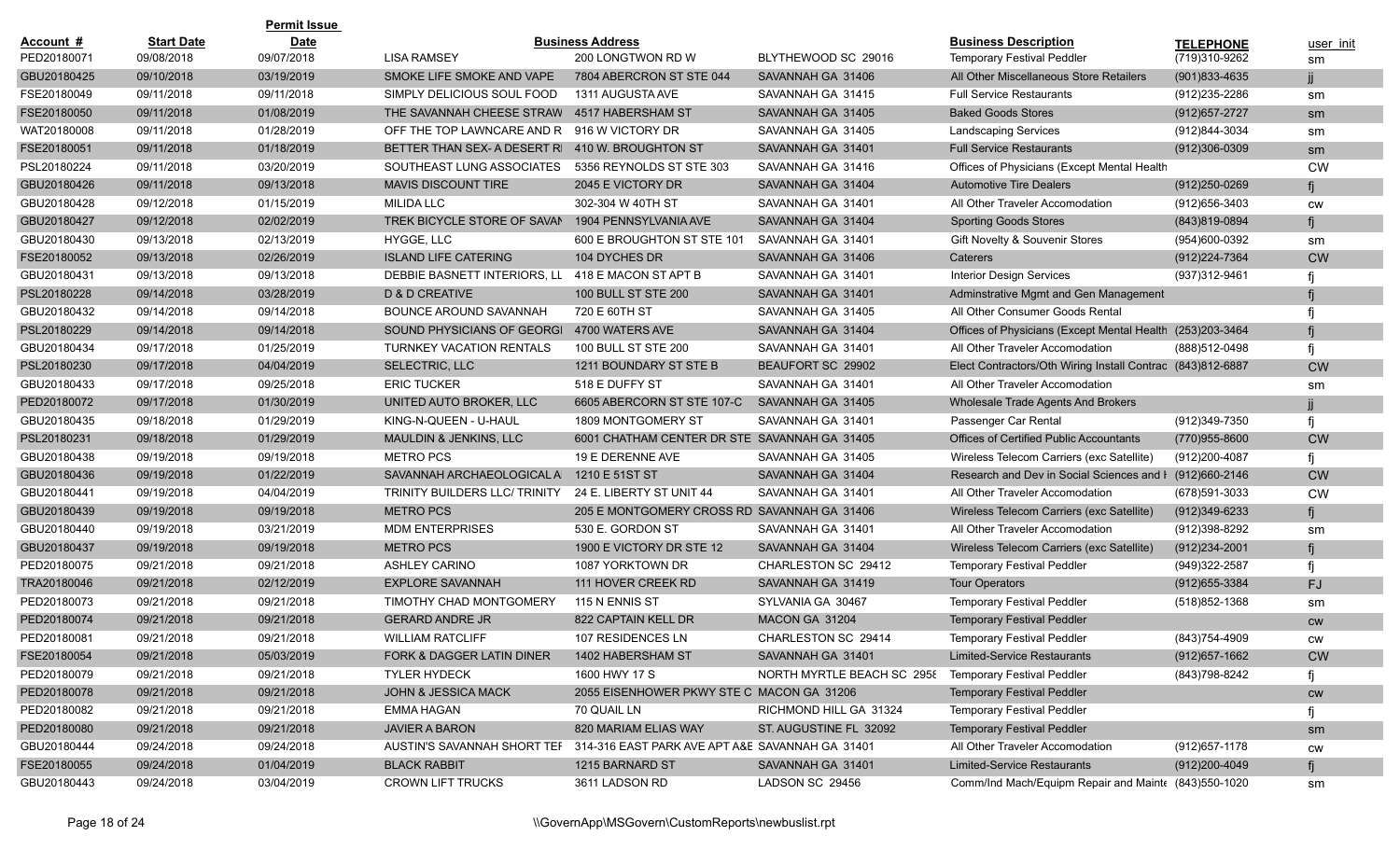|              |                   | <b>Permit Issue</b> |                                                   |                                                 |                   |                                                             |                   |           |
|--------------|-------------------|---------------------|---------------------------------------------------|-------------------------------------------------|-------------------|-------------------------------------------------------------|-------------------|-----------|
| Account #    | <b>Start Date</b> | <b>Date</b>         |                                                   | <b>Business Address</b>                         |                   | <b>Business Description</b>                                 | <b>TELEPHONE</b>  | user init |
| GBU20180442  | 09/24/2018        | 09/25/2018          | NEW AMERICAN FUNDING                              | 200 STEPHENS AVE STE 102                        | SAVANNAH GA 31406 | Mortgage and Non-Mortgage Loan Brokers                      | (800)450-2010     | <b>CW</b> |
| GBU20180445  | 09/25/2018        | 10/02/2018          | SUPER PRODUCTS LLC                                | 49 ARTLEY RD                                    | SAVANNAH GA 31408 | Truck, Utility Trailer, and RV Rental and Lea (830)372-9692 |                   | sm        |
| GBU20180447  | 09/26/2018        | 02/14/2019          | THE STARLAND HOUSE                                | 18 W 38TH ST                                    | SAVANNAH GA 31401 | Bed and Breakfast Inns                                      | $(912)656 - 3079$ | <b>CW</b> |
| GBU20180446  | 09/26/2018        | 04/04/2019          | SWIFT J CLEANING                                  | 1212 EAST 71ST ST                               | SAVANNAH GA 31404 | <b>Janitorial Services</b>                                  | (912) 677-5175    | <b>CW</b> |
| PSL20180233  | 09/26/2018        | 09/27/2018          | THE AK GROUP LLC                                  | 1322 EAST 41ST ST                               | SAVANNAH GA 31404 | New Single Fam Housing Cons (exc For-Sa (912)224-4850       |                   | <b>CW</b> |
| GBU20180449  | 09/27/2018        | 09/27/2018          | <b>PATRIOT POSTAL</b>                             | 13051 ABERCORN ST STE B-3                       | SAVANNAH GA 31419 | <b>Document Preparation Services</b>                        | (270)244-6056     | <b>CW</b> |
| GBU20180448  | 09/27/2018        | 09/27/2018          | <b>PURE ELEMENTS</b>                              | 11400 WHITE BLUFF RD UNIT 17                    | SAVANNAH GA 31419 | Offices of All Other Misc Health Practitioner               | (650)866-9373     | <b>CW</b> |
| PED20180083  | 09/27/2018        | 02/13/2019          | <b>MARCUS STORY LLC</b>                           | 106 W. GWINNETT ST UNIT 4 A                     | SAVANNAH GA 31401 | Other Direct Selling Establishments                         | (201) 776-8500    | FJ        |
| GBU20180455  | 09/28/2018        | 10/01/2018          | VACK INVESTMENTS LLC                              | 1006 DRAYTON ST                                 | SAVANNAH GA 31401 | All Other Traveler Accomodation                             | (888)450-9675     | <b>CW</b> |
| PSL20180234  | 09/28/2018        | 01/28/2019          | PORT CITY ANIMAL HOSPITAL                         | 492 JIMMY DELOACH PKWY RM 1 SAVANNAH GA 31407   |                   | <b>Veterinary Services</b>                                  | (912)525-0255     |           |
| GBU20180456  | 09/28/2018        | 10/02/2018          | <b>VACK INVESTMENTS LLC</b>                       | 1002 DRAYTON ST UNIT ABC                        | SAVANNAH GA 31401 | All Other Traveler Accomodation                             | (888) 450-9675    | <b>CW</b> |
| GBU20180451  | 09/28/2018        | 10/01/2018          | VACK INVESTMENTS LLC                              | 201 EAST YORK STREET UNIT A I SAVANNAH GA 31401 |                   | All Other Traveler Accomodation                             | (949)307-1902     | <b>CW</b> |
| GBU20180454  | 09/28/2018        | 09/28/2018          | A-1 WINDOW COVERINGS                              | 711 WEST 38TH ST                                | SAVANNAH GA 31415 | <b>Other Building Finishing Contractors</b>                 | (912)484-8086     | cw        |
| GBU20180450  | 09/28/2018        | 02/05/2019          | DELIVERANCE PERSONAL CARE 7243 SKIDAWAY RD UNIT A |                                                 | SAVANNAH GA 31406 | <b>Janitorial Services</b>                                  | (912)631-6622     | FJ        |
| GBU20180453  | 09/28/2018        | 10/01/2018          | <b>VACK INVESTMENTS LLC</b>                       | <b>107 EAST WALDBURG ST</b>                     | SAVANNAH GA 31401 | All Other Traveler Accomodation                             |                   | <b>CW</b> |
| GBU20180452  | 09/28/2018        | 10/01/2018          | <b>VACK INVESTMENTS LLC</b>                       | 111 EAST WALDBURG ST UNIT A                     | SAVANNAH GA 31401 | All Other Traveler Accomodation                             | (888)450-9675     | <b>CW</b> |
| GBU20180457  | 09/29/2018        | 10/02/2018          | <b>TIM SPACKMAN</b>                               | 203 W DUFFY ST                                  | SAVANNAH GA 31401 | All Other Traveler Accomodation                             | $(912)547 - 5011$ | sm        |
| October 2018 |                   |                     |                                                   |                                                 |                   |                                                             |                   |           |
| GBU20180458  | 10/01/2018        | 02/20/2019          | <b>GENOA HEALTHCARE LLC</b>                       | 800 E. 70TH ST RM 4                             | SAVANNAH GA 31405 | Pharmacies & Drug Stores                                    | (253)218-0830     | <b>CW</b> |
| GBU20180463  | 10/02/2018        | 10/02/2018          | ATLANTIC BEDDING LLC                              | 8110 WHITEBLUFF RD                              | SAVANNAH GA 31406 | <b>Furniture Stores</b>                                     | $(912)856 - 7911$ | sm        |
| PSL20180235  | 10/02/2018        | 01/22/2019          | NEW ID                                            | 7370 HODGSON MEMORIAL DR S SAVANNAH GA 31419    |                   | Barber Shops                                                | (912)999-6412     |           |
| PES20180021  | 10/02/2018        | 04/22/2019          | ZHEN YUE MASSAGE LLC                              | <b>12314 LARGO DR</b>                           | SAVANNAH GA 31419 | Other Personal Care Services (Baths, stean                  | (678) 665-8661    | sm        |
| PSL20180237  | 10/02/2018        | 02/14/2019          | <b>LARK MASONRY LLC</b>                           | 4401 HERITAGE ST                                | SAVANNAH GA 31405 | Poured Concrete Foundation & Structure C (912)604-7707      |                   | sm        |
| GBU20180464  | 10/02/2018        | 02/06/2019          | SUKAR AND SONS INC                                | 1940 MILLS B LN UNIT H                          | SAVANNAH GA 31405 | Wireless Telecom Carriers (exc Satellite)                   | (973)851-9466     | FJ.       |
| GBU20180462  | 10/02/2018        | 01/29/2019          | DON GREEN JANITORIAL SERVIC                       | 4204 WORTH ST                                   | SAVANNAH GA 31405 | <b>Janitorial Services</b>                                  | (912)220-5677     | <b>CW</b> |
| GBU20180461  | 10/02/2018        | 04/29/2019          | SPRINGHILL SUITES                                 | 11317 ABERCORN ST                               | SAVANNAH GA 31419 | Hotels (except Casino Hotels) and Motels                    | (912) 920-3787    | <b>CW</b> |
| GBU20180460  | 10/02/2018        | 10/02/2018          | CUYLERS PROFESSIONAL CLEAI                        | 1103 HABERSHAM ST                               | SAVANNAH GA 31401 | <b>Janitorial Services</b>                                  | (912)996-4667     | sm        |
| GBU20180482  | 10/03/2018        | 10/09/2018          | <b>ARCANUM VACATIONS</b>                          | 552 E. TAYLOR ST                                | SAVANNAH GA 31401 | All Other Traveler Accomodation                             | $(912)398-0062$   | <b>CW</b> |
| FSE20180057  | 10/03/2018        | 03/04/2019          | THE GREY MARKET                                   | 109 JEFFERSON ST                                | SAVANNAH GA 31401 | Limited-Service Restaurants                                 | (912)201-3924     | <b>CW</b> |
| UME20180011  | 10/03/2018        | 02/22/2019          | <b>BULL STREET ESTATE SALES</b>                   | <b>2819 BULL ST</b>                             | SAVANNAH GA 31405 | <b>Used Merchandise Stores</b>                              | (912)443-9353     | sm        |
| GBU20180466  | 10/03/2018        | 01/10/2019          | SAVANNAH AREA FLUTE ASSOCI.                       | 164 BORDEAUX LN                                 | SAVANNAH GA 31419 | <b>Fine Arts Schools</b>                                    | (912)660-9968     | sm        |
| GBU20180468  | 10/03/2018        | 05/03/2019          | SCHULTE HOSPITALITY GROUP, I                      | <b>201 W BAY ST</b>                             | SAVANNAH GA 31401 | Hotels (except Casino Hotels) and Motels                    | (502)489-3737     |           |
| GBU20180465  | 10/03/2018        | 10/03/2018          | <b>MOMENTUM ENTERTAINMENT</b>                     | 2204 TERESA DR                                  | SAVANNAH GA 31406 | Promoters of Performing Arts, Sports, w/o I (678)551-5955   |                   | sm        |
| GBU20180467  | 10/03/2018        | 10/05/2018          | THE TRISKELE COVE                                 | 7804 ABERCORN ST                                | SAVANNAH GA 31406 | All Other Miscellaneous Store Retailers                     | (904)519-9644     |           |
| FSE20180056  | 10/03/2018        | 02/12/2019          | POUNCE CAT CAFE                                   | 404 W BROUGHTON ST                              | SAVANNAH GA 31401 | Limited-Service Restaurants                                 | (912) 777-6181    | CW        |
| WAT20180009  | 10/03/2018        | 01/04/2019          | FRESH & CLEAN MOBILE LLC                          | 714 HOPEWELL ST                                 | SAVANNAH GA 31415 | Car Washes                                                  |                   | CW        |
| GBU20180469  | 10/04/2018        | 01/04/2019          | <b>STELLA CHECHAK</b>                             | 517 E PERRY ST                                  | SAVANNAH GA 31401 | All Other Traveler Accomodation                             | (585)802-5574     | CW        |
| TRA20180047  | 10/04/2018        | 10/03/2018          | MOMENTUM DELIVERY                                 | 2204 TERESA DR                                  | SAVANNAH GA 31406 | <b>Couriers and Express Delivery Services</b>               | (478) 551-5955    | sm        |
| PSL20180240  | 10/04/2018        | 10/05/2018          | B. POISE, LLC THE SALON                           | 7370 HODGSON MEMORIAL DR S SAVANNAH GA 31406    |                   | <b>Beauty Salons</b>                                        | (912)508-9748     |           |
| TRA20180048  | 10/04/2018        | 05/01/2019          | NIGHTLY SPIRITS                                   | 625 CLAYTON ST                                  | DENVER CO 80206   | <b>Tour Operators</b>                                       | (844) 678-8687    |           |
| PES20180022  | 10/04/2018        | 01/25/2019          | HONEE'S HOME HEALTH CARE S 1604 ARCADIAN ST       |                                                 | SAVANNAH GA 31405 | All Other Personal Services                                 | (912)438-9717     | <b>CW</b> |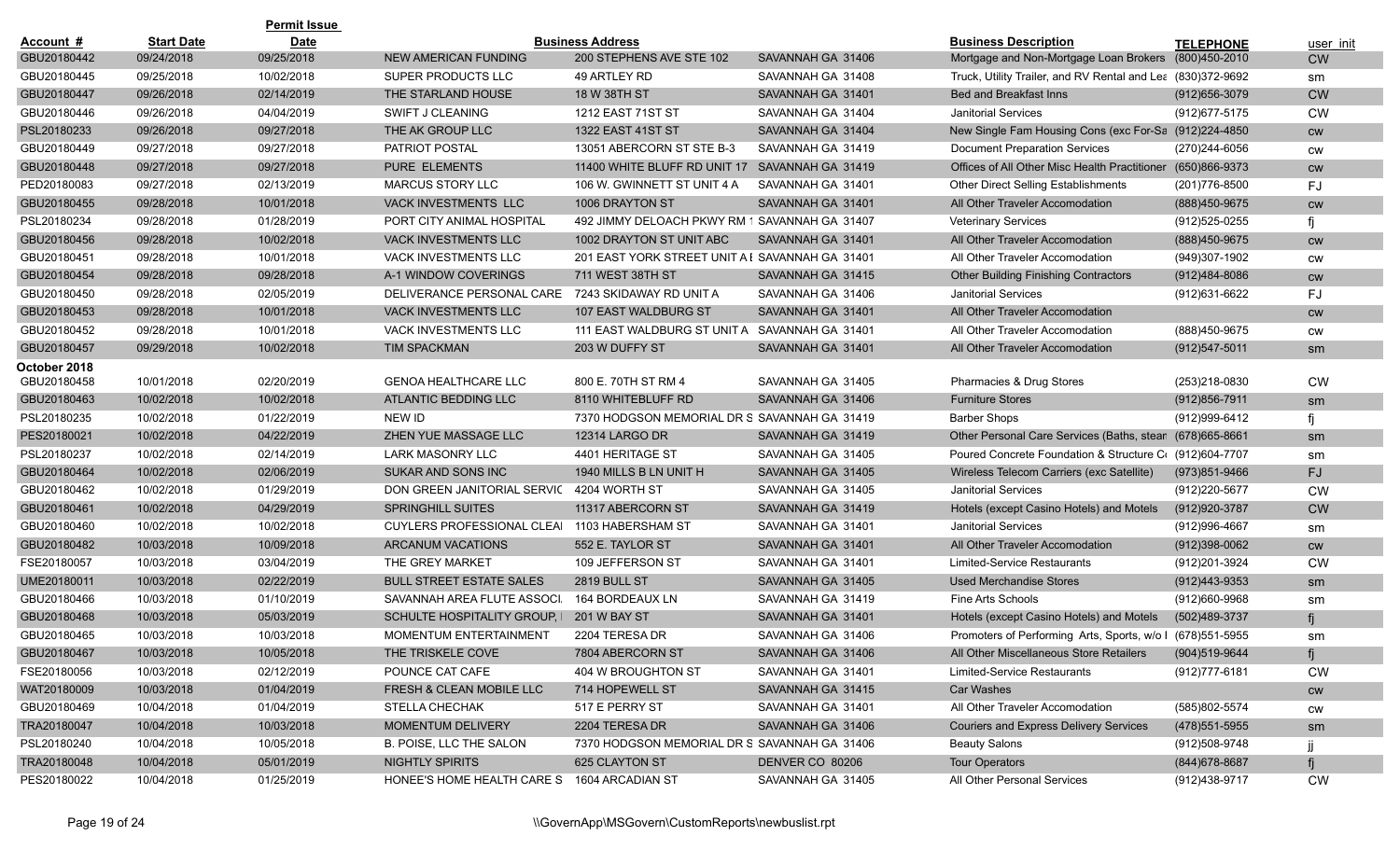|             |                   | <b>Permit Issue</b> |                                                      |                                              |                      |                                                          |                   |           |
|-------------|-------------------|---------------------|------------------------------------------------------|----------------------------------------------|----------------------|----------------------------------------------------------|-------------------|-----------|
| Account #   | <b>Start Date</b> | <b>Date</b>         |                                                      | <b>Business Address</b>                      |                      | <b>Business Description</b>                              | <b>TELEPHONE</b>  | user init |
| FSE20180058 | 10/04/2018        | 10/05/2018          | <b>SBARRO</b>                                        | 7804 ABERCORN ST STE 6                       | SAVANNAH GA 31406    | <b>Limited-Service Restaurants</b>                       | $(912)303 - 1400$ | <b>CW</b> |
| PSL20180241 | 10/04/2018        | 02/12/2019          | <b>RG MEDIA AFFILIATES LLC</b>                       | 100 BULL ST STE 200                          | SAVANNAH GA 31401    | Adminstrative Mgmt and Gen Management (404)822-8058      |                   | sm        |
| PSL20180242 | 10/05/2018        | 10/05/2018          | SOUTHERN GEORGIA CHIROPRA                            | 130 TIBET AVE STE 202                        | SAVANNAH GA 31406    | Offices of Chiropractors                                 | $(954)818-3160$   |           |
| GBU20180470 | 10/05/2018        | 02/20/2019          | <b>XEROX CORPORATION</b>                             | 800 PHILLIPS RD                              | <b>SUITE 205-99F</b> | Other Commercial Equipment Merchant Wr (585)422-0272     |                   | <b>CW</b> |
| FSE20180059 | 10/05/2018        | 05/03/2019          | CHICK-FIL-A OGLETHORPE MALL                          | 7804 ABERCORN ST STE 110                     | SAVANNAH GA 31406    | <b>Limited-Service Restaurants</b>                       | $(912)352 - 1580$ | <b>CW</b> |
| GBU20180471 | 10/05/2018        | 11/12/2018          | UNIQUE CLEANING SERVICE                              | 812 DIXON ST                                 | SAVANNAH GA 31405    | <b>Janitorial Services</b>                               | (912)401-7256     |           |
| GBU20190063 | 10/05/2018        | 02/22/2019          | PRECISION CHASSIS MAINTENAI 103 MOREKIS DR           |                                              | SAVANNAH GA 31406    | All Other Automotive Repair and Maintenan (276)885-2366  |                   | FJ        |
| GBU20180477 | 10/08/2018        | 02/14/2019          | <b>EDGEWATER DRIVE</b>                               | 319 W BROUGHTON ST                           | SAVANNAH GA 31401    | Women's/Girl's Clothing Store                            | (912) 335-5824    | <b>CW</b> |
| GBU20180475 | 10/08/2018        | 10/08/2018          | LATCH ONTO HEALTH, LLC                               | 8000 WATERS AVE                              | SAVANNAH GA 31406    | <b>Internet Sales</b>                                    | $(912)508 - 5536$ | <b>CW</b> |
| GBU20180478 | 10/08/2018        | 10/08/2018          | 324 E HARRIS STREET LLC                              | 324 E HARRIS ST                              | SAVANNAH GA 31401    | All Other Traveler Accomodation                          | (912)388-2828     |           |
| WAT20180010 | 10/08/2018        | 10/08/2018          | L & A LANDSCAPING                                    | <b>12402 LARGO DR</b>                        | SAVANNAH GA 31419    | <b>Landscaping Services</b>                              | (912)507-4270     |           |
| GBU20180473 | 10/08/2018        | 10/08/2018          | M.L.H. MARKETING LLC                                 | 724 BARTON ST                                | SAVANNAH GA 31415    | <b>Internet Sales</b>                                    | (912)662-9736     |           |
| GBU20180474 | 10/08/2018        | 01/29/2019          | ACE PROJECTS LLC                                     | 1901 KINGSTOWN DR APT 44                     | SAVANNAH GA 31404    | Independent Artists, Writers, and Performer              | (912)308-5726     | <b>CW</b> |
| PED20180084 | 10/08/2018        | 01/08/2019          | THE HARVEST HOUSE, INC.                              | 7 DARLING ST                                 | SAVANNAH GA 31408    | <b>Other Direct Selling Establishments</b>               | (912) 964-6791    | sm        |
| PSL20180243 | 10/09/2018        | 03/19/2019          | VANESSA NAILS SALON                                  | 18 E DERENNE ST                              | SAVANNAH GA 31406    | <b>Nail Salons</b>                                       | (912)200-4276     | <b>CW</b> |
| FSE20180060 | 10/09/2018        | 01/03/2019          | CULVER'S OF SAVANNAH                                 | 333 W MONTGOMERY CROSS RC SAVANNAH GA 31406  |                      | <b>Full Service Restaurants</b>                          | (708)417-8721     |           |
| GBU20180483 | 10/09/2018        | 10/12/2018          | <b>QUEEN VIRGIN REMY</b>                             | 6608 WATERS AVE                              | SAVANNAH GA 31406    | Cosmetics, Beauty Supplies, and Perfume \: (732)637-8200 |                   |           |
| FSE20180061 | 10/09/2018        | 02/02/2019          | WESTIN SAVANNAH HARBOR GO                            | 1 RESORT DR                                  | SAVANNAH GA 31421    | <b>Full Service Restaurants</b>                          | (912)201-2000     | sm        |
| FSE20180062 | 10/09/2018        | 02/02/2019          | THE CLUB AT SAVANNAH HARBO 2 RESORT DR               |                                              | SAVANNAH GA 31421    | <b>Full Service Restaurants</b>                          | $(912)201 - 2000$ | sm        |
| GBU20180480 | 10/09/2018        | 02/19/2019          | THE ALIDA                                            | 412 WILLIAMSON ST                            | SAVANNAH GA 31401    | Hotels (except Casino Hotels) and Motels                 | (214)453-1172     |           |
| GBU20180486 | 10/10/2018        | 10/10/2018          | <b>RELLSTYLES</b>                                    | 130 TIBET AVE STE 201                        | SAVANNAH GA 31406    | Cosmetics, Beauty Supplies, and Perfume \: (912)656-2749 |                   | sm        |
| GBU20180484 | 10/10/2018        | 02/26/2019          | PRICELESS PAINTING                                   | 6100 WATERS AVE APT 64                       | SAVANNAH GA 31406    | <b>Internet Sales</b>                                    | (912)532-6568     | sm        |
| GBU20180485 | 10/10/2018        | 01/18/2019          | CANDIA MOTOR REPAIR & COLLI                          | 1212 MILLS B LANE BLVD                       | SAVANNAH GA 31405    | General Automotive Repair                                | (912)495-5766     |           |
| PSL20180244 | 10/10/2018        | 04/15/2019          | PRO'S SOURCE HOME IMPROVE                            | 117 OGLETHORPE PROFESSION, SAVANNAH GA 31406 |                      | New Single Fam Housing Cons (exc For-Sa (912)308-6410    |                   |           |
| FSE20180063 | 10/11/2018        | 03/18/2019          | FIVE GUYS BURGERS AND FRIES 175 W BAY ST             |                                              | SAVANNAH GA 31401    | <b>Limited-Service Restaurants</b>                       | $(912)238-1227$   | sm        |
| PSL20180245 | 10/11/2018        | 01/15/2019          | LEDESMA SPORTS MEDICINE, LL 7010 HODGSON MEMORIAL DR |                                              | SAVANNAH GA 31406    | Offices of Phys Occup & Speech Ther & Au (912)401-0443   |                   | sm        |
| WAT20180011 | 10/12/2018        | 02/01/2019          | <b>MARVS GREEN THUMB</b>                             | 2145 TEXAS AVE                               | SAVANNAH GA 31404    | <b>Landscaping Services</b>                              | (912)484-2537     |           |
| PSL20180246 | 10/12/2018        | 10/19/2018          | CORA PHYSICAL THERAPY -SAV/                          | 22 W OGLETHORPE AVE                          | SAVANNAH GA 31401    | Offices of Phys Occup & Speech Ther & Au (419)221-3004   |                   | sm        |
| PSL20180247 | 10/15/2018        | 03/20/2019          | PAUL DAVIS RESTORATION OF B                          | 163 BLUFFTON ROAD STE C                      | BLUFFTON SC 29910    | All Other Specialty Trade Contractors                    | (843) 757-3236    | <b>CW</b> |
| GBU20180487 | 10/15/2018        | 01/18/2019          | <b>DADS SUITE</b>                                    | 22 BRADY ST                                  | SAVANNAH GA 31401    | All Other Traveler Accomodation                          | (678) 777-3017    | sm        |
| GBU20180488 | 10/15/2018        | 02/22/2019          | SAVANNAH NEST LLC                                    | 219 W HALL ST                                | SAVANNAH GA 31401    | All Other Traveler Accomodation                          | $(310)623-0305$   | sm        |
| PSL20180248 | 10/15/2018        | 01/29/2019          | XPRESS SALON & CUTS                                  | 14045 ABERCORN ST STE 3307                   | SAVANNAH GA 31406    | <b>Beauty Salons</b>                                     | (912)713-3520     | <b>CW</b> |
| GBU20180489 | 10/15/2018        | 10/15/2018          | PROP MAN                                             | 1301 E 56TH ST                               | SAVANNAH GA 31404    | Other Services to Buildings and Dwellings                | (912)412-7520     |           |
| WAT20180012 | 10/15/2018        | 10/15/2018          | PROP MAN                                             | 1301 E 56TH ST                               | SAVANNAH GA 31404    | <b>Landscaping Services</b>                              | (912)412-7520     |           |
| PSL20180249 | 10/15/2018        | 10/16/2018          | SELECTIVE REAL ESTATE                                | 110 WAVERLY WAY                              | SAVANNAH GA 31407    | Adminstrative Mgmt and Gen Management                    | (912)658-6724     | CW        |
| CAF20180026 | 10/15/2018        | 02/22/2019          | ALTRUS, INC.                                         | 2019 E 59TH ST                               | SAVANNAH GA 31405    | Home Health Care Services                                | (912)354-6011     | FJ        |
| FSE20180064 | 10/15/2018        | 03/15/2019          | TOTALLY AWESOME BAR                                  | 107 B WHITAKER ST                            | SAVANNAH GA 31401    | Drinking Places (Alcoholic Beverages)                    | (912)349-1707     | sm        |
| FSE20180065 | 10/16/2018        | 02/12/2019          | LA PETITE ABEILLES TEAHOUSE                          | 2425 BARNARD ST                              | SAVANNAH GA 31401    | <b>Full Service Restaurants</b>                          | (912) 921-4509    | sm        |
| GBU20180491 | 10/16/2018        | 03/13/2019          | <b>SOLENIS LLC</b>                                   | 3000 LOUISVILLE RD                           | SAVANNAH GA 31415    | All Other Miscellaneous Manufacturing                    | (866) 337-1533    | sm        |
| GBU20180492 | 10/16/2018        | 03/26/2019          | SAVANNAH EVENT LABOR SPECI                           | 404 EAST PARK AVE APT B                      | SAVANNAH GA 31401    | Temporary Help Service                                   | (843)409-4428     | sm        |
| GBU20180490 | 10/16/2018        | 10/16/2018          | ELEVEN 22                                            | 126 GREENBRIAR CT                            | SAVANNAH GA 31419    | <b>Internet Sales</b>                                    | (912) 677-2248    | cw        |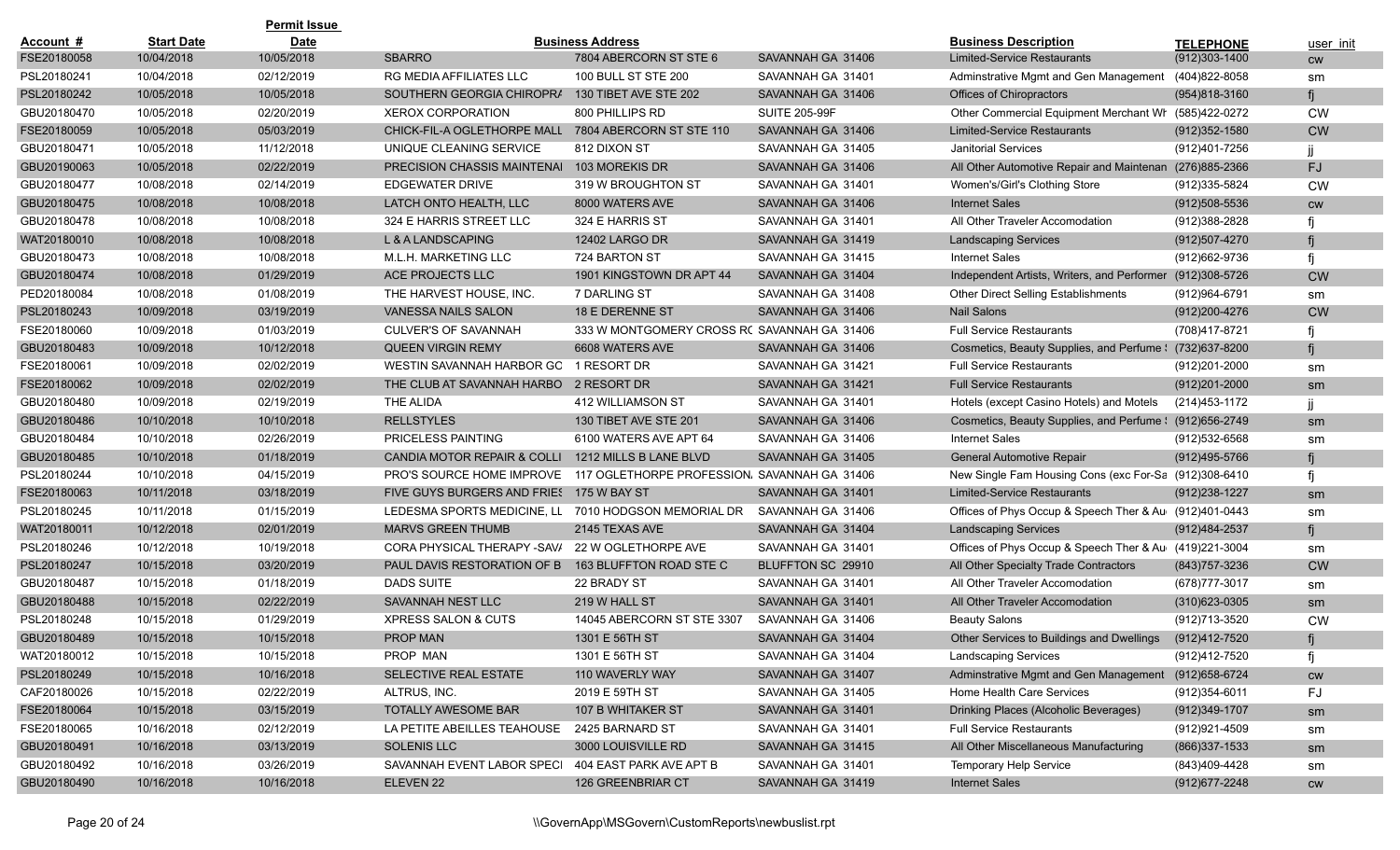|             |                   | <b>Permit Issue</b> |                                                     |                                               |                        |                                                            |                   |           |
|-------------|-------------------|---------------------|-----------------------------------------------------|-----------------------------------------------|------------------------|------------------------------------------------------------|-------------------|-----------|
| Account #   | <b>Start Date</b> | <b>Date</b>         |                                                     | <b>Business Address</b>                       |                        | <b>Business Description</b>                                | <b>TELEPHONE</b>  | user init |
| GBU20180495 | 10/17/2018        | 02/01/2019          | MCNIFICENT CARPET CARE                              | 2010 E PRESIDENT STREET APT SAVANNAH GA 31404 |                        | Carpet and Upholstery Cleaning Services                    | (912) 572-1672    | <b>CW</b> |
| GBU20180493 | 10/17/2018        | 04/10/2019          | <b>SEASONS BOUTIQUE</b>                             | 14045 ABERCORN ST BOX 2514                    | SAVANNAH GA 31419      | Women's/Girl's Clothing Store                              | (912)224-9889     | sm        |
| GBU20190207 | 10/17/2018        | 04/29/2019          | SAVANNAH GLASS                                      | 6850 ABERCORN ST                              | SAVANNAH GA 31405      | <b>Other Building Material Dealers</b>                     | (912) 920-3404    | <b>CW</b> |
| CAF20180027 | 10/18/2018        | 10/18/2018          | A & K ENTERPRIZES                                   | 2634 EVERGREEN AVE                            | SAVANNAH GA 31404      | Home Health Care Services                                  | (912)441-1804     |           |
| GBU20180498 | 10/18/2018        | 02/12/2019          | amyannjewelry.com                                   | 2325 CAMELIA CT                               | SAVANNAH GA 31404      | <b>Internet Sales</b>                                      | (912)844-2814     | FJ        |
| GBU20180497 | 10/18/2018        | 12/24/2018          | HONZA PROPERTIES, LLC                               | 216 W 36TH ST                                 | SAVANNAH GA 31401      | <b>Residential Property Managers</b>                       | (912)484-5116     |           |
| PSL20180250 | 10/18/2018        | 10/18/2018          | HONZA RENOVATIONS LLC                               | 216 W 36TH ST                                 | SAVANNAH GA 31401      | <b>Residential Remodelers</b>                              | (912)484-5116     |           |
| GBU20180496 | 10/18/2018        | 10/18/2018          | 121 W PARK 1 LLC                                    | 121 W PARK AVE UNIT 1                         | SAVANNAH GA 31401      | All Other Traveler Accomodation                            | $(912)388 - 2828$ |           |
| CAF20180028 | 10/18/2018        | 03/14/2019          | ABUNDANCE CARE LLC                                  | 2222 BULL ST                                  | SAVANNAH GA 31401      | Home Health Care Services                                  |                   | <b>CW</b> |
| PSL20180254 | 10/19/2018        | 02/22/2019          | NAVIGATOR REAL ESATE SOLUTI                         | 13007 LARGO DR                                | SAVANNAH GA 31419      | Adminstrative Mgmt and Gen Management                      | (912)483-3114     | FJ.       |
| PSL20180252 | 10/19/2018        | 02/11/2019          | ROOTER TOOTER PLUMBING AN                           | 12801 SUNNYBROOK RD                           | SAVANNAH GA 31419      | Plumbing, Heating, A/C Contractors                         | (912)323-7880     | <b>CW</b> |
| GBU20180499 | 10/19/2018        | 10/22/2018          | COASTAL ROOFING RESTORATI( 935 MILL STREAM CT       |                                               | SAVANNAH GA 31419      | Roofing, Siding, and Insulation Material Mel (912)777-9129 |                   | sm        |
| GBU20180500 | 10/19/2018        | 01/04/2019          | MARUTI MONTGOMERY, LLC                              | 1816 MONTGOMERY ST                            | SAVANNAH GA 31401      | Convenience Store w/Gas Station                            | (843) 226-8755    |           |
| TRA20180049 | 10/22/2018        | 03/04/2019          | ESPANA SERVICE & TRANSPORT                          | 20 SIMMONSVILLE RD APT 1910                   | BLUFFTON SC 29910      | All Other Transit and Ground Passenger Tra (843)505-4518   |                   | sm        |
| FSE20180066 | 10/22/2018        | 02/06/2019          | ETTA'S SOUTHERN CAFE & WINE                         | 1308 MONTGOMERY ST                            | SAVANNAH GA 31401      | Limited-Service Restaurants                                | (912)323-4300     |           |
| GBU20180501 | 10/22/2018        | 03/26/2019          | DAMASCUS LOGISTICS HOLDING 317 LORCH ST             |                                               | SAVANNAH GA 31401      | All Other Traveler Accomodation                            | (678) 613-5989    | <b>CW</b> |
| PSL20180256 | 10/22/2018        | 10/24/2018          | THE GULFSTREAM CHILDREN'S \                         | 4700 WATERS AVE                               | SAVANNAH GA 31404      | Offices of Physicians (Except Mental Health (912)350-3993  |                   | sm        |
| GBU20180503 | 10/23/2018        | 10/24/2018          | MEMORIAL HEALTH UNIVERSITY                          | 4700 WATERS AVE                               | SAVANNAH GA 31404      | Gift Novelty & Souvenir Stores                             | $(912)350 - 3993$ |           |
| GBU20180504 | 10/23/2018        | 01/23/2019          | QUEZON AUTO SALES                                   | 6605 ABERCORN STREET STE 20 SAVANNAH GA 31405 |                        | Used car dealers                                           | (912)344-4317     | sm        |
| PES20180024 | 10/23/2018        | 03/26/2019          | EUROPEAN WAX CENTER                                 | 318 MALL BLVD STE 300A                        | SAVANNAH GA 31406      | Other Personal Care Services (Baths, stean                 | (703)409-6639     | <b>CW</b> |
| GBU20180502 | 10/23/2018        | 04/04/2019          | PTS SHORT TERM RENTALS LLC                          | 202 W BROUGHTON ST UNIT 203 SAVANNAH GA 31401 |                        | All Other Traveler Accomodation                            | (802)233-1313     | <b>CW</b> |
| GBU20180507 | 10/24/2018        | 10/24/2018          | STERLING PROPERTY, LLC                              | 610 PRICE ST                                  | SAVANNAH GA 31401      | All Other Traveler Accomodation                            | (912)441-4416     | cw        |
| GBU20180505 | 10/24/2018        | 10/24/2018          | <b>MLK LOTTERY STORE</b>                            | 4435 SKIDAWAY RD UNIT B                       | SAVANNAH GA 31404      | <b>Convenience Stores</b>                                  | (912)349-7343     | <b>CW</b> |
| GBU20180506 | 10/24/2018        | 03/20/2019          | <b>EXOTIC UNDERWORLDS</b>                           | 103 E MONTGOMERY CROSS RD SAVANNAH GA 31416   |                        | Pet & Pet Supplies Stores                                  | (912) 921-1718    | sm        |
| FSE20180067 | 10/24/2018        | 02/15/2019          | AMBROSIA FOODS INC                                  | 502 E RIVER ST STE 39                         | SAVANNAH GA 31401      | Fats & Oil Refining & Blending                             | (424)353-1932     |           |
| GBU20180508 | 10/25/2018        | 02/21/2019          | SOUTH GEORGIA RADIOLOGY AS                          | 340 EISENHOWER DR STE 1305 SAVANNAH GA 31406  |                        | <b>Employment Placement Agencies</b>                       | (706) 975-5993    | <b>CW</b> |
| PSL20180257 | 10/25/2018        | 04/24/2019          | BOCANEGRA PAINTING LLC                              | 12805 LARGO DR                                | SAVANNAH GA 31419      | Painting & Wall Covering Contractors                       | (912)212-6379     | sm        |
| PSL20180258 | 10/25/2018        | 10/26/2018          | TEASE HAIR BOUTIQUE                                 | 111 E MONTGOMERY CROSSROA SAVANNAH GA 31406   |                        | <b>Beauty Salons</b>                                       | $(912)373 - 3801$ | sm        |
| TRA20180050 | 10/25/2018        | 02/22/2019          | FEDEX GROUND PACKAGE SYST                           | 505 MORGAN LAKES INDUSTRIAI SAVANNAH GA 31322 |                        | <b>Couriers and Express Delivery Services</b>              | (912)348-6452     | sm        |
| PED20180085 | 10/25/2018        | 10/25/2018          | <b>KAMAJ BUSINESS GROUP</b>                         | 2758 57 TER S UNIT 225                        | ST PETERSBURG FL 33712 | Other Direct Selling Establishments                        | $(321)208 - 2255$ |           |
| PED20180085 | 10/25/2018        | 10/25/2018          | <b>JULIUS BROWN</b>                                 | 2758 57 TER S UNIT 225                        | ST PETERSBURG FL 33712 | Other Direct Selling Establishments                        |                   |           |
| PSL20180259 | 10/26/2018        | 02/01/2019          | <b>HAIR BY MINDY SALON</b>                          | 1100 EISENHOWER DR STE 15                     | SAVANNAH GA 31406      | <b>Beauty Salons</b>                                       | (904)349-7965     | <b>CW</b> |
| PES20180025 | 10/26/2018        | 03/21/2019          | TWIN TIGER TATTOO                                   | 7037 HODGSON MEMORIAL DR SAVANNAH GA 31406    |                        | Other Personal Care Services (Baths, stean (912)356-1640   |                   | <b>CW</b> |
| PES20180026 | 10/29/2018        | 03/08/2019          | ZOO HEALTH CLUB SAVANNAH                            | 301 MALL WAY                                  | SAVANNAH GA 31406      | Other Personal Care Services (Baths, stean (678)725-7393   |                   | <b>CW</b> |
| PSL20180261 | 10/29/2018        | 10/29/2018          | <b>KNIGHTEN ELECTRIC</b>                            | 201 HERITAGE PKWY                             | BLUFFTON SC 29910      | Elect Contractors/Oth Wiring Install Contrac (843)466-5800 |                   |           |
| GBU20180509 | 10/29/2018        | 10/31/2018          | <b>VIRGINIA ANN TOHILL</b>                          | 541 E PERRY LANE                              | SAVANNAH GA 31401      | All Other Traveler Accomodation                            | (912)508-4787     | fj        |
| PED20180086 | 10/29/2018        | 03/06/2019          | SAVANNAH LUXURY MOTORS                              | 6605 ABERCORN ST STE 101 G                    | SAVANNAH GA 31405      | Wholesale Trade Agents And Brokers                         | (912)691-4700     | sm        |
| PED20180087 | 10/29/2018        | 11/05/2018          | ANGELA D HUSER                                      | <b>PO BOX 176</b>                             | TILLMAN SC 29943       | <b>Other Direct Selling Establishments</b>                 | (309) 678-5240    | sm        |
| PSL20180260 | 10/29/2018        | 01/24/2019          | MEMORIAL HEALTH- LUNG AND \$4700 WATERS AVE STE 507 |                                               | SAVANNAH GA 31404      | Offices of Physicians, Mental Health Specia (912)350-4750  |                   | sm        |
| GBU20180510 | 10/29/2018        | 02/19/2019          | SMART LOOK ALTERATION LLC                           | 14045 ABERCORN ST STE 1408                    | SAVANNAH GA 31419      | Sewing Needlework & Piecegood Store                        | (912) 344-5954    | <b>CW</b> |
| GBU20180511 | 10/29/2018        | 01/04/2019          | TOBACCO SHOP                                        | 492 JIMMY DELOACH PKWY STE SAVANNAH GA 31322  |                        | <b>Tobacco Stores</b>                                      | (912)224-1964     | sm        |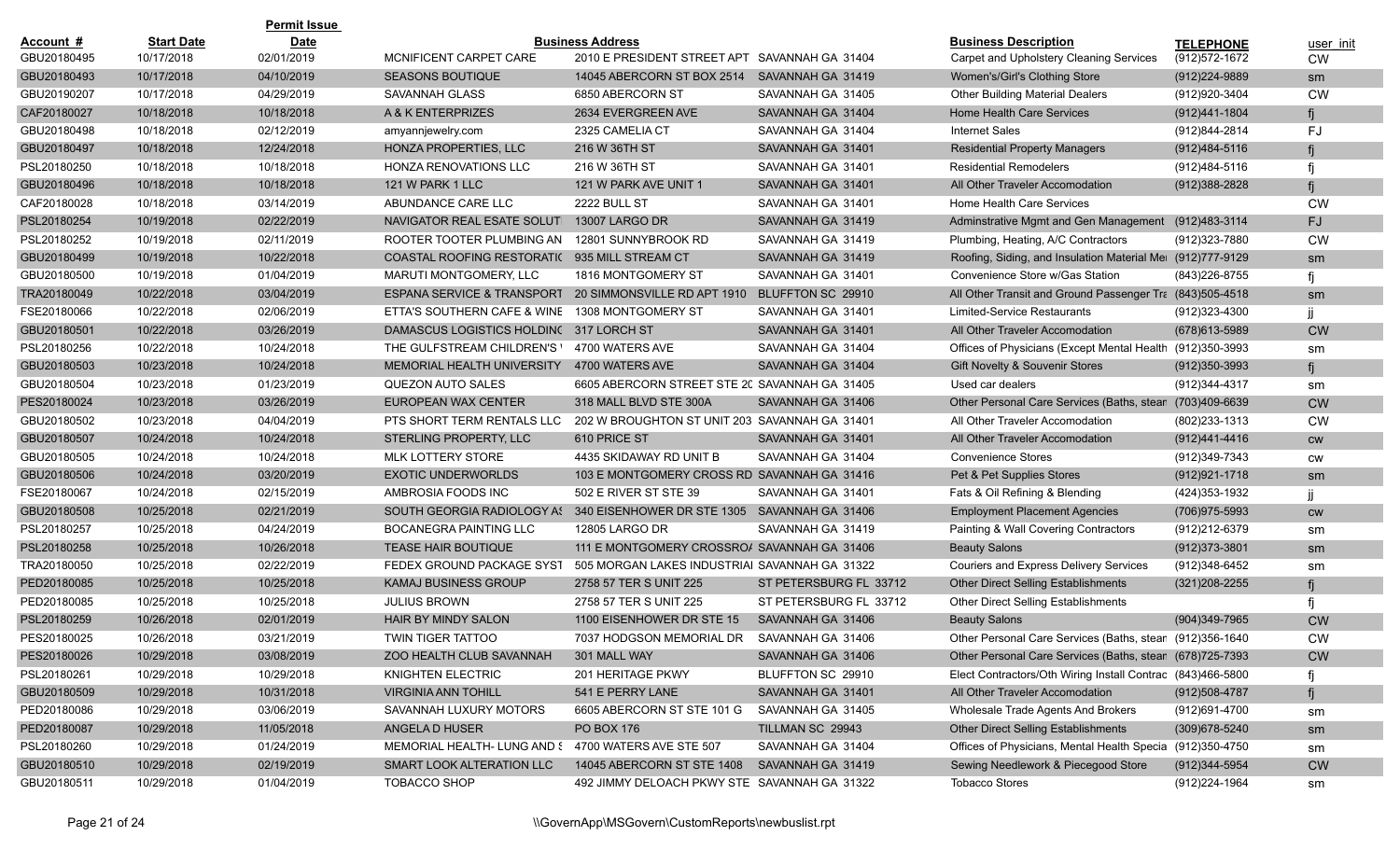|                  |                   | <b>Permit Issue</b> |                                            |                                              |                      |                                                          |                   |           |
|------------------|-------------------|---------------------|--------------------------------------------|----------------------------------------------|----------------------|----------------------------------------------------------|-------------------|-----------|
| <b>Account #</b> | <b>Start Date</b> | <b>Date</b>         |                                            | <b>Business Address</b>                      |                      | <b>Business Description</b>                              | <b>TELEPHONE</b>  | user init |
| GBU20180512      | 10/30/2018        | 02/22/2019          | <b>GWINNETT</b>                            | 308 W GWINNETT ST                            | SAVANNAH GA 31401    | All Other Traveler Accomodation                          | (540) 557-7622    | <b>CW</b> |
| GBU20180514      | 10/31/2018        | 10/31/2018          | <b>MEMORY FRAMES</b>                       | 7804 ABERCORN ST                             | <b>SPACE 5534</b>    | All Other Miscellaneous Store Retailers                  | (980) 585-7767    | fj        |
| WAT20180013      | 10/31/2018        | 01/04/2019          | AJ'S PROPERTY MAINTENANCE                  | 3303 CAITHNESS ST                            | SAVANNAH GA 31405    | <b>Ransideration of Serrodeders</b>                      | $(912)200 - 0083$ | sm        |
| PSL20180263      | 10/31/2018        | 01/04/2019          | AJ'S PROPERTY MAINTENANCE I                | 3303 CAITHNESS ST                            | SAVANNAH GA 31405    | <b>Residential Remodelers</b>                            | (912)509-4979     | sm        |
| PED20180088      | 10/31/2018        | 02/02/2019          | <b>GNY XOTIC FRAGRANCES</b>                | 2612 JEFFERSON ST                            | SAVANNAH GA 31401    | Other Direct Selling Establishments                      | (912) 999-9141    | sm        |
| GBU20180515      | 10/31/2018        | 02/19/2019          | <b>COUNTRY FRESH LLC</b>                   | 515 E HUNTINGDON ST                          | SAVANNAH GA 31401    | All Other Traveler Accomodation                          | (912) 667-7555    | FJ        |
| November 2018    |                   |                     |                                            |                                              |                      |                                                          |                   |           |
| GBU20180516      | 11/01/2018        | 03/21/2019          | <b>LEO IN VIOLET</b>                       | 2601 ATLANTA AVE                             | SAVANNAH GA 31405    | <b>Residential Property Managers</b>                     | (843) 458-7639    | sm        |
| PSL20180264      | 11/01/2018        | 01/18/2019          | <b>BELL BARBER CO 2</b>                    | 190 W BRYAN ST                               | SAVANNAH GA 31401    | <b>Barber Shops</b>                                      | (912)495-5273     | sm        |
| FSE20180068      | 11/02/2018        | 04/01/2019          | LA SCALA RISTORANTE                        | 119 EAST 37TH ST                             | SAVANNAH GA 31405    | <b>Full Service Restaurants</b>                          | $(912)238-3100$   | <b>CW</b> |
| PED20180090      | 11/02/2018        | 11/02/2018          | SAVANNAH SISTERHOOD SYMP(                  | 2024 CALIFORNIA AVE                          | SAVANNAH GA 31404    | <b>Temporary Festival Peddler</b>                        | (912) 704-9711    | fi        |
| GBU20180518      | 11/02/2018        | 01/18/2019          | WINSLETTE DESIGNS                          | 629 MCLAWS ST                                | SAVANNAH GA 31405    | <b>Internet Sales</b>                                    | (706) 473-1104    | sm        |
| PED20180089      | 11/02/2018        | 11/02/2018          | RONALD JOHNSON                             | 88005 OVER SEAS HWY                          | ISLAMORADA FL 33167  | Other Direct Selling Establishments                      | (305) 297-1932    | sm        |
| PSL20180280      | 11/03/2018        | 03/12/2019          | EE REED CONSTRUCTION-EAST                  | 7505 WATERS AVE STE E-6                      | SAVANNAH GA 31406    | Commercial and Industrial Building Constru (912)349-1206 |                   | <b>FJ</b> |
| GBU20180519      | 11/05/2018        | 01/15/2019          | DAINTY THINGS                              | 37 FALKLAND AVE                              | SAVANNAH GA 31407    | <b>Internet Sales</b>                                    | (910) 225-0397    | sm        |
| GBU20180522      | 11/06/2018        | 11/06/2018          | <b>STREAMS OF TALENT</b>                   | <b>22 VENTURA BLVD</b>                       | SAVANNAH GA 31419    | <b>Internet Sales</b>                                    | (678) 907-5832    |           |
| PSL20180266      | 11/06/2018        | 03/26/2019          | SCOTT MANAGEMENT AND CON:                  | 100 E MONTGOMERY XRDS STE. SAVANNAH GA 31406 |                      | Adminstrative Mgmt and Gen Management (912)349-7766      |                   | <b>CW</b> |
| FSE20180069      | 11/06/2018        | 03/11/2019          | <b>JUICE BOX</b>                           | 7804 ABERCORN ST                             | SAVANNAH GA 31406    | Snack and Non-Alcoholic Beverage Bars                    | (912) 977-2437    | <b>CW</b> |
| PSL20180267      | 11/07/2018        | 02/07/2019          | MCKEEVER AND SPISSO LLC                    | 24 COMMERCE PL STE B                         | SAVANNAH GA 31406    | <b>Other Accounting Services</b>                         | (912) 228-8732    | FJ        |
| GBU20180523      | 11/07/2018        | 04/08/2019          | THE INN ON WEST LIBERTY                    | 109 WEST LIBERTY ST                          | SAVANNAH GA 31401    | All Other Traveler Accomodation                          | (912)238-0806     | fi        |
| PES20180002      | 11/07/2018        | 03/07/2019          | <b>FLAWLESS BODY STUDIO</b>                | 9100 WHITE BLUFF RD STE 106                  | SAVANNAH GA 31406    | Other Personal Care Services (Baths, stean               |                   | FJ        |
| PED20180091      | 11/08/2018        | 11/09/2018          | <b>THE MARINA</b>                          | 1305 E 38TH ST                               | SAVANNAH GA 31404    | Other Direct Selling Establishments                      | $(717)815-4600$   | sm        |
| GBU20180525      | 11/08/2018        | 02/19/2019          | <b>G4 GUITAR SAVANNAH LLC</b>              | 3025 BULL ST UNIT 243                        | SAVANNAH GA 31405    | All Other Miscellaneous Schools and Instru (912)335-5605 |                   | fi        |
| GBU20180524      | 11/08/2018        | 11/28/2018          | SIMPLY TO GO                               | 4700 WATERS AVE                              | SAVANNAH GA 31404    | Snack & Non Alcoholic Beverage Bars                      | $(912)350-3993$   | <b>CW</b> |
| FSE20180071      | 11/08/2018        | 11/28/2018          | MEMORIAL HEALTH UNIVERSITY                 | 4700 WATERS AVE                              | SAVANNAH GA 31404    | <b>Full Service Restaurants</b>                          | (912)350-3993     | CW        |
| GBU20180526      | 11/08/2018        | 11/28/2018          | <b>BISTRO CAFE</b>                         | 4700 WATERS AVE                              | SAVANNAH GA 31404    | Snack & Non Alcoholic Beverage Bars                      | $(912)350-3993$   | <b>CW</b> |
| PSL20180268      | 11/08/2018        | 02/01/2019          | MR HANDY HANDS HOME REPAIL                 | 323 WINDSOR RD                               | SAVANNAH GA 31419    | <b>Residential Remodelers</b>                            | (912) 677-7381    | fj        |
| GBU20180528      | 11/09/2018        | 03/21/2019          | <b>BROWNS AUTO GLASS LLC</b>               | 616 VIRGINIA AVE                             | SAVANNAH GA 31404    | Automotive Glass Replacement Shops                       | $(912)503 - 8150$ | sm        |
| GBU20180527      | 11/09/2018        | 02/02/2019          | <b>SIMPLY SMART FINDS</b>                  | 1904 E DERENNE AVE                           | SAVANNAH GA 31406    | <b>Internet Sales</b>                                    | (912) 695-9514    | fi        |
| GBU20180529      | 11/09/2018        | 02/28/2019          | <b>SHOW LUV ENT</b>                        | 342 MANOR DR                                 | SAVANNAH GA 31404    | <b>Record Production</b>                                 | (912)604-9562     | <b>FJ</b> |
| PED20180092      | 11/09/2018        | 11/09/2018          | <b>LUIS PEREZ</b>                          | 9359 FOUNTABLEAU BLVD UNIT F MIAMI FL 33170  |                      | Other Direct Selling Establishments                      |                   | fi        |
| FSE20180072      | 11/13/2018        | 03/21/2019          | <b>SWEET MYRTLE BAKERY</b>                 | 31 CRYSTAL LAKE DR                           | SAVANNAH GA 31407    | <b>Retail Bakeries</b>                                   | $(912)250 - 9901$ | sm        |
| GBU20180532      | 11/14/2018        | 11/14/2018          | <b>HOUSE OF MUTT, LLC</b>                  | 112 EDGEWOOD RD                              | SAVANNAH GA 31404    | All Other Publishers                                     | (912)412-0057     |           |
| PSL20180271      | 11/14/2018        | 02/12/2019          | EXCAPE TO EXHALE MOBLE SPA 3030 HOPKINS ST |                                              | SAVANNAH GA 31405    | Massage Therapist/Masseuse                               | (912) 323-2297    | <b>CW</b> |
| GBU20180533      | 11/14/2018        | 01/04/2019          | A-1 FOOD CORNER                            | 902 E PENNSYLVINIA AVE                       | SAVANNAH GA 31404    | Convenience Store w/Gas Station                          | (912) 289-0388    |           |
| GBU20180531      | 11/14/2018        | 01/25/2019          | SAVANNAH RUBBER AND CONVE 2008 W BAY ST    |                                              | SAVAANAH GA 31415    | Industrial Supply Wholesalers                            | (229)630-4605     | fj        |
| FSE20180074      | 11/14/2018        | 02/02/2019          | ANALOG                                     | 629 SEILER AVE                               | SAVANNAH GA 31401    | <b>Retail Bakeries</b>                                   | (435)640-5498     | sm        |
| FSE20180075      | 11/15/2018        | 02/22/2019          | BRADLEY SEAFOOD & MEAT MAF 300 W HENRY ST  |                                              | SAVANNAH GA 31404    | Fish and Seafood Markets                                 | $(912)596-0168$   | <b>CW</b> |
| PED20180094      | 11/15/2018        | 11/15/2018          | <b>BAHAMA BILLS</b>                        | 7038 E PARK ST                               | CASEVILLE MI 48725   | Other Direct Selling Establishments                      | (352)474-9429     | fi        |
| GBU20180534      | 11/15/2018        | 11/15/2018          | TOYS PLACE LLC                             | 7804 ABERCORN ST UNIT 26                     | SAVANNAH GA 31406    | Hobby, Toy and Game Stores                               | (843) 333-5376    | sm        |
| PED20180093      | 11/15/2018        | 11/15/2018          | ARTISAN & CRAFT MAN                        | 469 LIMEHOUSE RD                             | HARDEEVILLE SC 29927 | Other Direct Selling Establishments                      |                   | fi        |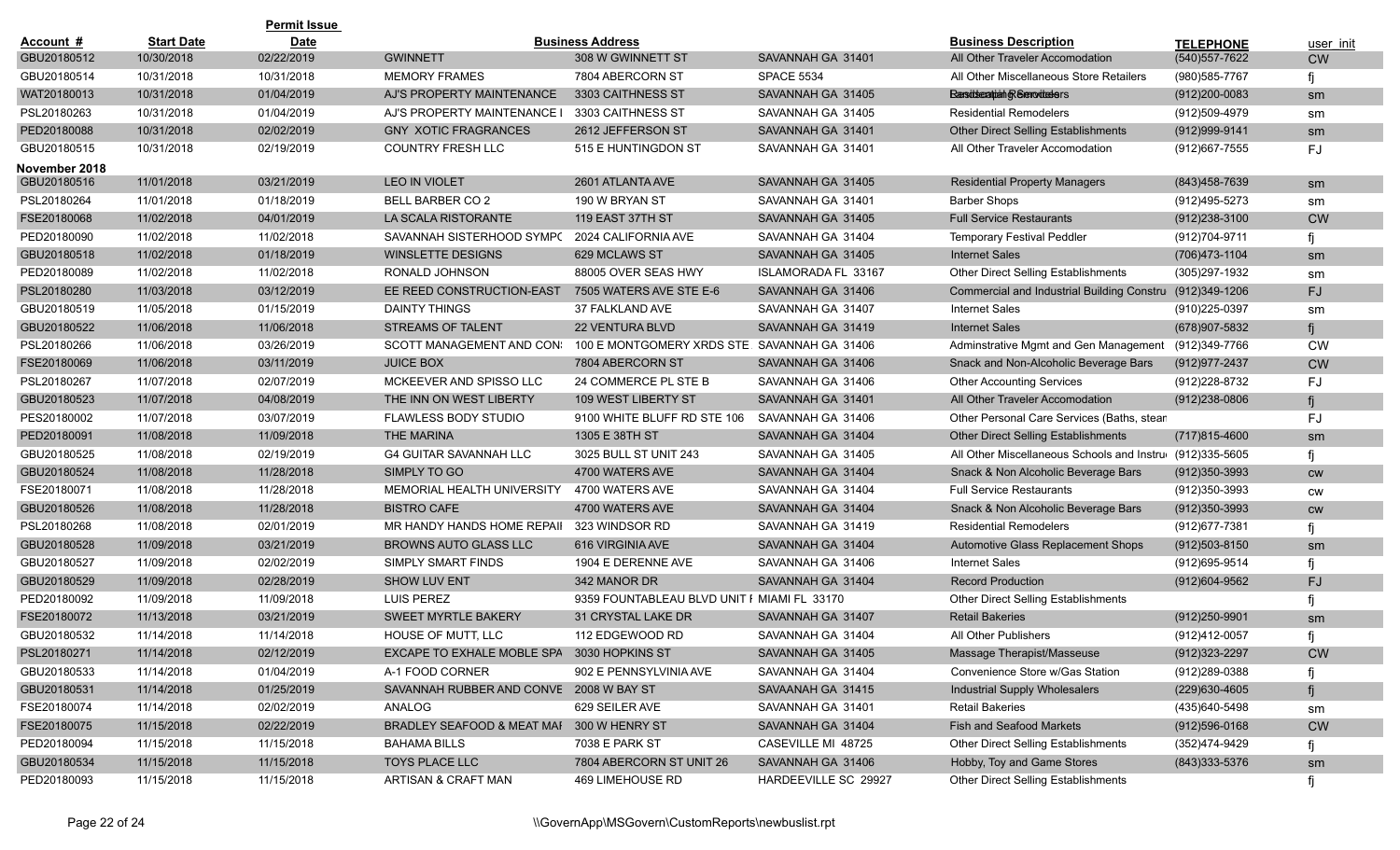|               |                   | <b>Permit Issue</b> |                                                                        |                                               |                     |                                                             |                  |           |
|---------------|-------------------|---------------------|------------------------------------------------------------------------|-----------------------------------------------|---------------------|-------------------------------------------------------------|------------------|-----------|
| Account #     | <b>Start Date</b> | <b>Date</b>         |                                                                        | <b>Business Address</b>                       |                     | <b>Business Description</b>                                 | <b>TELEPHONE</b> | user init |
| GBU20190078   | 11/16/2018        | 02/19/2019          | 3D MINI ME SAVANNAH                                                    | 502 EAST RIVER ST BLDG 1                      | SAVANNAH GA 31401   | <b>Quick Printing</b>                                       | (912)604-9057    | <b>CW</b> |
| WAT20180014   | 11/16/2018        | 01/07/2019          | RELIEABLE LAWN CARE & IRRIG 712 E 54TH ST                              |                                               | SAVANNAH GA 31405   | <b>Landscaping Services</b>                                 | (912)844-9239    | CW        |
| GBU20180536   | 11/16/2018        | 11/16/2018          | <b>RIVER'S SENSE</b>                                                   | 117 E RIVER ST                                | SAVANNAH GA 31401   | Gift Novelty & Souvenir Stores                              | (415) 815-7110   | sm        |
| PSL20180270   | 11/18/2018        |                     | ANDERSON CANCER INSTITUTE                                              | 310 EISENHOWER DR BLDG 11                     | SAVANNAH GA 31406   | Offices of Physicians (Except Mental Health (912)350-3993   |                  | <b>CW</b> |
| PSL20180269   | 11/18/2018        |                     | THE REHABILITATION INSTITUTE                                           | 101 WEST MULBERRY BLVD STE POOLER GA 31322    |                     | Offices of Physicians (Except Mental Health (912)350-3993   |                  | <b>CW</b> |
| GBU20180539   | 11/18/2018        | 01/22/2019          | <b>BEE-MOR CREATIONS</b>                                               | 2325 DOWING AVE APT 22                        | SAVANNAH GA 31404   | Independent Artists, Writers, and Performer (329)834-0950   |                  | <b>CW</b> |
| PSL20180274   | 11/19/2018        | 11/21/2018          | SAVANNAH ORTHOPAEDIC & SPI                                             | 130 TIBET AVE STE 202                         | SAVANNAH GA 31406   | Offices of Physicians (Except Mental Health (717)546-9591   |                  | sm        |
| GBU20180537   | 11/19/2018        | 11/26/2018          | SPRINT STORE BY MOBILE NOW                                             | 7804 ABERCORN ST UNIT 30                      | SAVANNAH GA 31406   | Wireless Telecom Carriers (exc Satellite)                   | (703)343-2700    |           |
| FSE20180076   | 11/19/2018        | 01/25/2019          | AMERICAN DELI                                                          | 14045 ABERCORN ST STE 2526                    | SAVANNAH GA 31419   | <b>Full Service Restaurants</b>                             | (912) 921-8818   |           |
| PSL20180277   | 11/19/2018        | 03/06/2019          | DAWN'S BARBER & SALON                                                  | 13051 ABERCORN ST UNIT B1                     | SAVANNAH GA 31419   | <b>Beauty Salons</b>                                        | (912)920-2502    | FJ        |
| GBU20180538   | 11/19/2018        | 11/19/2018          | <b>AUTO EXTRA</b>                                                      | 6826 ABERCORN ST                              | SAVANNAH GA 31405   | <b>Electronic Stores</b>                                    | (912) 596-7850   | <b>CW</b> |
| PSL20180276   | 11/19/2018        | 11/19/2018          | METAL BUILDING MAINTENANCE                                             | 3524 BUDREAU AVE                              | SAVANNAH GA 31408   | <b>Commercial and Industrial Building Constru</b>           |                  | <b>CW</b> |
| GBU20180540   | 11/20/2018        | 01/08/2019          | KINGS VARIETY SHOP LLC                                                 | 804 BOWDEN ST                                 | SAVANNAH GA 31415   | <b>Convenience Stores</b>                                   |                  | <b>CW</b> |
| PSL20180278   | 11/20/2018        | 02/19/2019          | MARKRAFT CABINETS INC                                                  | 2705 CASTLE CREEK LN                          | WILMINGTON NC 28401 | <b>Finish Carpentry Contractors</b>                         | (910) 762-4986   | sm        |
| GBU20180541   | 11/21/2018        | 01/18/2019          | <b>KCC CONSTRUCTION LLC</b>                                            | 107 PENNY LN                                  | GUYTON GA 31312     | Drywall, Plastering, Acoustic, & Insulation C (912)444-0845 |                  | sm        |
| GBU20180543   | 11/26/2018        | 01/29/2019          | MCR REAL ESTATE INVESTORS { 701 BEECHWOOD DR                           |                                               | SAVANNAH GA 31419   | <b>Residential Property Managers</b>                        | (484) 988-0446   | <b>CW</b> |
| GBU20180544   | 11/26/2018        | 11/26/2018          | ELEGANT AFFAIRS BY LADY G                                              | 11607 COLLEEN DR                              | SAVANNAH GA 31419   | <b>Party Planning Service</b>                               | (912)436-7626    | <b>CW</b> |
| GBU20180546   | 11/27/2018        | 04/17/2019          | C.E.H. CLEANING SERVICE                                                | 931 B STALEY AVE                              | SAVANNAH GA 31405   | <b>Janitorial Services</b>                                  | (912)247-6584    |           |
| FSE20180077   | 11/27/2018        | 04/23/2019          | <b>BOCCI'S ITALIAN BISTRO LLC</b>                                      | <b>1526 BULL ST</b>                           | SAVANNAH GA 31401   | <b>Full Service Restaurants</b>                             |                  | <b>CW</b> |
| GBU20180548   | 11/27/2018        | 03/20/2019          | WIDLY ROOTED APOTHECARY                                                | 2158 BARBARA ST                               | SAVANNAH GA 31406   | <b>Internet Sales</b>                                       | (912)508-4295    | <b>CW</b> |
| FSE20180078   | 11/28/2018        | 01/25/2019          | CHINA STAR 99 RESTAURANT                                               | 6604 WATERS AVE                               | SAVANNAH GA 31406   | <b>Limited-Service Restaurants</b>                          | $(912)349-1953$  | fi        |
| GBU20180551   | 11/28/2018        | 11/29/2018          | TROY ARTISIAN COLLECTION                                               | 502 EAST RIVER ST                             | SAVANNAH GA 31401   | Clothing Stores (Children & Infants)                        | (912) 604-4156   | <b>CW</b> |
| PED20180095   | 11/28/2018        | 11/28/2018          | VQ MOTORS, LLC                                                         | 102 OGLETHORPE PROFESSION. SAVANNAH GA 31406  |                     | Wholesale Trade Agents And Brokers                          | (912) 272-2304   | <b>CW</b> |
| GBU20180552   | 11/28/2018        | 02/01/2019          | DAVID RAPHAEL SMITH                                                    | 1815 BARNARD ST                               | SAVANNAH GA 31401   | All Other Traveler Accomodation                             | (828) 778-0100   | FJ        |
| GBU20180549   | 11/28/2018        | 11/28/2018          | <b>LIBERTY FOOD MART</b>                                               | 2006 MILLS B LN                               | SAVANNAH GA 31405   | <b>Convenience Stores</b>                                   | (912) 373-5574   | <b>CW</b> |
| GBU20180550   | 11/28/2018        | 04/02/2019          | C & C BODY JEWELRY                                                     | 7804 ABERCORN ST                              | SAVANNAH GA 31406   | <b>Clothing Accessories Stores</b>                          | (910) 759-9936   | sm        |
| GBU20180553   | 11/29/2018        | 02/07/2019          | TIER ONE NUTRITION                                                     | 7400 ABERCORN ST STE 705                      | SAVANNAH GA 31406   | Food (Health) Supplement Stores                             | (912) 346-7710   | FJ.       |
| GBU20180554   | 11/29/2018        | 11/29/2018          | EAST <sub>6</sub>                                                      | <b>6 EAST STATE ST</b>                        | SAVANNAH GA 31401   | Gift Novelty & Souvenir Stores                              | (912)401-2253    | fi        |
| TRA20180051   | 11/30/2018        | 01/31/2019          | <b>E.A TRUCKING LLC</b>                                                | 1912 EAST 63RD ST                             | SAVANNAH GA 31404   | <b>River Passenger Transportation</b>                       | (912) 436-4788   | <b>CW</b> |
| GBU20180556   | 11/30/2018        | 03/04/2019          | <b>GEODIS LOGISTICS LLC</b>                                            | 503 MORGAN LAKES INDUSTRIAI SAVANNAH GA 31407 |                     | Other Warehousing and Storage                               | (615)401-6400    | sm        |
| GBU20180555   | 11/30/2018        |                     | <b>MELAVER &amp; ASSOCIATES LLC</b>                                    | 513 E TAYLOR ST                               | SAVANNAH GA 31401   | <b>Residential Property Managers</b>                        | (912) 721-0752   | as        |
| GBU20180557   | 11/30/2018        | 01/07/2019          | HELLO AUTO SALES, LLC                                                  | 409 E MONTGOMERY CROSS RD SAVANNAH GA 31406   |                     | Used car dealers                                            | (912) 572-3391   | <b>CW</b> |
| December 2018 |                   |                     |                                                                        |                                               |                     |                                                             |                  |           |
| GBU20180558   | 12/03/2018        | 04/04/2019          | LC SIGNATURE COLLECTION                                                | 20 GREATWOOD WAY                              | SAVANNAH GA 31407   | <b>Internet Sales</b>                                       | (912) 642-1791   | <b>CW</b> |
| GBU20180559   | 12/03/2018        | 03/26/2019          | <b>GEORGE HOLDEN &amp; ASSOCIATE:</b>                                  | 6605 ABERCORN ST STE 207                      | SAVANNAH GA 31405   | Corporate Subsidiary and Regional Managi                    |                  | sm        |
| FSE20180080   | 12/03/2018        | 01/18/2019          | CAJUN CAFE Z INC.                                                      | 7804 ABERCORN ST UNIT FC-8                    | SAVANNAH GA 31406   | <b>Limited-Service Restaurants</b>                          | (912) 996-3363   | fj        |
| PSL20180279   | 12/03/2018        | 01/29/2019          | <b>HARRISON CONTRACTING</b>                                            | 65 E INDUSTRIAL CT                            | VILLA RICA GA 30180 | Painting & Wall Covering Contractors                        | (770)949-5776    |           |
| PED20180096   | 12/03/2018        | 02/02/2019          | PINCKNEY AUTO BROKERS LLC                                              | 7002 HODGSON MEMORIAL DR S SAVANNAH GA 31406  |                     | Wholesale Trade Agents And Brokers                          | (912) 596-4637   | sm        |
| GBU20180562   | 12/04/2018        | 01/11/2019          | <b>DUKE PROPERTIES</b>                                                 | 609 ABERCORN ST                               | SAVANNAH GA 31401   | <b>Residential Property Managers</b>                        | (912) 236-1311   | CW        |
| GBU20180563   | 12/04/2018        | 04/08/2019          | THE INN ON WEST LIBERTY                                                | 109 WEST LIBERTY ST                           | SAVANNAH GA 31401   | Bed and Breakfast Inns                                      | $(912)238-0806$  | fj.       |
| GBU20180561   | 12/04/2018        | 03/11/2019          | COGGINS PROMOTIONAL ADVEF 41 PARK OF COMMERCE WAY ST SAVANNAH GA 31405 |                                               |                     | <b>Advertising Agencies</b>                                 | (912) 232-3754   | <b>CW</b> |